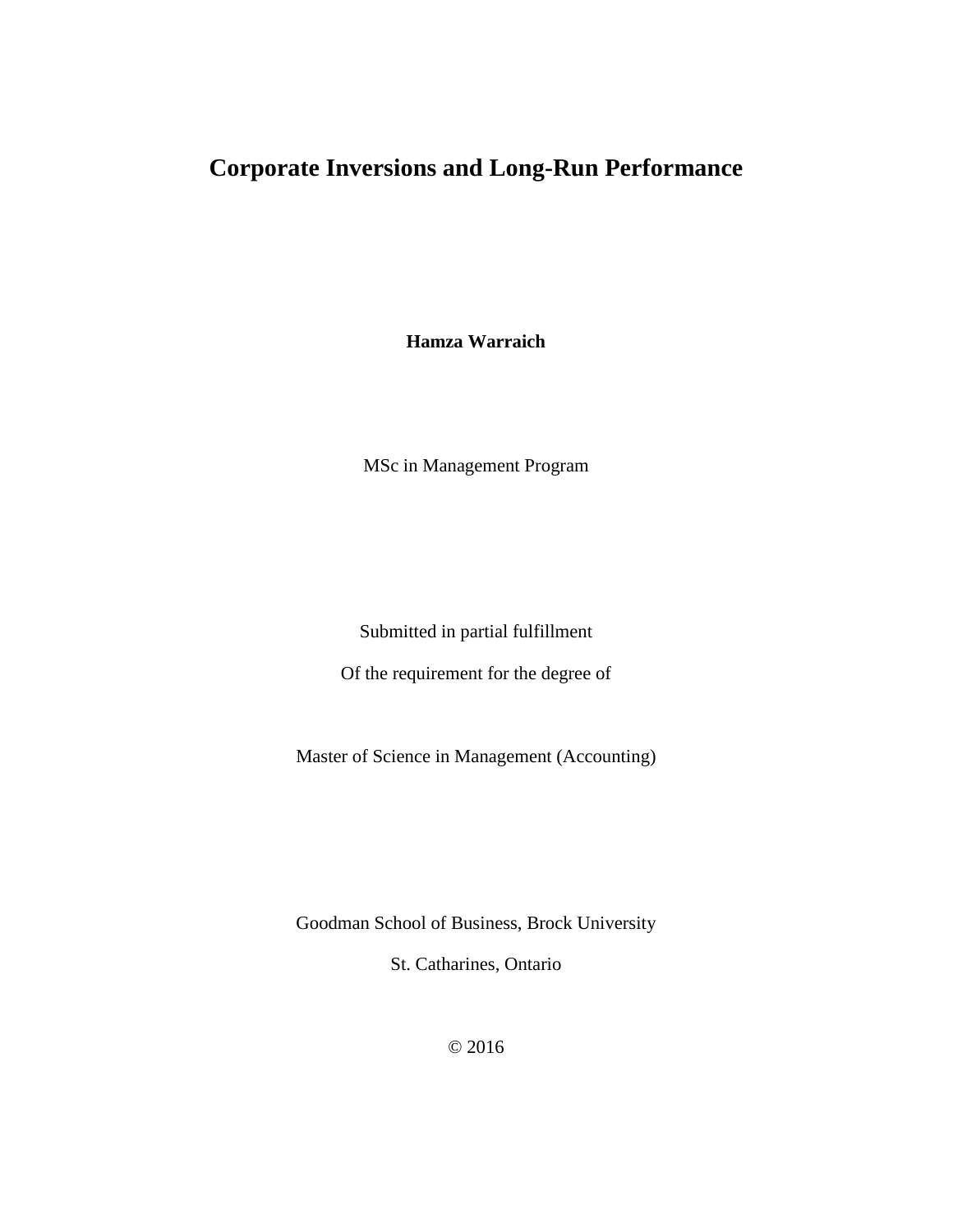### <span id="page-1-0"></span>**Abstract**

This paper investigates the short-term and long-term stock performance of firms that undergo corporate inversions. The results show that the market response to the initial inversion announcement differs based on the type of inversion. Merger & Acquisition (M&A) and restructuring inversions are perceived positively by the market, but naked inversions do not generate a price response. Furthermore, acquirers in inversion-related M&A transactions generate a price premium that is in excess of what is typically generated by acquirers in noninversion M&A. In the long-run, firms that invert through naked and M&A inversions do not generate significant excess returns above the S&P 500. In contrast, restructured inverted firms generate significant excess returns of 214.53%. Collectively, however, the results suggest that corporate inversion alone is not an indicator of future stock returns.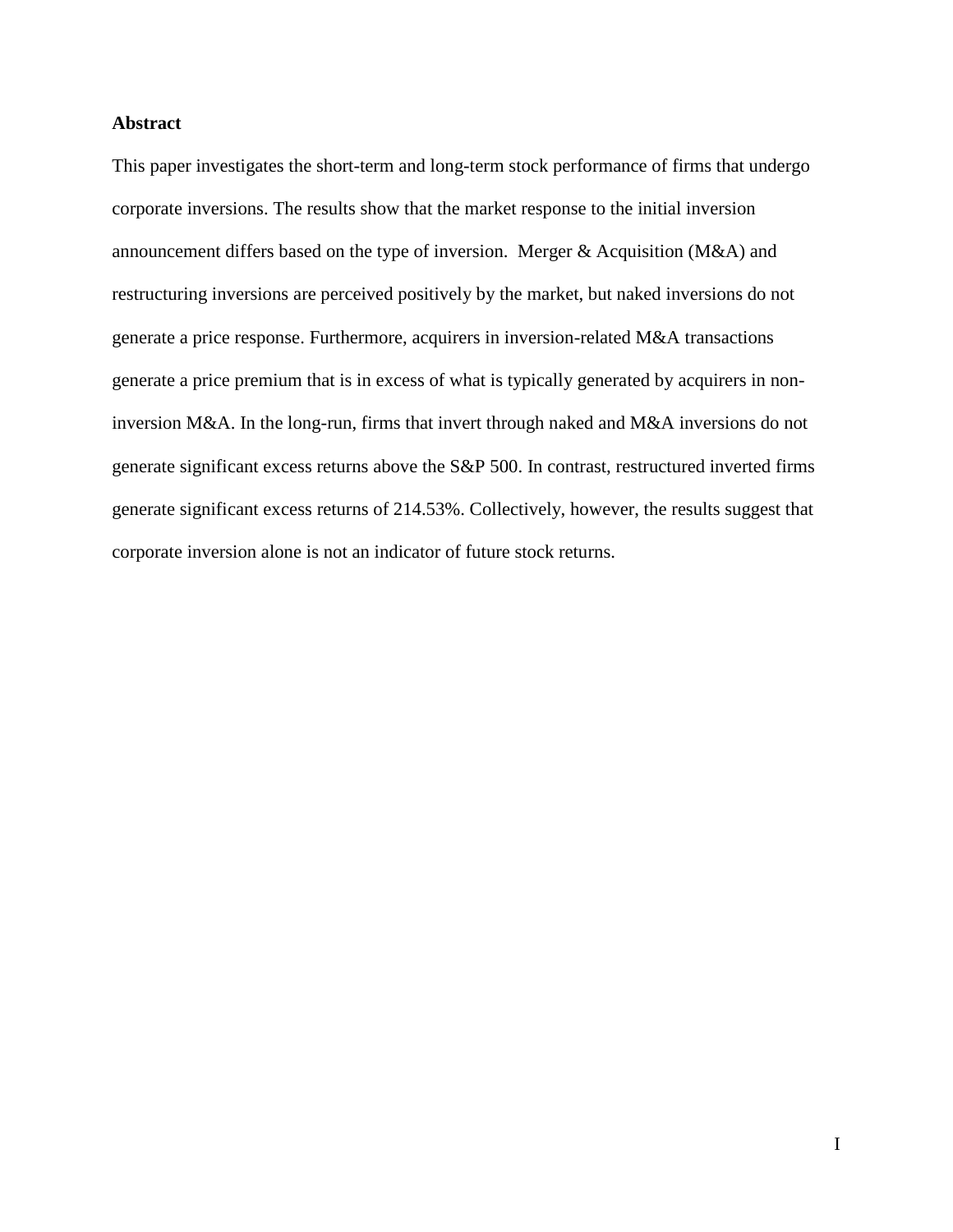#### <span id="page-2-0"></span>**Acknowledgements**

This thesis represents the combined effort of a number of individuals to whom I am grateful. I offer my sincerest gratitude to my thesis supervisor Dr. Pascale Lapointe-Antunes. The completion of this thesis would not have been possible without her mentorship and guidance. I could not have asked for a better thesis supervisor.

I am deeply indebted to Dr. Barbara Sainty for her immense support and encouragement over the past two years. I admire her sincerity and her willingness to stand up for what is just. I am grateful to Dr. Linda Stillabower for her insightful comments and feedback which greatly improved my thesis.

I express my gratitude to Allister Young, Carrie Kelly, Dr. Anamitra Shome, Shahbaz Khan, and Valerie DeSimone for their support. I also thank Dr. Amin Mawani for serving as my external examiner and for providing valuable feedback.

I would like to thank my family for their unconditional support. I thank my father for encouraging me to strive for success and for believing in me long before I believed in myself. I thank my mother for instilling in me strong moral values and for shaping me into the man I am today. I also thank my siblings, Abram and Marium, for believing in me and helping me through difficult times.

Finally, I would like to acknowledge the Social Sciences and Humanities Research Council (SSHRC) for funding this research.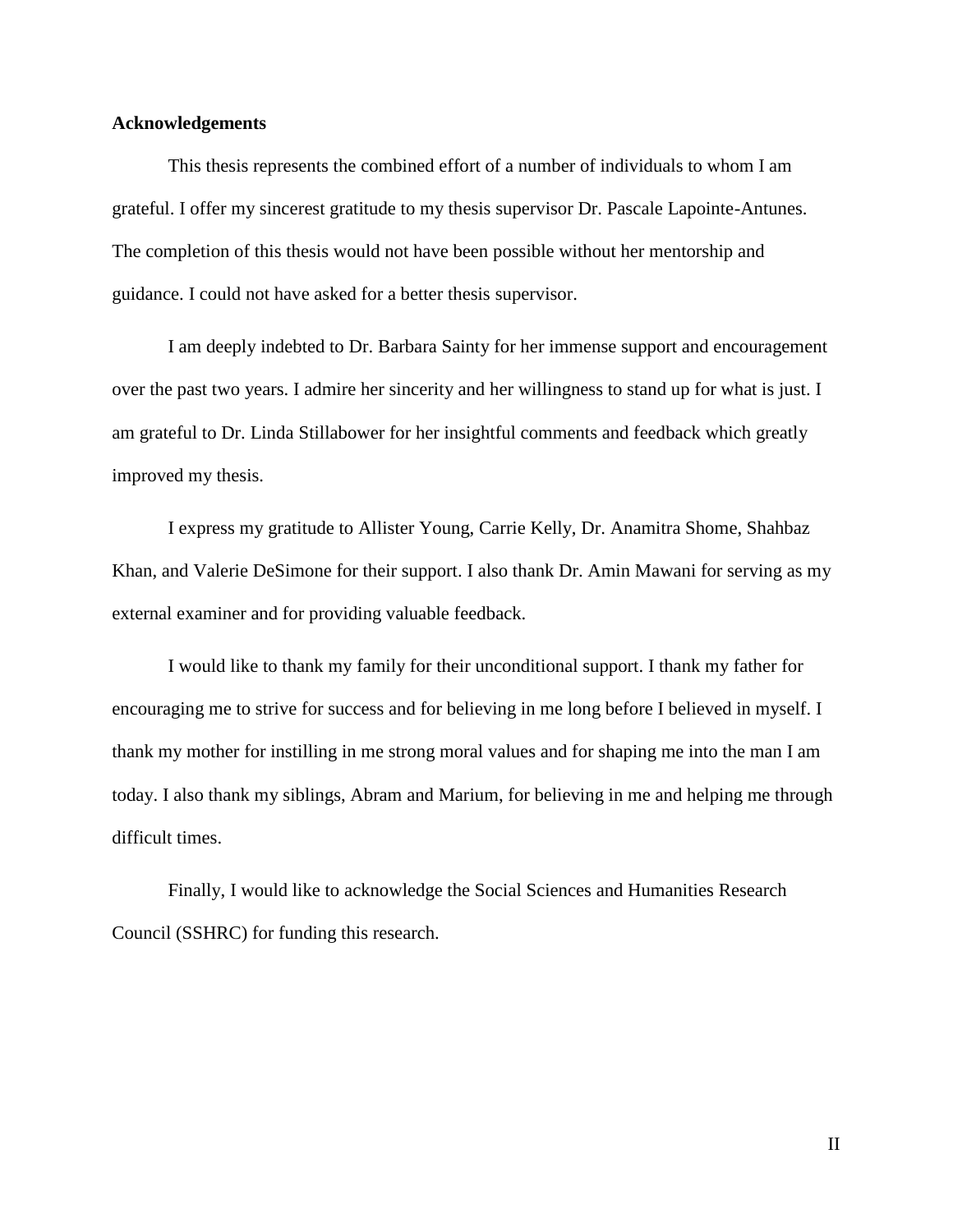# **Table of Contents**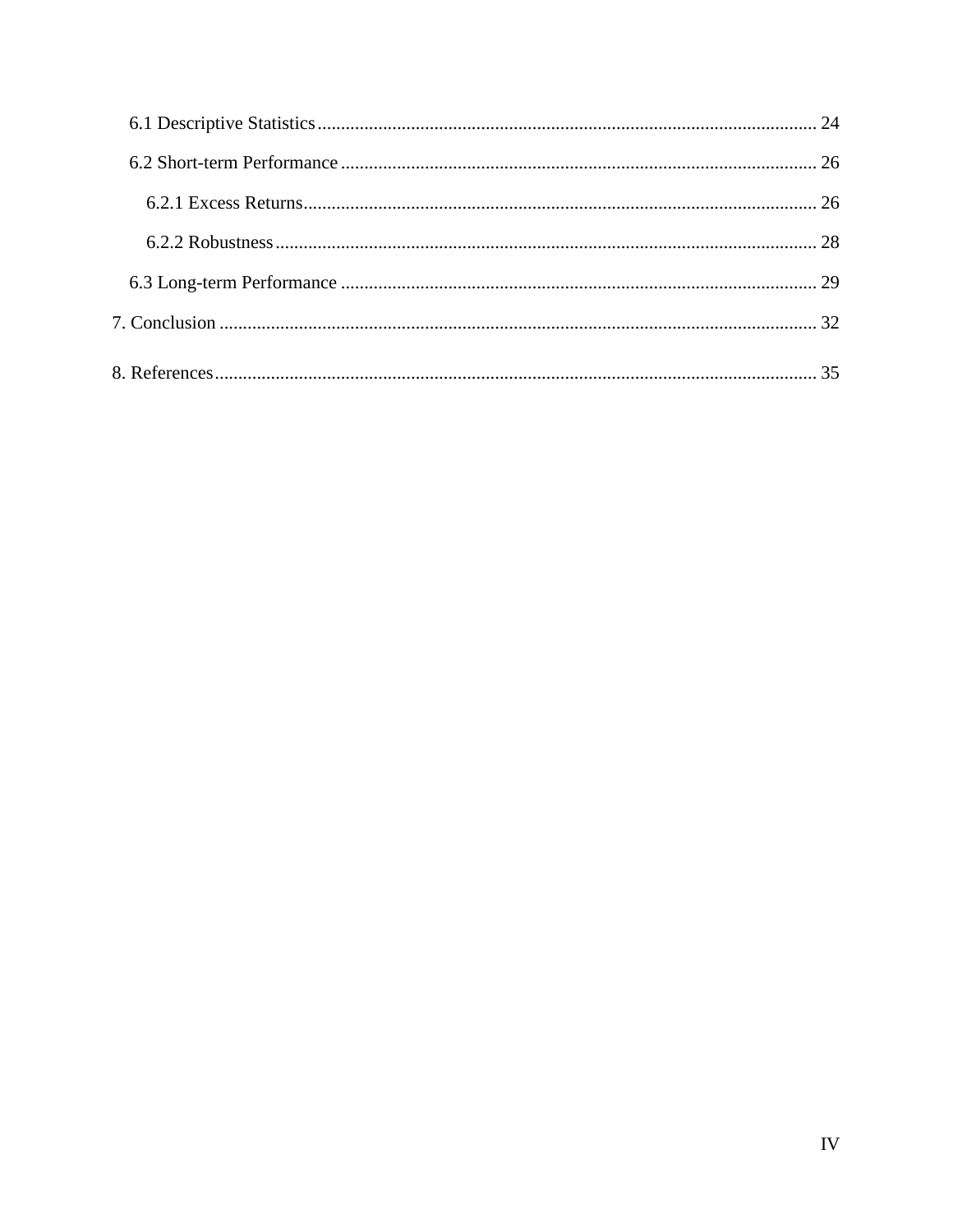# <span id="page-5-0"></span>**List of Tables**

| Table 1. Sample Selection                                      | 41 |
|----------------------------------------------------------------|----|
| Table 2. Inversion and Control Samples                         | 42 |
| Table 3. Inversion Announcements by Year and Destination       | 45 |
| Table 4. Descriptive Statistics                                | 46 |
| Table 5. Short-term Excess Returns                             | 48 |
| Table 6. Short-term M&A Excess Returns                         | 49 |
| Table 7. Long-term Excess Returns for Naked Inversions         | 50 |
| Table 8. Long-term Excess Returns for M&A Inversions           | 51 |
| Table 9. Long-term Excess Returns for Restructuring Inversions | 52 |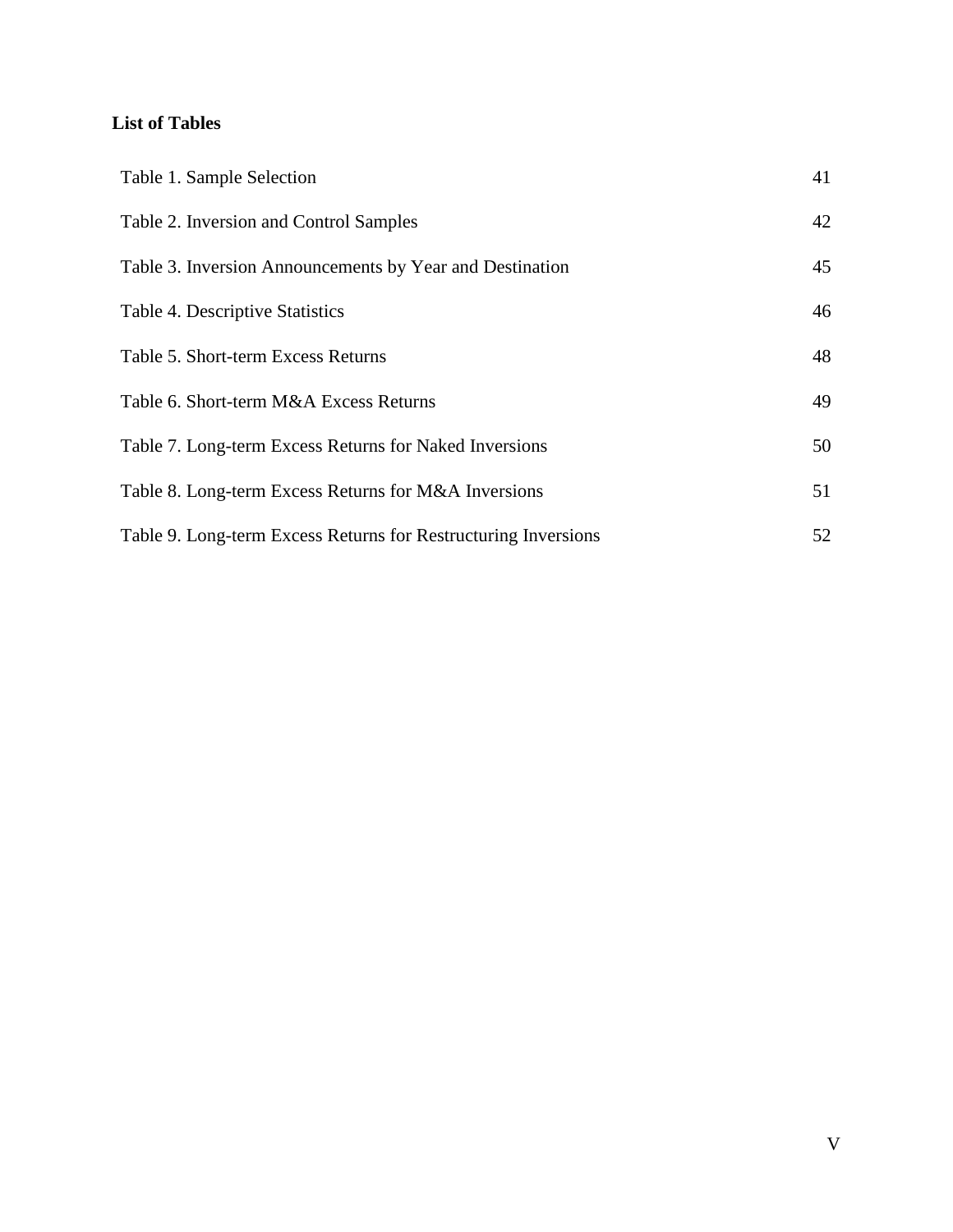#### <span id="page-6-0"></span>**1. Introduction**

 $\overline{a}$ 

Corporate tax avoidance is a growing concern worldwide. Recent tax scandals, such as the Panama Papers and the Luxembourg Leaks, provide insight into the scope of tax avoidance and the extent to which corporations will go to lower their tax burdens. Corporate inversions, one of many forms of tax avoidance, are becoming increasingly popular in the United States (U.S.). The U.S. Treasury defines a corporate inversion as "a transaction through which the corporate structure of a U.S.-based multinational group is altered so that a new foreign corporation, typically located in a low- or no-tax country, replaces the existing U.S. parent corporation as the parent of the corporate group" (U.S. Treasury, 2002). U.S. policymakers have taken a number of actions to make corporate inversions more difficult, however their actions are ineffective and have unintended consequences, such as increased foreign investment by U.S. firms (Rao, 2015). Despite the recent increase in inversions, little is known about their long-term effects. My research provides evidence on how the market perceives corporate inversions at the initial announcement date and how inverted firms perform in the years following the inversion.

As of 2014, there were over 4,300 publicly traded U.S. companies (The World Bank, 2016). The number of inversions up until 2014, though debatable, can be conservatively estimated at less than 100, approximately 40 of which have occurred since 2013.<sup>1</sup> The literature on tax avoidance generally tries to better understand what is referred to as the "under-sheltering puzzle", i.e. why most companies choose not to actively

 $1$  Compilations of inversion firms have differed on their definition of inversion and their samples. For example, some have classified Garmin and Carnival Corp. as inversions, while others have not. These firms, although they began operations in the U.S., have always been foreign incorporated. Other firms, such as Lyondellbasell Industries N.V., have foreign origins, but over time have increased their shareholder base or business presence in the U.S. Cortes et al. (2014) refer to these firms as Americanizations.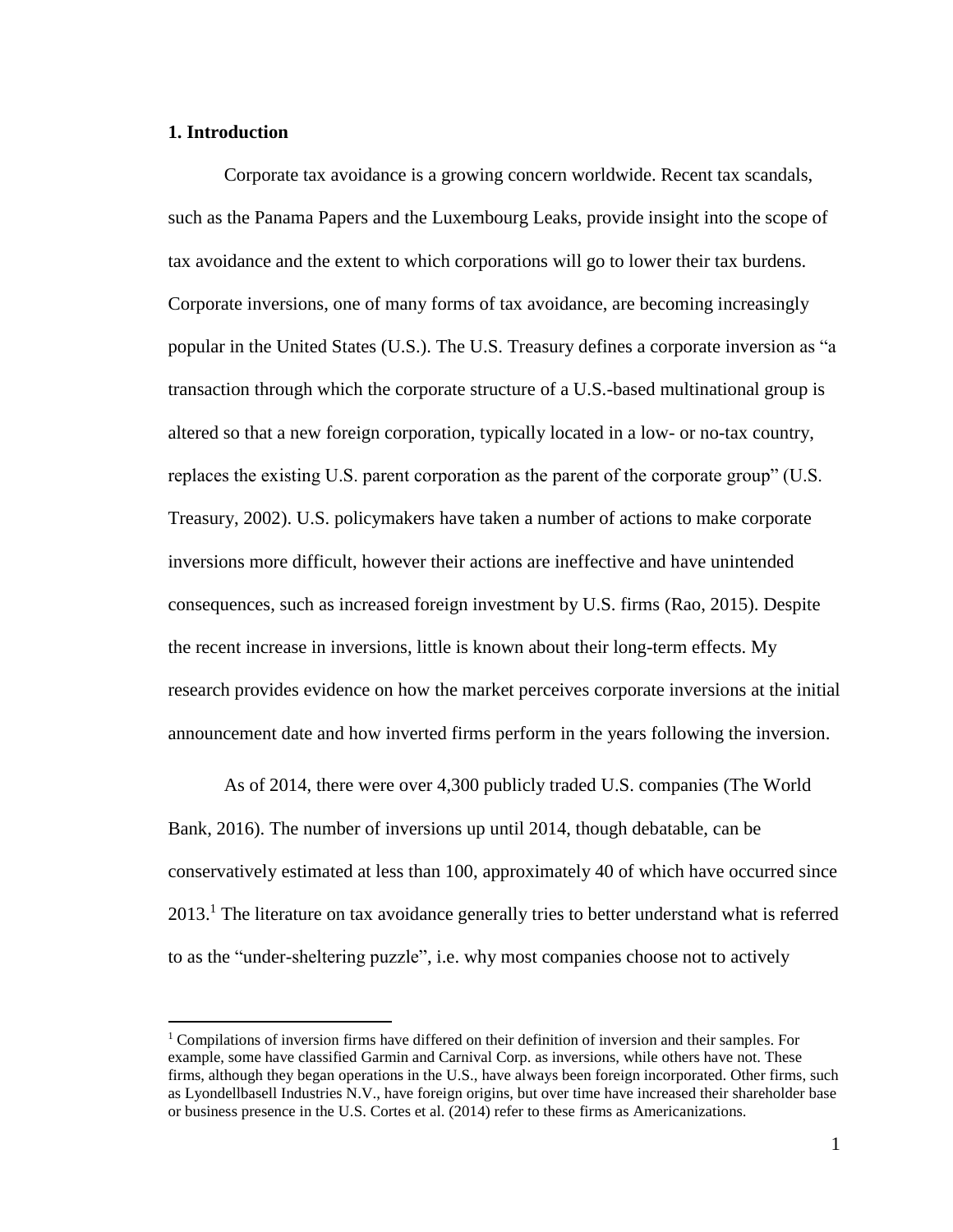engage in tax avoidance strategies given the low expected costs of doing so (Weisbach, 2002; Desai & Dharmapala, 2009). This appears to be particularly true for corporate inversions. The first possible explanation is that inversions are not well understood by the market, leaving managers with little incentive to invert. Chorvat (2015) argues that the market's failure to price future returns associated with inversion provides support for the conclusion that the inversion decision involves private information known to corporate managers, but not to the market. She argues that this private information is related to intangibles in non-U.S. subsidiaries. An alternative explanation is that inversions are in fact not beneficial and any long-run excess returns can be explained by other noninversion factors, such as the structure of the underlying inversion transaction. The focus of my study is on the latter explanation of the inversion puzzle.

Inversions can take a number of forms, such as taxable stock transfer, M&Arelated, spin-off, asset, financial reorganization, subsidiary IPO, and ab initio<sup>2</sup> (Desai and Hines, 2002; Rao, 2015). In the taxable stock transfer form of inversion, a U.S. company engages in a share exchange with its own subsidiary. Following the share exchange, the subsidiary becomes the parent company, and the U.S. company becomes a subsidiary (Marples & Gravelle, 2014). A number of different terms are used in the literature for the taxable stock transfers, including unilateral inversion (Chorvat, 2015), self-inversion (Hicks & James, 2014), naked inversion (Marples and Gravelles, 2015), and single company inversion (Cloyd, Mills, and Weaver, 2003b). An M&A inversion involves the acquisition of a foreign target company by a U.S. company or the acquisition of a U.S.

 $\overline{a}$ 

<sup>&</sup>lt;sup>2</sup> Ab initio is the Latin term for "from the beginning". Firms that fall into this category have been foreign incorporated since their inception; however, they are or were associated with a U.S. incorporated firm.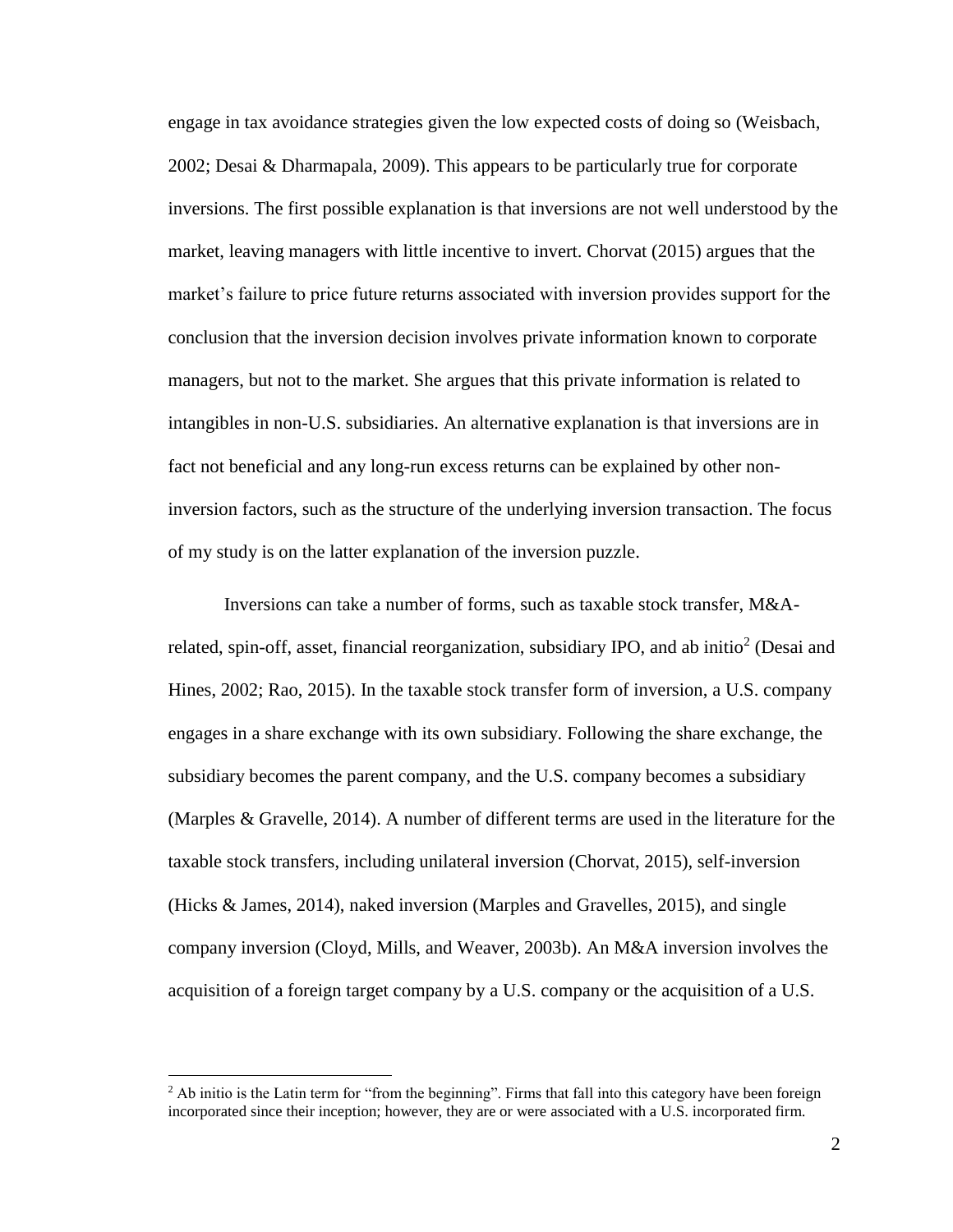target company by a foreign company, which results in the re-domiciliation of the U.S. company to a foreign jurisdiction (Babkin, et al., 2015). A restructuring inversion involves significant changes in a firm's ownership, business, or assets and can take the form of either a spin-off, a financial reorganization, or a leveraged buy-out (Cortes, et al., 2014).

Prior research provides conflicting evidence on the market's price response to inversion announcements. However, it generally fails to distinguish among the types of inversions. This distinction is important as prior non-inversion literature shows that mergers and acquisitions (M&As) and restructurings provide different types of information to the market. My results show that M&A and restructuring inversion announcements generate positive abnormal returns, while naked inversion announcements do not generate any price response. However, the returns are not significantly different from those earned by control firms that merged or restructured but did not invert.

This paper represents the second long-run event study on corporate inversions. The first, Chorvat (2015), finds that inversions generate significant long-run excess stock returns above the S&P 500 market index and that these returns are higher for corporations that inverted prior to the introduction of Internal Revenue Code (IRC) Section 7874 (s. 7874). Pre s. 7874 inversions generated significant returns of approximately 225% above the market, while post s. 7874 inversions only generated long-run excess returns of 34%. My study differs from Chorvat (2015) in terms of the context in which inversions are examined and the finding of long-run excess returns. While she examines stock returns based on whether the inversion occurred pre- or post-s. 7874, I examine stock returns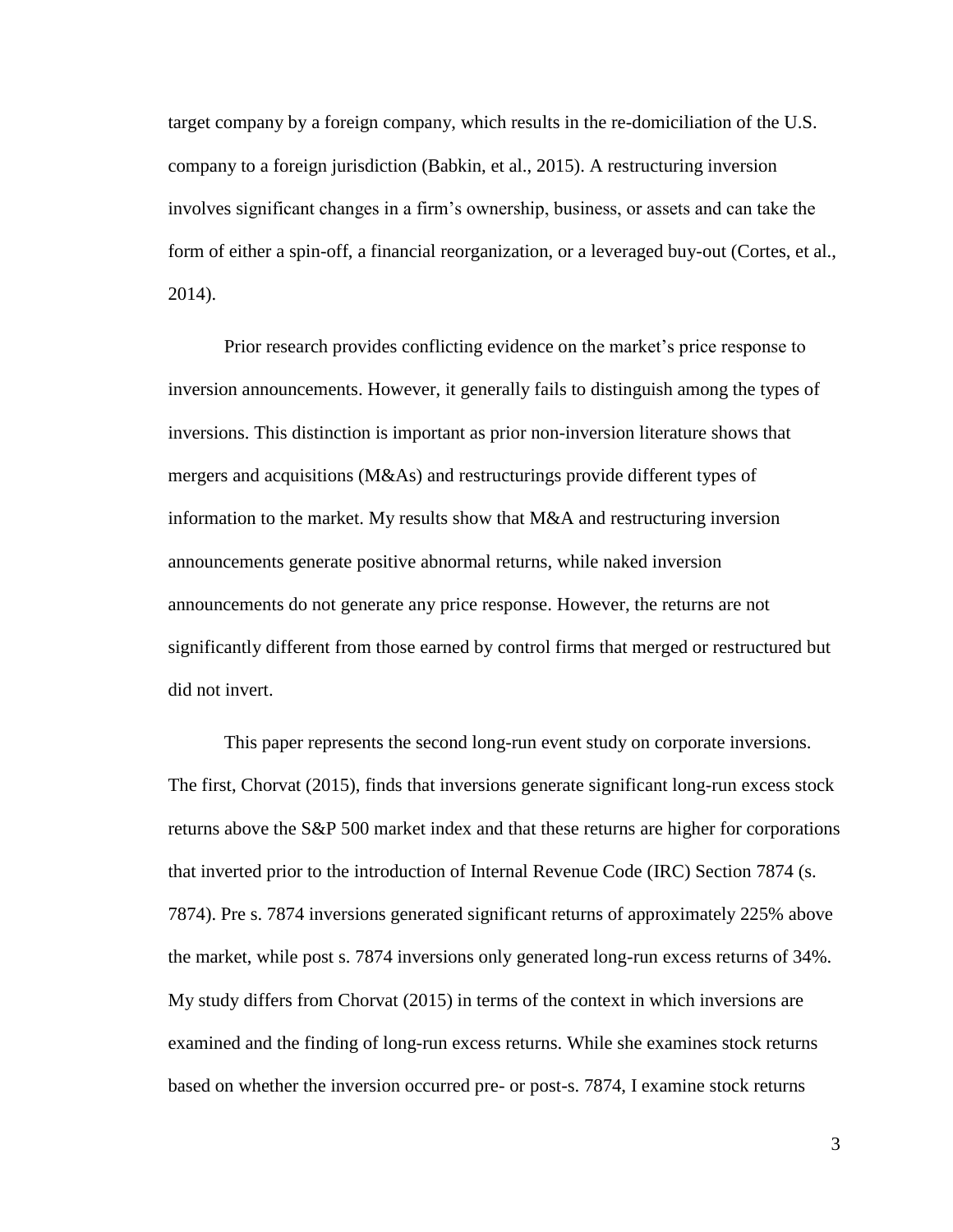based on the type of inversion. I divide inversions into three categories: naked, M&A, and restructuring.

My results show that firms that invert through a naked or M&A inversion do not generate excess returns above the S&P 500 over periods of one and two years, and to December 31, 2015. In fact, M&A inverters underperform by 44% in the long-run (as of December 31, 2015) relative to comparable U.S. firms that acquire overseas targets in non-inversion M&As. In contrast, firms that invert through a restructuring generate significant excess returns of 215% above the S&P 500 as of December 31, 2015.

Collectively, the results suggest that future stock returns differ based on the method through which a firm inverts. However, inversion alone is not an indicator of future stock returns. Any excess returns, whether positive or negative, are likely the result of other non-inversion related factors.

My study contributes to the growing area of accounting literature on corporate inversions in two ways. First, I provide evidence that the market response to inversion announcements differs based on the type of inversion. Previous studies find contradictory evidence on whether the market prices inversion announcements. Second, I answer the call for research on the long-term effects of inversion, as proposed by Hanlon & Hetizman (2010), and address the phenomenon of the "under-sheltering puzzle".

The remainder of the paper is organized as follows. Section 2 provides background information, including the expected benefits and costs of inversion, and the history of inversions in the U.S. Section 3 reviews the relevant previous and concurrent literature. Section 4 discusses the data and sample collection procedures. Section 5

4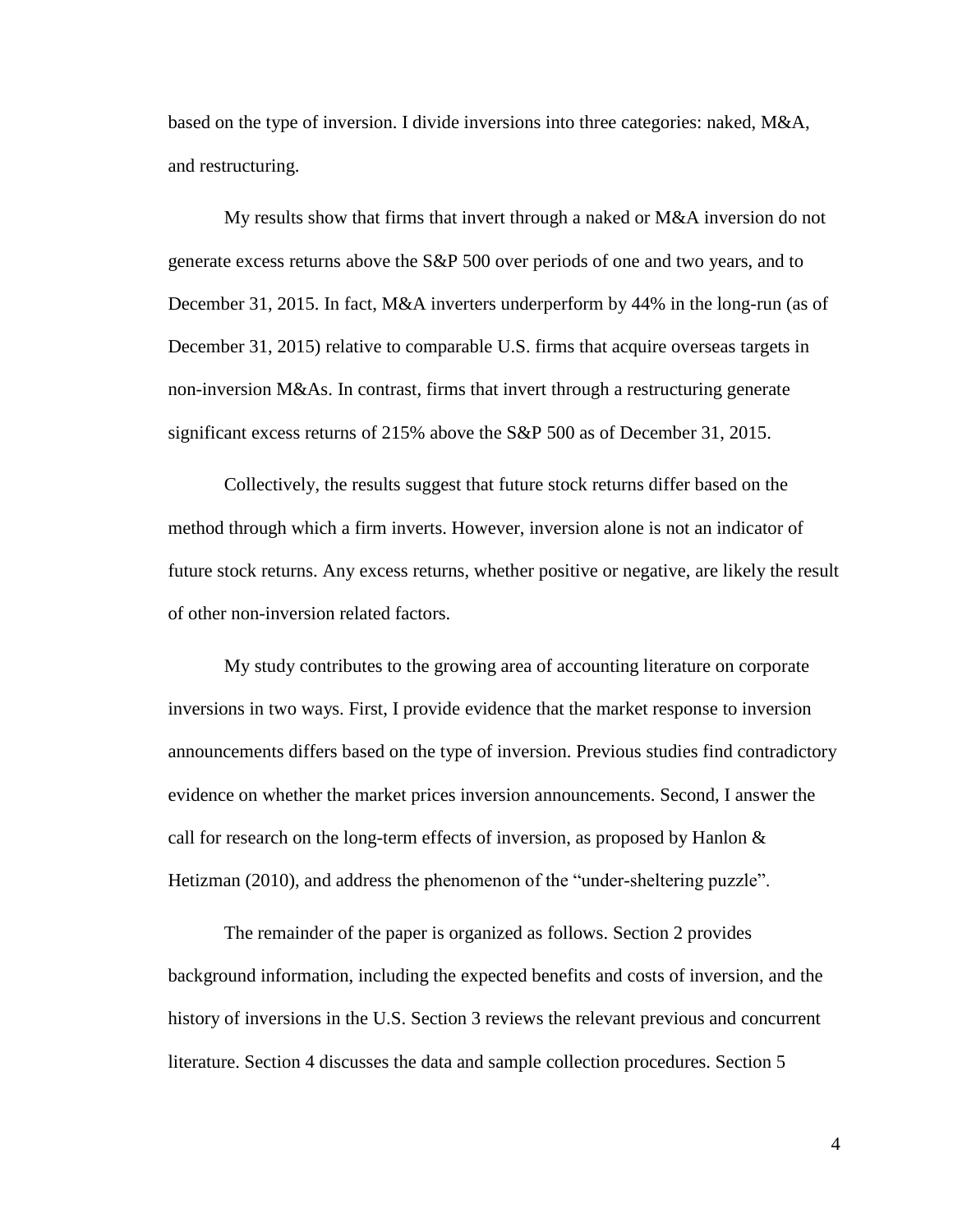describes the models and variables. Section 6 presents the results. Finally, section 7 concludes and provides a discussion of the findings and implications.

#### <span id="page-10-0"></span>**2. Background**

### <span id="page-10-1"></span>**2.1 Expected Benefits of Inversion**

Most developed countries today have territorial tax systems. The United States is one of only 6 countries in the world that has a worldwide system (Pomerleau, 2015). Under a territorial system, corporations are subject to taxation on active business income only in the source country (i.e. the country in which the income is earned). A tax liability on foreign earnings is not incurred in the country of residence. Earnings repatriated from foreign subsidiaries through dividends are also not subject to taxation in the country of residence (Matheson, et al., 2013).

Under a worldwide system, corporations are subject to taxation in their country of residence on income earned anywhere in the world. The tax liability in the home country is offset, by a deduction or credit, for taxes paid to foreign source countries on the same income (Matheson, et al., 2013). Some countries, such as the U.S., allow corporations to defer taxation on earnings of foreign subsidiaries until they are repatriated (Matheson, et al., 2013). The unrepatriated foreign earnings are designated as permanently reinvested earnings (PRE) and corporations can defer recognition of a U.S. tax expense (Edwards, et al., 2012).

The U.S. corporate tax rate, at 35%, is currently one of the highest in the world. As a result, a U.S.-owned company may end up paying more in taxes than another identical U.S. company that is foreign owned (Mider & Drucker, 2016). The current U.S. tax system makes U.S. firms less competitive in a global market where their competitors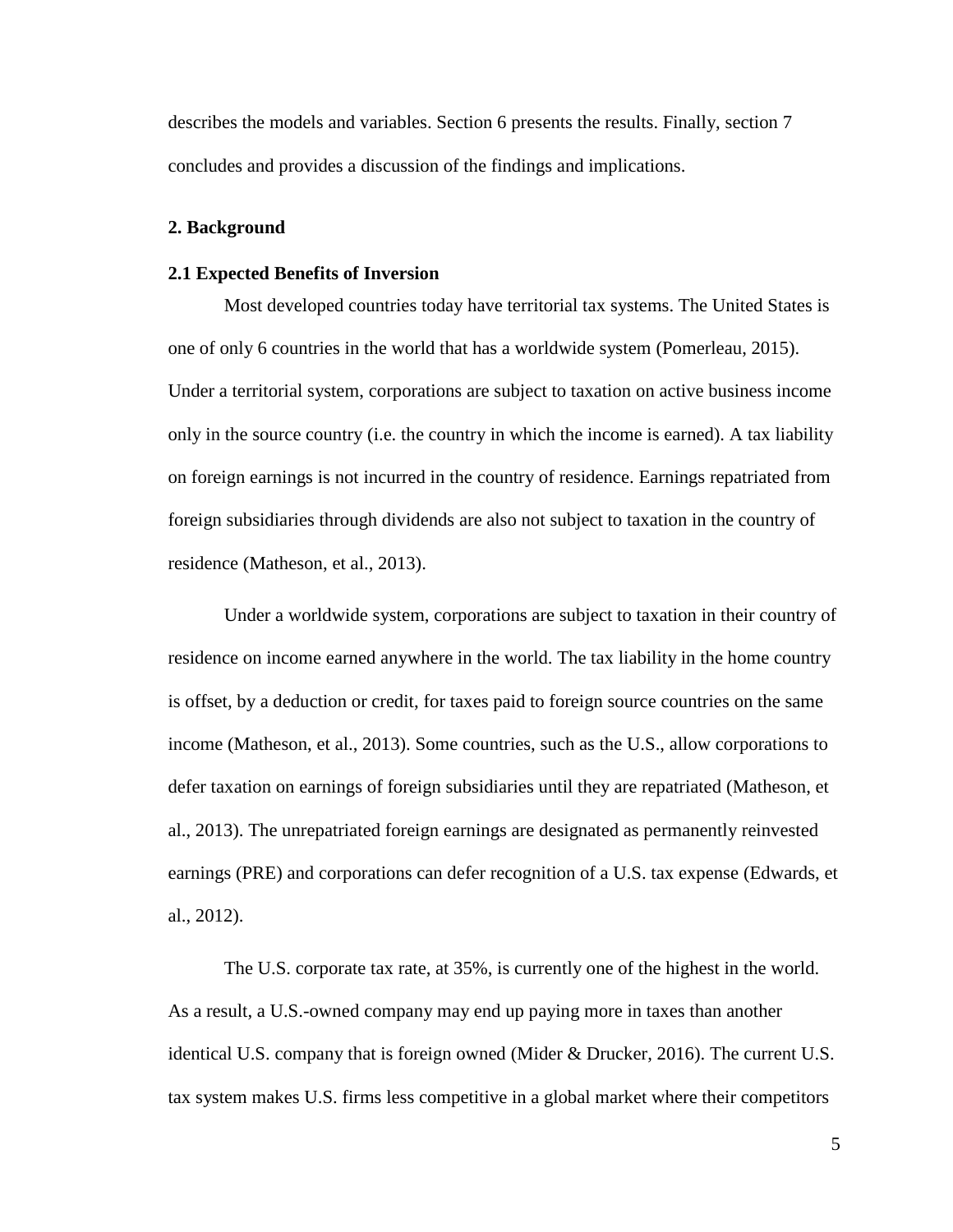are only subject to territorial taxation (Seida and Wempe, 2004). Consequently, U.S. firms employ strategies, such as corporate inversions, to minimize their taxes (Jeffers, 2014) (Schmidt, et al., 2015).

Through corporate inversion, U.S. companies relocate their headquarters to foreign jurisdictions, which substantially reduces their tax liabilities. Firms claim that inversion allows them to save U.S. taxes on foreign-sourced earnings (Hanlon & Heitzman, 2010). Seida and Wempe (2004) find that effective tax rates decline from 32.01% to 20.44% post-inversion. This reduction in taxes results in greater after-tax cash flows and is expected to increase shareholder value.

#### <span id="page-11-0"></span>**2.2 Costs of Inversion**

There are costs associated with corporate inversions, both at the firm and shareholder levels. Since inversion, in general, does not change the operational structure of a firm and usually management remains within the U.S., corporate level costs are indirect. Inverted firms may face reputational and political costs, such as unfavorable press coverage and increased attention from legislators and policymakers (Seida and Wempe, 2002). Inverted corporations are often labelled as "unpatriotic" or "poor corporate citizens", and thereby potentially face consumer and taxpayer backlash. This can be especially costly for firms that deal directly with consumers (Col and Errunza, 2015). In April of 2014, U.S. pharmaceutical giant, Walgreens, announced that it was considering re-domiciling to Switzerland. In the following months, Walgreens was publicly shamed through protests by advocacy groups (Staggs, 2014), and criticized by politicians, such as Illinois Senator Dick Durbin who called Walgreens' decision a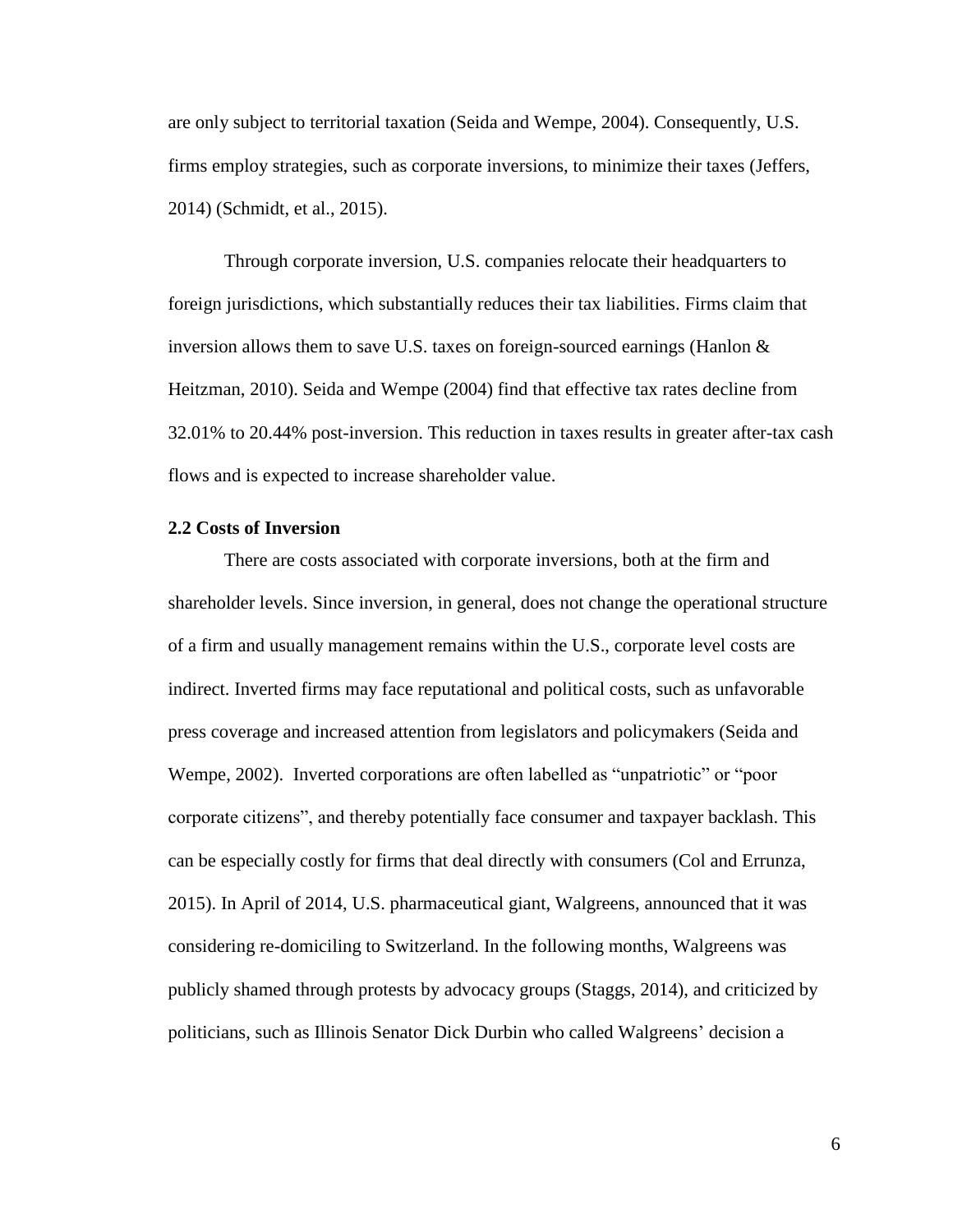"positively un-American tax dodge" (Sweeney, 2015). In August of 2014, Walgreens gave in to the pressure and decided against the inversion.

Inversions may also generate costs at the shareholder level. Post-inversion, many firms choose to relocate their headquarters in tax haven countries, where shareholders have fewer legal rights than in the U.S. For example, Bermuda imposes limitations on legal action against corporate executives and directors (Seida and Wempe, 2002), which makes it more difficult to remove entrenched and inefficient management (Col and Errunza, 2015). Inversion also generates tax costs to shareholders. Generally, incurring taxes on capital gains is an inevitable consequence of holding a company's shares.<sup>3</sup> However, corporate inversions do not allow shareholders to choose the timing of this tax. Under IRC section 367(a), U.S. shareholders are treated as if they sold their shares and then repurchased them in the new merged entity. The shareholders are therefore liable for capital gains tax on the "sale" at the time of the inversion (Gunn and Lys, 2015).

#### <span id="page-12-0"></span>**2.3 The U.S. History of Corporate Inversions**

The U.S. Congress has mostly taken a reactive approach to corporate inversions. Wells (2014) even described the inversion experience in the U.S. as a game of "whack-amole": "We enact laws and change regulations to whack the inversion mole in the middle of its head. But soon after, another inversion mole pops up in a slightly different place. We then whack that mole, too. And the game continues — again and again, without resolution. We do not see the futility in this game because we cannot accept that our responses to the corporate inversion phenomenon are wrong." (Wells, 2014)

 $\overline{a}$ 

<sup>&</sup>lt;sup>3</sup> Assuming that the price of the shares increases from the date of purchase.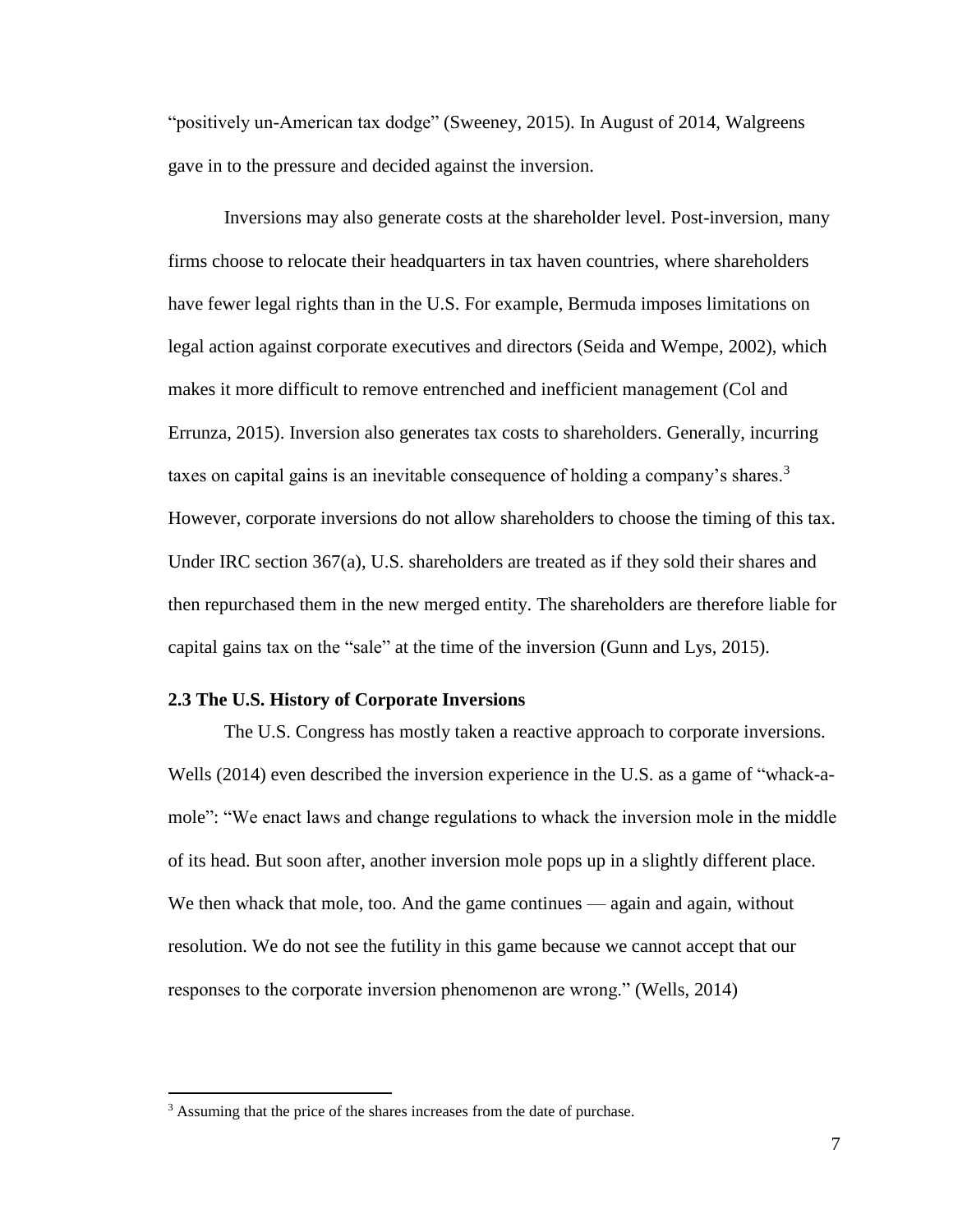The first corporate inversion occurred in 1982, more than three decades ago, when Louisiana-based construction company, McDermott Inc., re-domiciled to Panama. McDermott Inc. operated a wholly-owned holding company, McDermott International, in Panama through which it booked its foreign earnings, which had become substantial (Rao, 2014). To avoid tax on the repatriation of the foreign earnings to the U.S., McDermott Inc. chose to relocate its headquarters to Panama. Shareholders of McDermott Inc. exchanged their shares for cash and newly issued shares of McDermott International. Upon completion of the transaction, McDermott International was the parent company and McDermott Inc. was its U.S. subsidiary (Hwang, 2015). The transaction was not taxable to the corporation. In response to this inversion, Congress adopted IRC s. 1248(i) in 1986, under which consideration received in a stock exchange from a controlled foreign corporation (CFC) is taxable to the U.S. corporation (Henry, 2014). A major loophole in s. 1248(i) was that it was not applicable when a company inverted into a subsidiary of a newly formed controlled foreign corporation (CFC) (Hicks & James, 2014).

The second U.S. company to invert was Texas-based consumer-products company Helen of Troy which re-domiciled to Bermuda in 1994. Helen of Troy exploited the loophole in s. 1248(i) by inverting into a newly formed CFC in Bermuda (Hicks  $\&$ James, 2014). The IRS responded to the Helen of Troy inversion by issuing Treasury Regulations under IRC s. 367(a) in 1996. Unlike s. 1248(i), which targeted inverted corporations, s. 367(a) imposed taxes on the shareholders of inverting corporations. Under s. 367(a) regulations, gains on transfers to a foreign corporation would be taxable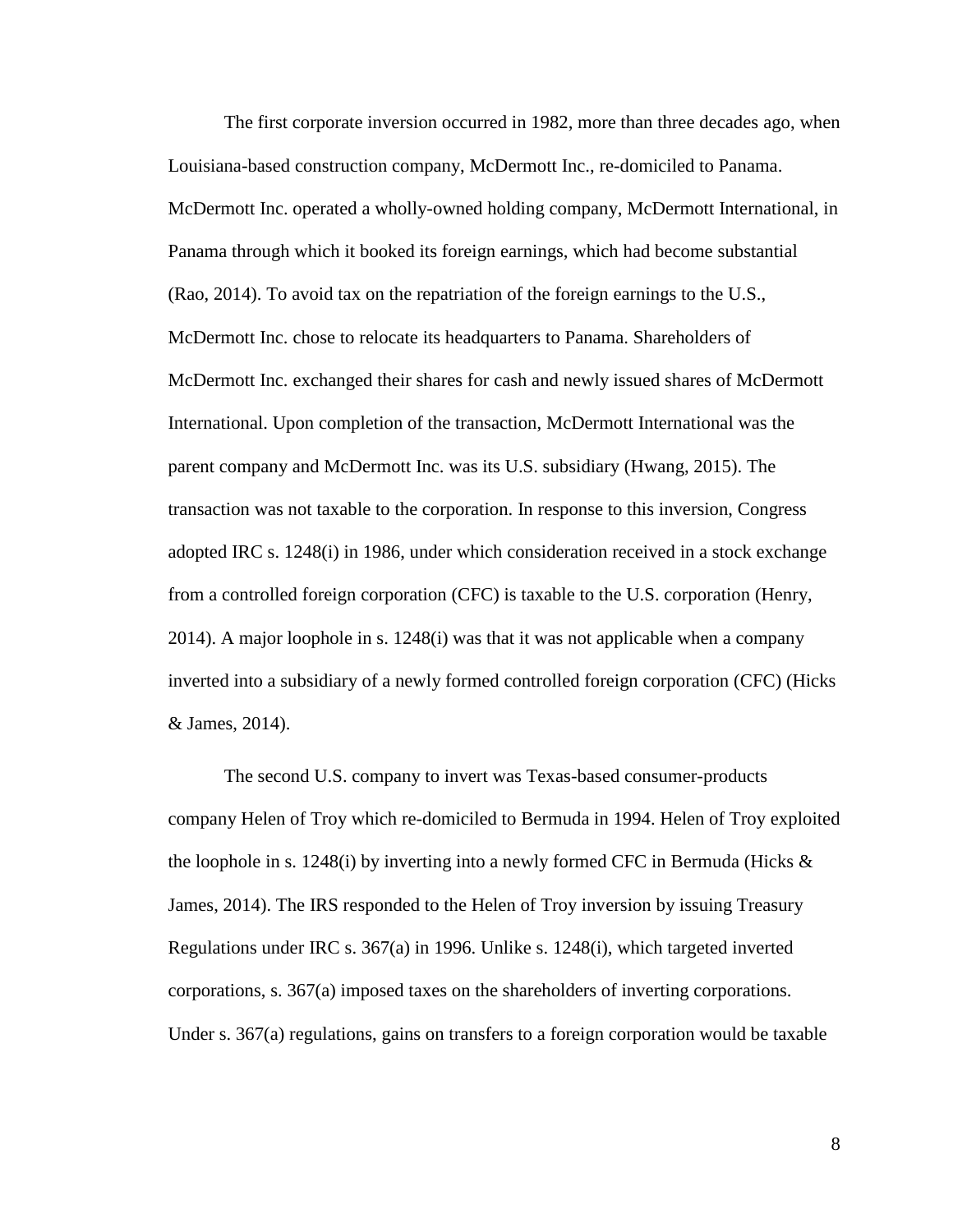to the shareholders of the inverting U.S. firm if the shareholders owned at least 50% of the new firm after the inversion, while losses would not be deductible (Henry, 2014).

Following the inversions of McDermott and Helen of Troy, a number of other U.S. companies inverted through shares exchanges between the late 1990s and the early 2000s, primarily to Bermuda and the Cayman Islands. Deterring inversions by imposing shareholder level taxes under s. 367(a) proved ineffective as significant stock in inverting firms was often held by tax-exempt institutional investors.

Congress responded to this wave of inversions with s. 7874 of the American Jobs Creation Act in 2004. Under s. 7874(a), an inverted firm is subject to U.S. corporate taxes on certain asset transfers and licenses for a period of 10 years if it meets certain criteria. <sup>4</sup> Under s. 7874(b), if the former shareholders of the U.S. firm own at least 80% of the new inverted firm post-inversion, the inverted firm is treated as a domestic U.S. firm for tax purposes (Rao, 2015).

Inversion activity initially subsided in the U.S. following the introduction of s. 7874, until companies found yet another way to circumvent the law. A new wave of inversions began in the late 2000s and continues to this day. This new generation of inversions differs significantly from past ones. Companies now are inverting to European destinations, such as Switzerland and Ireland.

The method of inversion has also changed significantly post-s. 7874. Prior to s. 7874, U.S. firms inverted through the "naked inversion" method, whereby they would set

 $\overline{a}$ 

<sup>4</sup> The three criteria are:

<sup>1)</sup> a foreign corporation acquires substantially all of the assets of a domestic corporation

<sup>2)</sup> after the acquisition, former shareholders of the target firm own at least 60% of the foreign firm

<sup>3)</sup> after the acquisition, the firm does not have "substantial business activities" in the foreign jurisdiction (Rao, 2015)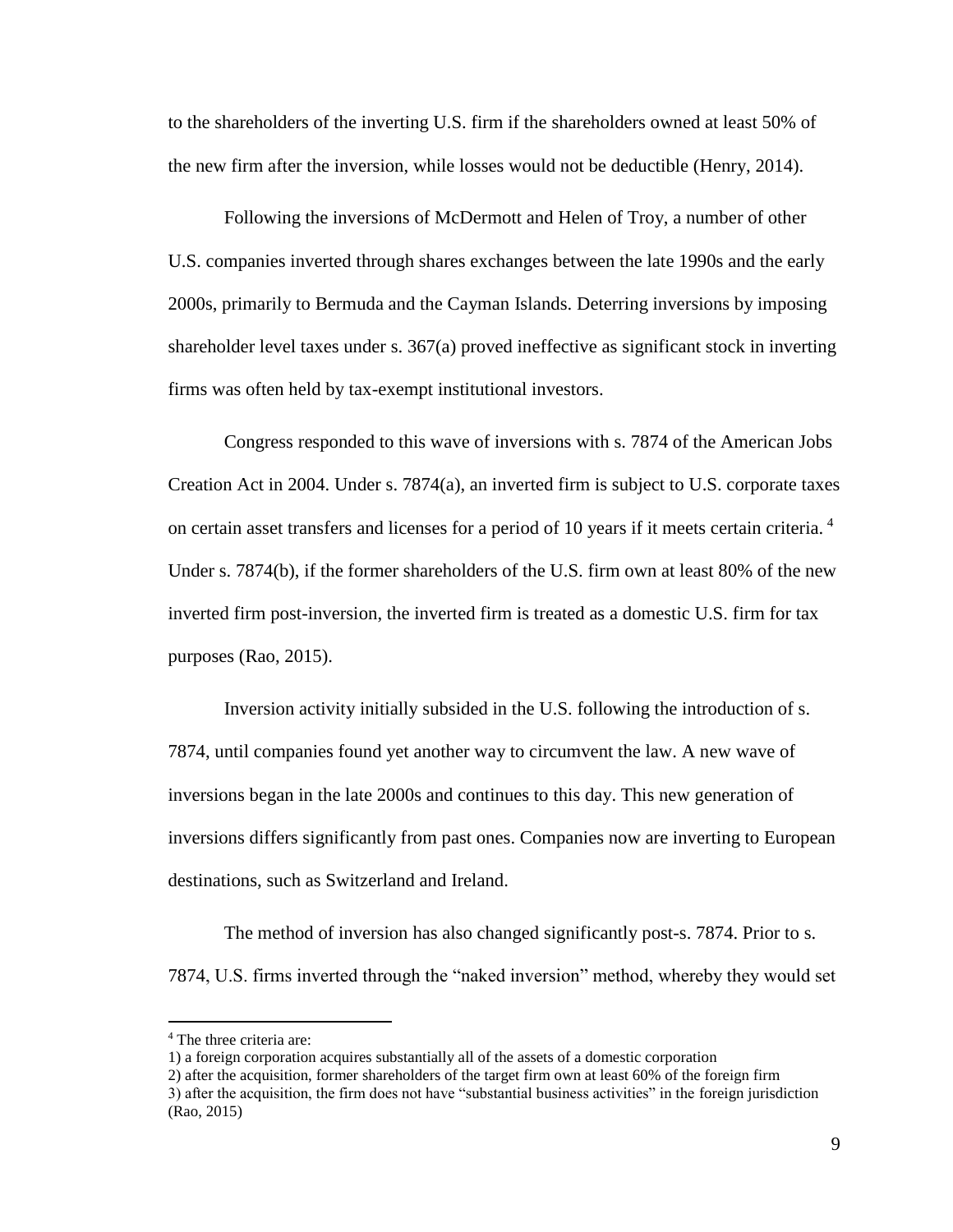up a subsidiary in the target country and subsequently exchange shares with the subsidiary so that the subsidiary would become the new parent. S. 7874 made inversion under this method exceedingly difficult (Marian, 2015), so U.S. firms started to invert through merger and acquisition. In the M&A form of inversion, a U.S. firm acquires a small foreign firm that is located in a low tax jurisdiction or a U.S. corporation is acquired by a larger foreign corporation in a low tax jurisdiction (Marples  $\&$  Gravelle, 2014).

Some U.S. companies have inverted, both pre- and post-s. 7874, through nontraditional methods of inversion that involve a corporate restructuring, such as spinoffs and leveraged buyouts. These restructurings result is material changes in the company's business, assets, or ownership (Cortes, et al., 2014).

#### <span id="page-15-0"></span>**3. Literature Review**

#### <span id="page-15-1"></span>**3.1 Short-term Performance**

The empirical literature on corporate inversions provides conflicting evidence of stock market reactions to inversion announcements. There are compelling arguments on whether the market should react positively or negatively. On one hand, inversions may reduce taxes and increase cash flows, thereby increasing shareholder wealth. Hanlon and Slemrod (2009) argue that shareholders want to minimize corporate tax payments and that an aggressive tax strategy makes a company's shares more attractive. This suggests that a positive market reaction should be observed to corporate inversion announcements.

Alternatively, as discussed previously, inversions can generate significant costs at the corporate and shareholder levels, such as political scrutiny, consumer backlash, and tax costs. In addition, tax avoidance activity may lead to uncertainty about the volatility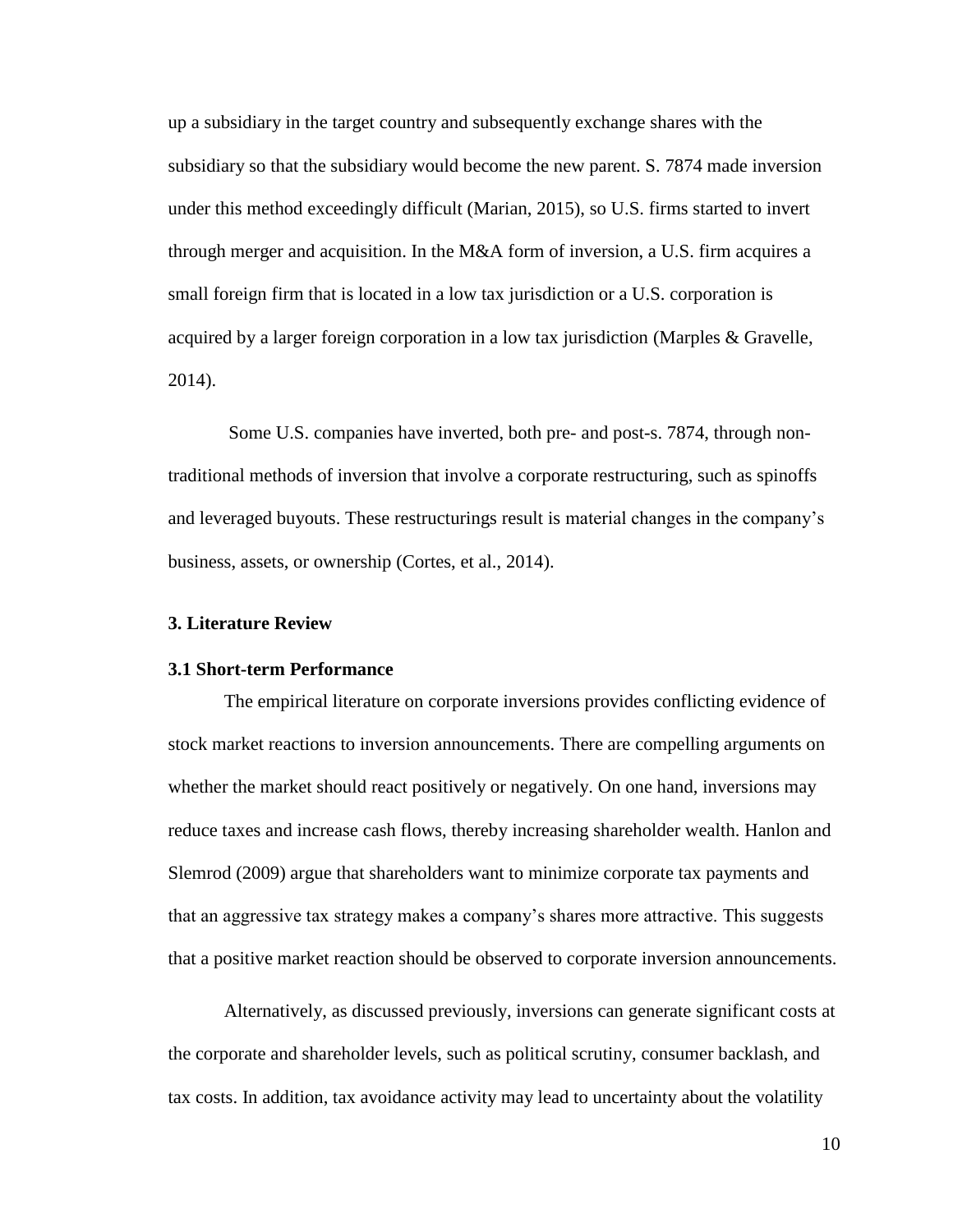of the firms' future profits (Shevlin, et al., 2013). This suggests that the market will react negatively, if the costs at the corporate and shareholder level outweigh expected future tax benefits, or that the market will not react at all, if the costs are proportional to expected future tax benefits.

#### <span id="page-16-0"></span>**3.1.1 Literature Review**

In the early 2000s, a number of studies were conducted on the short-term price reaction to corporate inversion announcements, with mixed results. Using a sample of 19 inversions announced between 1993 and 2002, Desai and Hines (2002) find that the stock price reaction to the initial inversion announcement is positive and that, on average, stock prices rise approximately 1.7% in the five-day window around the announcement date, although they do not assess the statistical significance of the observed returns.

The initial inversion announcement date is generally the date that the board of directors approve the proposed inversion. It is also the date on which the proposed inversion is publicly announced. Following board approval, the proposed inversion transaction must be approved by shareholders, which typically occurs 8 to 12 months later. Using a sample of 19 inversions that were approved between 1994 and 2002, Seida and Wempe (2002; 2003) do not find any evidence of a stock price reaction around the initial announcement date. However, they find statistically significant average Cumulative Abnormal Returns (CARs) of 2.5% over a three-day window centered on the shareholder approval date.

In a follow up study, Cloyd, Mills, and Weaver (2003a) caution against using the shareholder approval date to assess the market reaction as there is little to no uncertainty that shareholders will approve the inversion transaction. Investors would anticipate this

11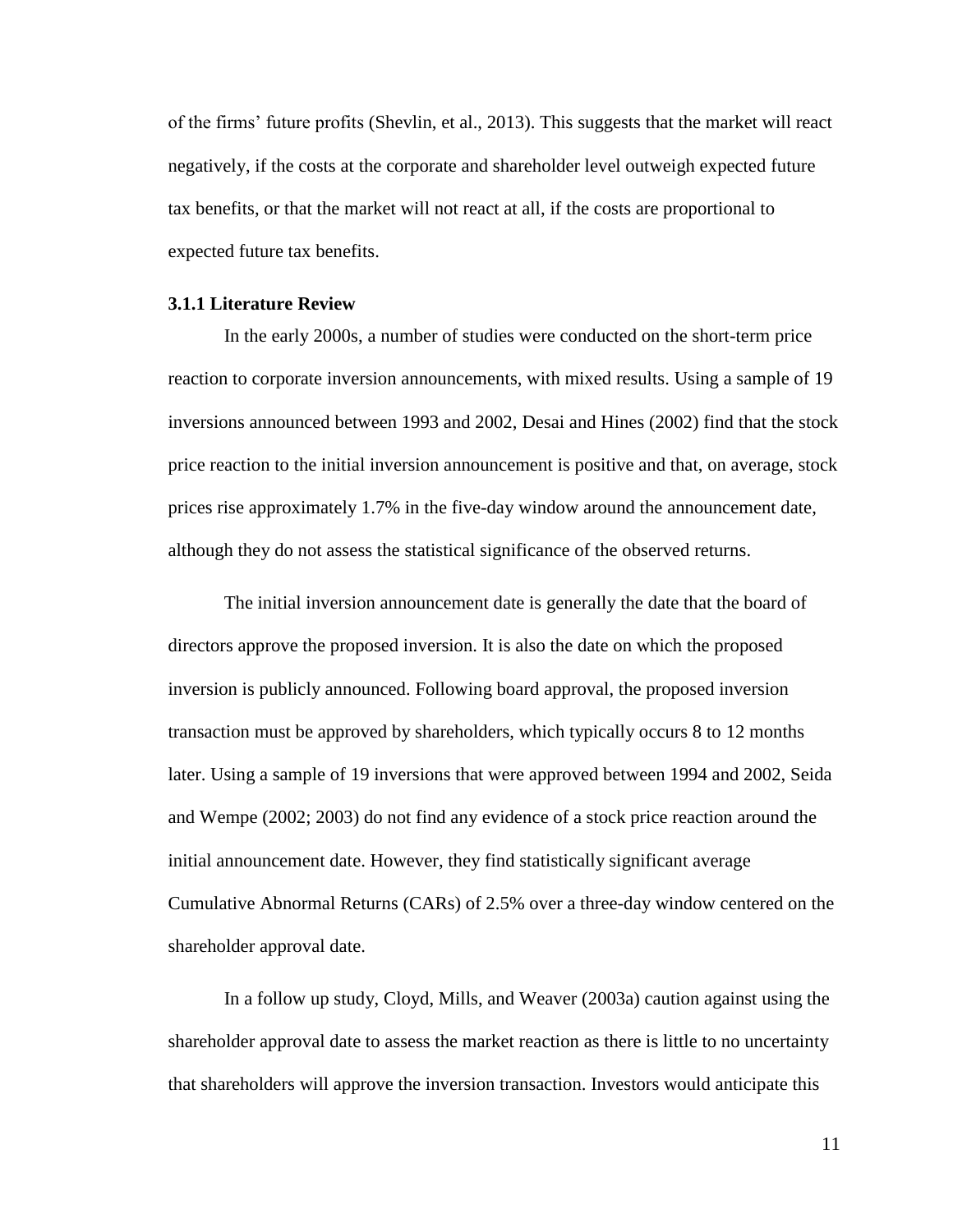and expected value of the inversion would be impounded into the stock price upon board approval. Cloyd, Mills, and Weaver (2003a) replicate Seida and Wempe (2002)'s study and test the significance of the shareholder approval date CARs for each firm individually. Only four firms have significant positive returns.

These early studies do not distinguish between the different types of inversions and they group all inversions into a single category to assess the market reaction. Cloyd, Mills, & Weaver (2003b) are the first to assess returns for naked and M&A inversions separately, stating that the returns to M&A inversions may be confounded by other noninversion factors, such as the valuation implications for the merger itself. Their M&A sample consists of only five M&A inversion announcements, all of which were announced prior to s. 7874. Cloyd, Mills, and Weaver (2003b) find two- and five-day CARs of -1.91% and -1.72%, respectively, for the naked sample. Five of the 20 firms have significant negative returns and two have significant positive returns. The average return across the sample are not significant. The two- and five-day CARs to M&A inversion announcements are -4.19% and -0.51%, respectively. Three of the five announcements have significant negative returns. The authors conclude that there is no compelling evidence that the market responds positively to inversion announcements and this suggests that the benefits of inversion are either not obvious to investors or that they are offset by other costs.

Babkin et al. (2015) further classify M&A transactions based on whether the inverting U.S. firm is the acquirer or target firm in the merger transaction. Their sample of inversion announcements ranges from 1983 to 2014, and includes 25 naked and 48 M&A inversions. Of the 48 M&A inversions, 31 are U.S. acquirer and 17 are U.S. target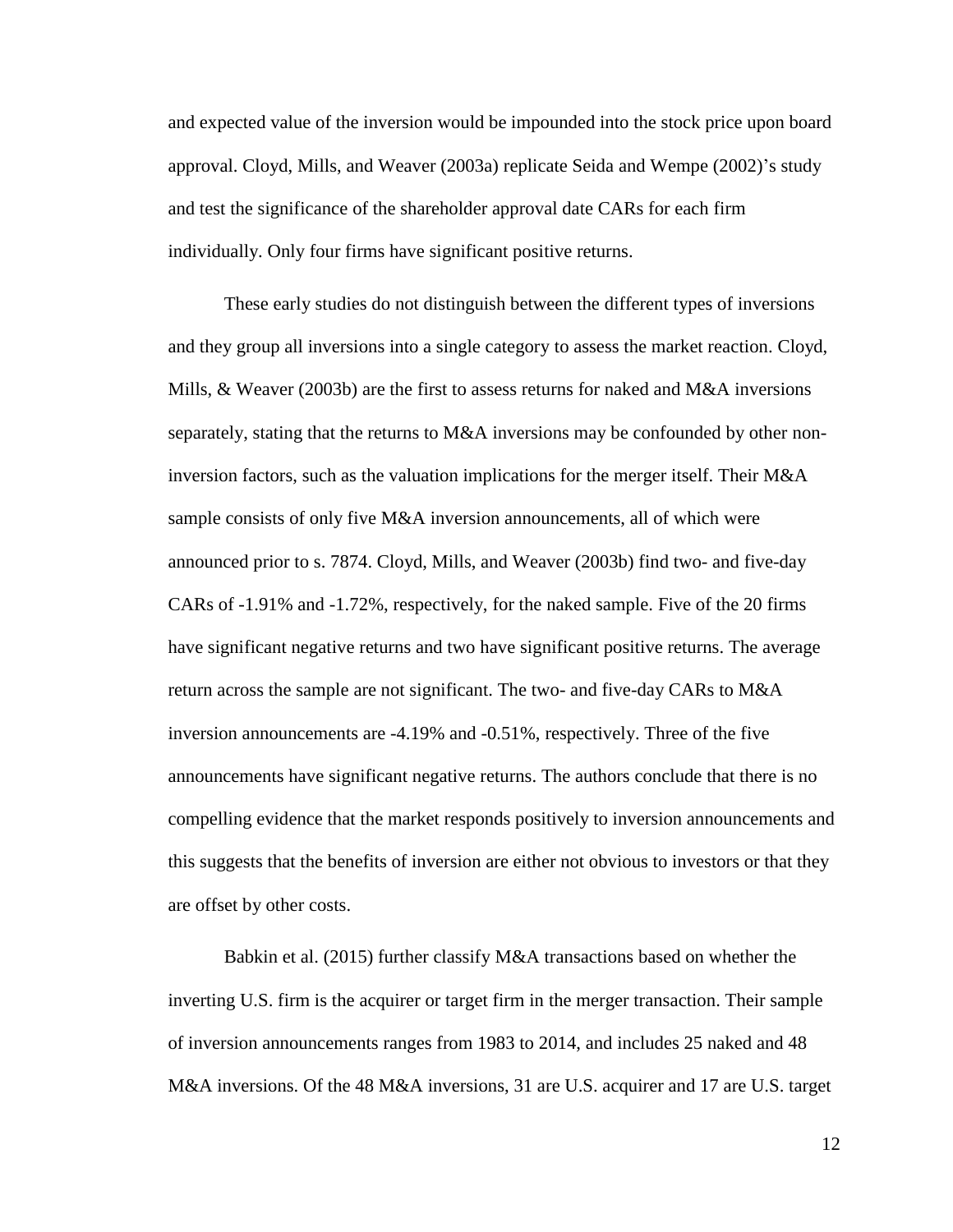firms. The mean and median announcement period  $(t-2, t+3)$  returns for naked inversions are -2.53% and -0.73%, respectively. M&A inversion announcements generate positive returns. The mean and median returns to U.S. acquirer firms are 4.92% and 1.59%, respectively. The mean and median returns to U.S. target firms are 16.96% and 16.64%, respectively. Finally, the mean and median returns across all announcements, naked and M&A, are 0.77% and 0.52%. Babkin et al. (2015) do not assess the statistical significance of the returns.

Taken together, prior studies suggest that the market reaction to inversion announcements differs based on the structure of the proposed inversion and is also influenced by other factors related to the said structure. To the best of my knowledge, prior inversion literature has not assessed the market response for restructuring inversion announcements separately. My research addresses this gap in the literature.

The literature on restructurings suggests that the market reacts positively to restructuring announcements. Eckbo and Thornburn (2008) provide a comprehensive review of prior literature on corporate restructurings and abnormal returns based on a review of 19 studies of 2,052 corporate spinoffs announced between 1962 and 2000; and 4 studies on leveraged buyouts (LBOs) conducted between 1984 and 2007. They find that corporate spinoffs, generally, are a source of value creation. This value creation is driven by a number of factors, including increased corporate focus and corporate governance, and reduced negative synergies, resulting from the elimination of unrelated divisions. Spinoff announcements generate positive price reactions of 1.7% to 5.6%. Announcements of LBOs are also received positively by the market. Value creation in LBOs is driven by increases in operating efficiencies, such as improved managerial

13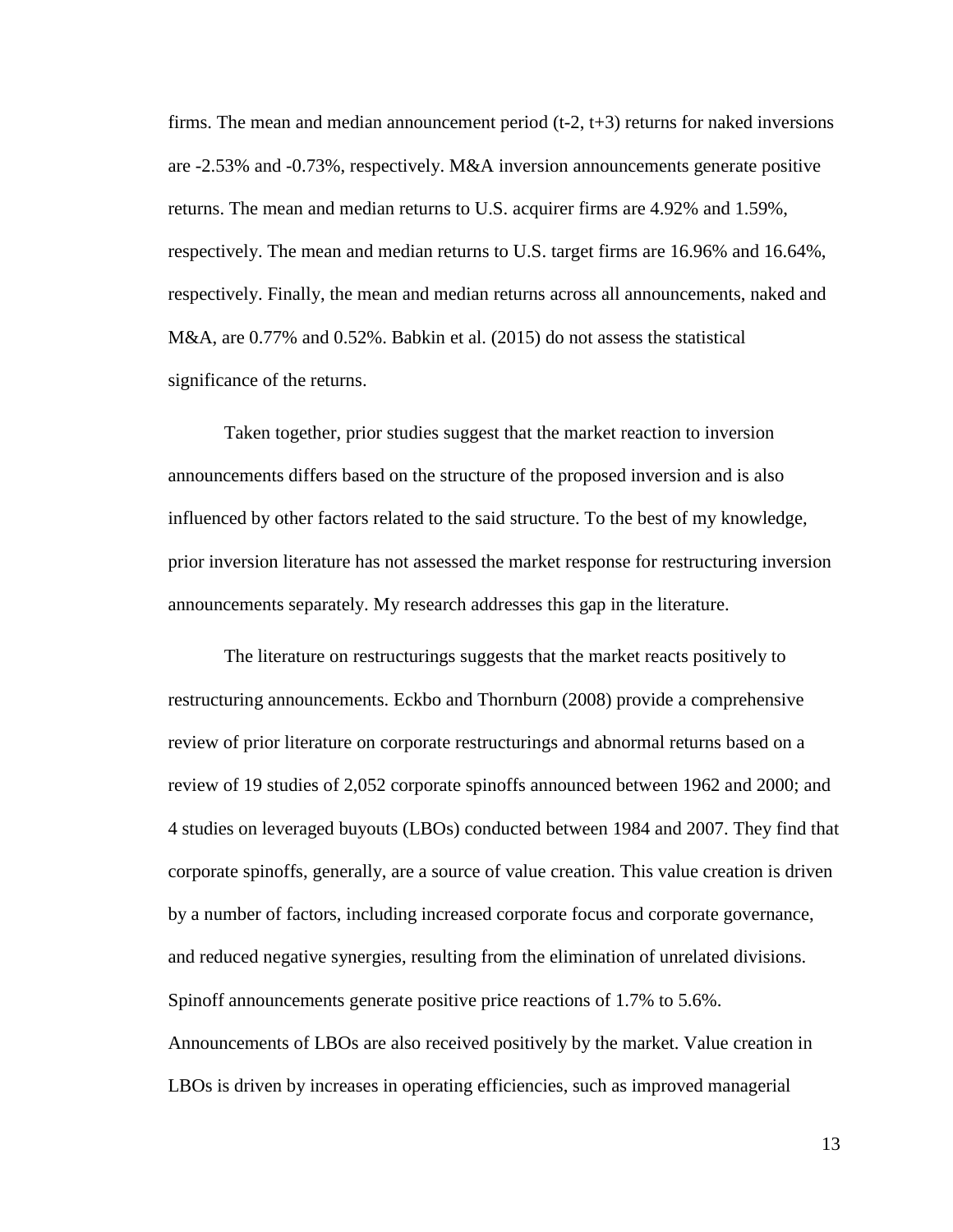investment decisions, mitigation of agency problems, and lower taxes. LBO announcements generate two-day CARs of 16 to 17%.

#### <span id="page-19-0"></span>**3.1.2 Research Predictions**

Consistent with prior literature, I predict that the short-term market response to the initial inversion announcement will differ based on the type of inversion. Naked inversion announcements will not generate a price response. M&A inversion announcements will generate a positive price response. Finally, restructuring inversion announcements will generate a positive price response. I also examine whether returns to inversion M&As and restructurings are in excess of returns typically generated by noninversion M&As and restructurings. If returns are truly driven by the underlying transaction and not inversion, then the returns generated by inversion announcements should not be in excess of returns generated by similar types of announcements that are not inversion related. Stated formally, my first three predictions are:

**Prediction 1:** Announcements of naked inversions will not generate a price response

**Prediction 2:** Announcements of M&A inversions will generate a positive price response, but not in excess of that generated by non-inversion M&A announcements.

**Prediction 3:** Announcements of restructuring inversions will generate a positive price response, but not in excess of that generated by non-inversion restructurings.

#### <span id="page-19-1"></span>**3.2 Long-term Performance**

The empirical literature on the long-term performance of inverted firms is sparse. The inconclusive evidence in prior studies of a short-term market reaction suggests the need to study the effects of inversion in the long-term. Assuming market efficiency, the long-term effects of inversion should be priced around the initial announcement date.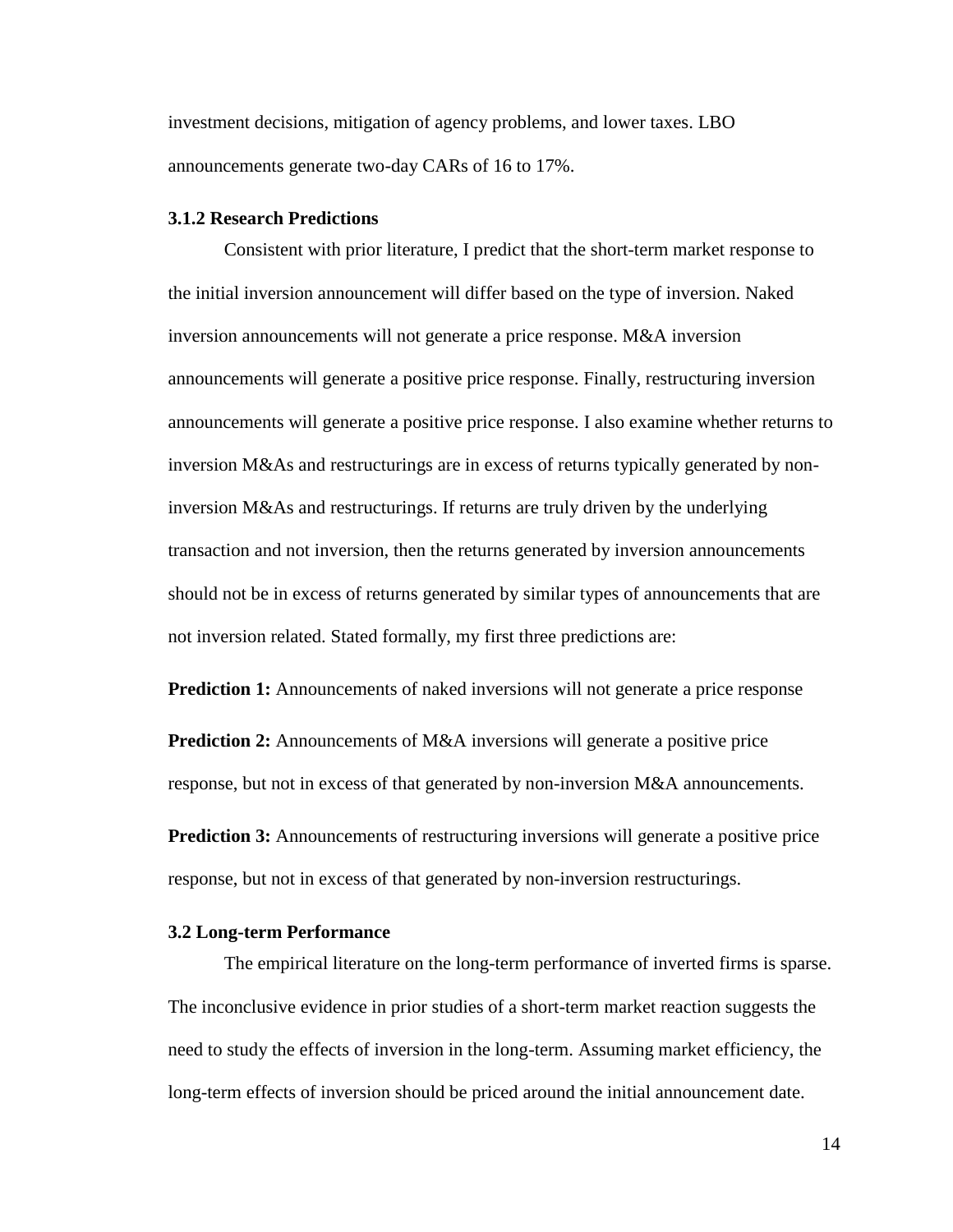However, given the significant costs and uncertainty of corporate inversions, there is the risk that expected future tax benefits will not be realized. As a result, actual firm performance may differ from ex-ante expectations (Lusch, et al., 2016).

#### <span id="page-20-0"></span>**3.2.1 Literature Review**

Cloyd, Mills, and Weaver (2003) are the first to investigate stock returns in the period following the inversion announcement. They examine one, two, and six month post-inversion announcement returns for 20 single company inversions announced between 1982 and 2002, and find average returns of -0.02%, 4.40%, and 4.07%, respectively. Only about half of the firms have positive returns in each window. The returns are not statistically significant.

In a concurrent study, Lusch et al. (2016) examine excess buy-and-hold returns for 10 pre-s. 7874 naked inverters over one-, two-, three-, five, and 10-year periods. The results suggest that inverters do not generate excess returns relative to their non-inverted competitors. Lusch et al. (2016) also assess long-term performance using accountingbased financial measures and find that inverters have lower pretax and after-tax earnings performance relative to their non-inverted competitors.

A recent report from Bloomberg analyzes the performance of 14 firms that have inverted through M&A between 2010 and 2013 (Sutherland, 2014). The median excess return to the sample is 14.60% above the MSCI World Index. Examining the performance of each firm individually, however, shows that only 8 of the 14 firms outperform the market. At least half of the M&A inversions in the sample are announced in either 2013 or 2014, and thus the analysis of these firms uses less than one year of data. Furthermore, at the time of the analysis the inversion deal for four of the firms was

15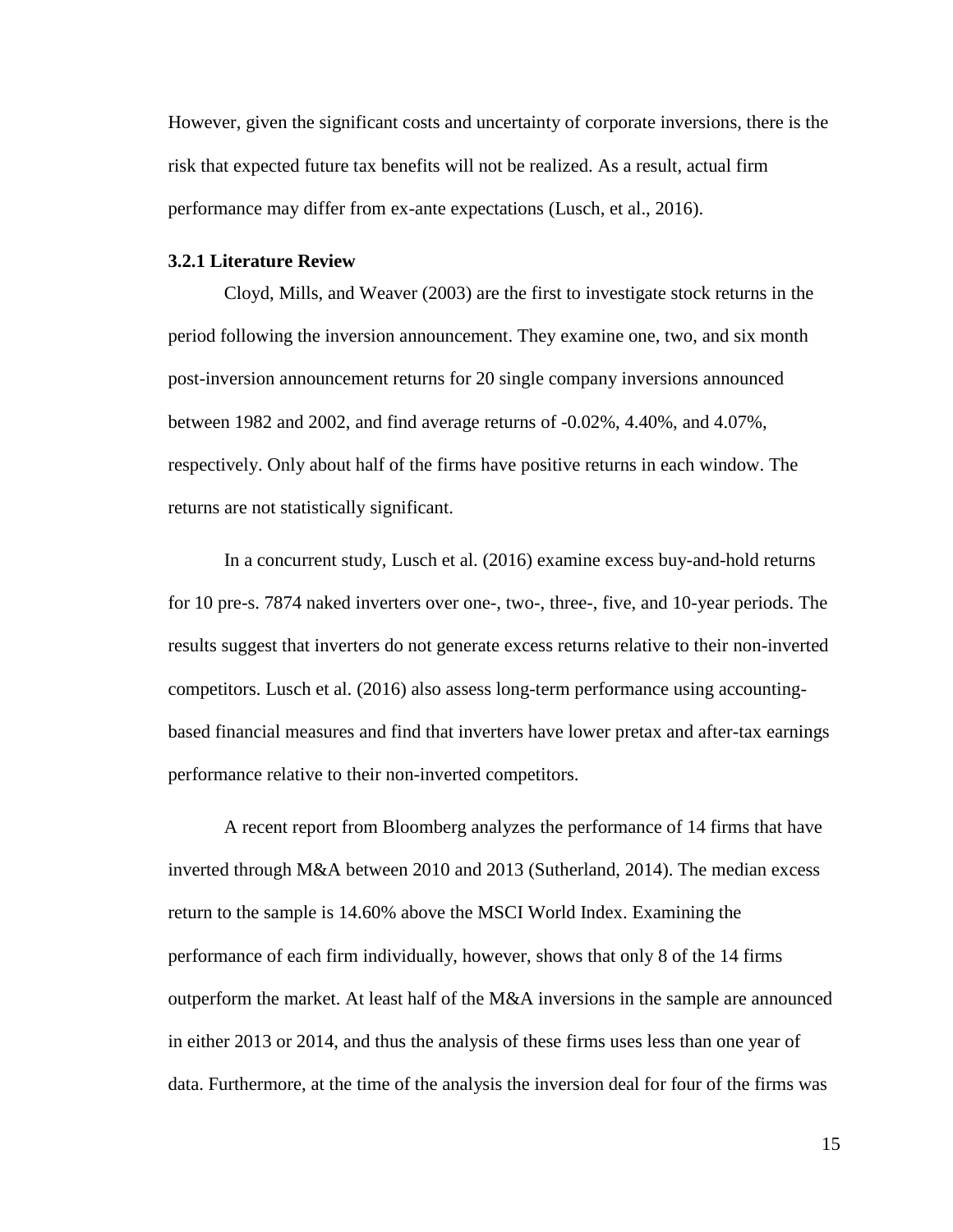still pending and two of those deals were eventually cancelled. The report does not assess the statistical significance of the returns.

A 2014 report from Reuters examines the long-term returns of 52 U.S. companies that inverted through naked and M&A inversions between 1983 and 2014. Results show that many inverted companies have not produced above-average long-term returns for investors (Drawbaugh, 2014). Of the 52 companies, 19 earn returns above the S&P 500, 19 underperform the S&P 500, 10 are acquired by other firms, three go bankrupt, and one reincorporates back in the U.S. $<sup>5</sup>$  Companies in the oilfield and engineering sectors have</sup> the poorest performance; not only do they underperform relative to the S&P, but also relative to sector matched indices. Similar to the Bloomberg report, the significance of the returns is not assessed.

Chorvat (2015) studies post-inversion announcement returns for firms that inverted pre- and post-s. 7874. She finds that firms that inverted prior to s. 7874 generate five-year excess returns of 61.71% above the S&P 500 and long-run returns of 224.70% as of March 1, 2013. Firms that inverted post-s. 7874 generate excess returns of 34.26% as of March 1, 2015. The returns for both pre- and post-s. 7874 inversions are significant. Her sample includes 21 pre-s. 7874 announcements and 21 post-s. 7874 announcements. Chorvat (2015), however, does not assess performance separately for naked and M&A inversions.

Overall, except for Chorvat (2015), prior studies suggest that inversions do not generate long-run excess returns. To explain this lack of results, some have argued that

 $\overline{a}$ 

<sup>5</sup> Xoma returned to the U.S. in 2010.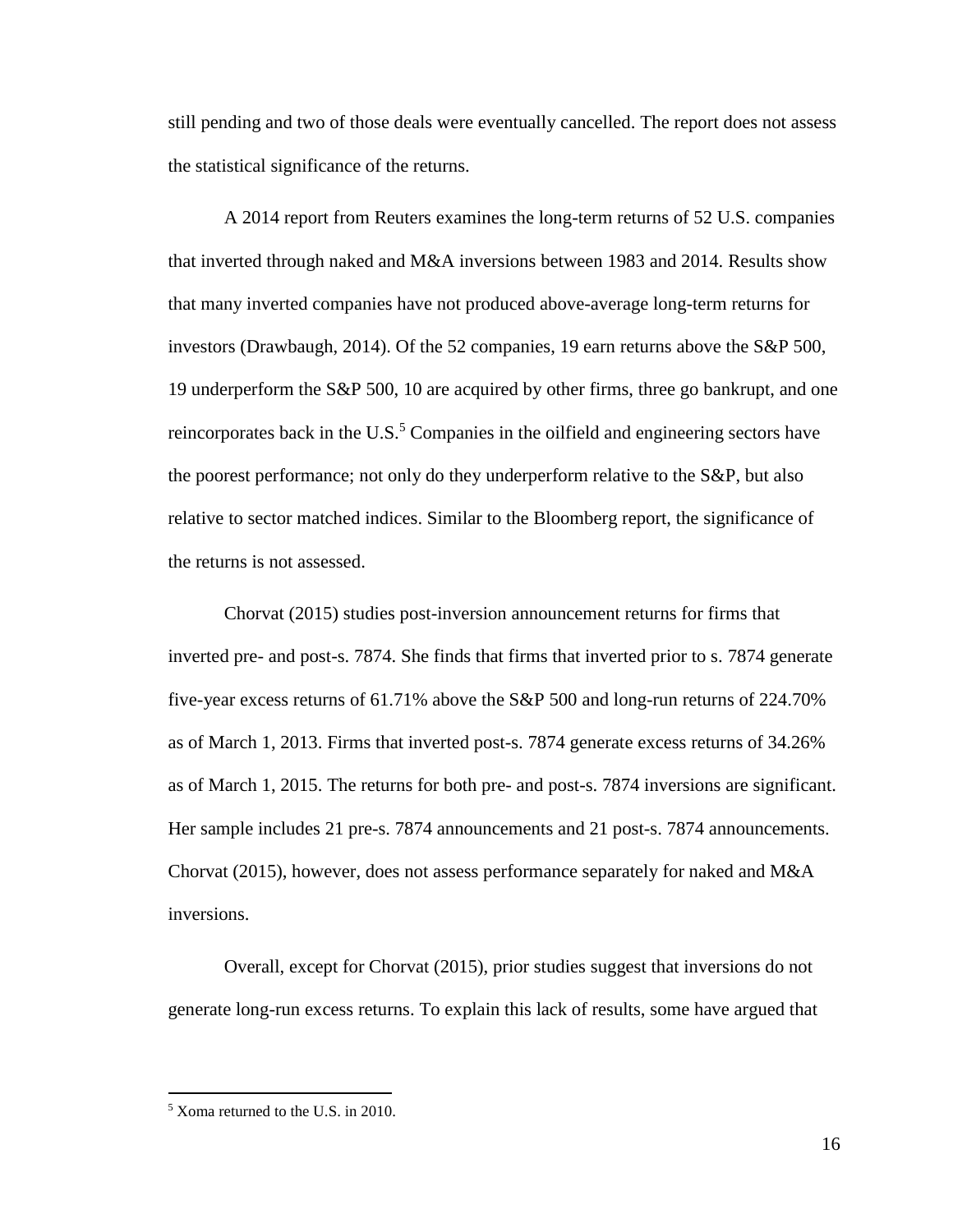corporate inversion is not an indicator of performance. For example, Drawbaugh (2014) states, "inversions, on their own, despite largely providing the tax savings that companies seek, are no guarantee of superior returns for investors". Others believe that in pursuing a corporate inversion, companies make poor strategic decisions, and subsequently suffer from operational inefficiencies. Companies may base their inversion decision solely on tax benefits rather than on economic fundamentals (Winegarden, 2016). Likewise, they might pursue merger targets that are not a good strategic fit when inverting through M&A (Friedman, 2014).

To the best of my knowledge, there has been no attempt made to determine whether the observed differences in results could be driven by the underlying structure of the inversion transaction. Yet, just like for short-term returns, it is possible that inverted firms do not generate long-run returns in excess of what is generated by similar noninverted firms. Any observed excess returns, supposedly from inversion, are likely the result of other, non-inversion related factors, such as M&A or corporate restructuring. If this assumption holds, then firms that invert through M&A and restructuring will have returns consistent with returns documented in the M&A and restructuring literature.

There is extensive M&A literature that shows firms perform poorly in the years following an M&A.<sup>6</sup> Agrawal et al. (1992) examine the performance of mergers by U.S. listed firms from 1955-1987 and find that M&A firms earn significantly negative excess returns of 10% for up to five years post-merger. Loughran and Vijh (1997) look at 947 acquisitions between 1970 and 1989 and also find that stock mergers earn negative excess returns of 25% in the five years following the merger. A number of other studies

 $\overline{a}$ 

 $6$  For a review of the literature, see Agrawal & Jaffe (2000)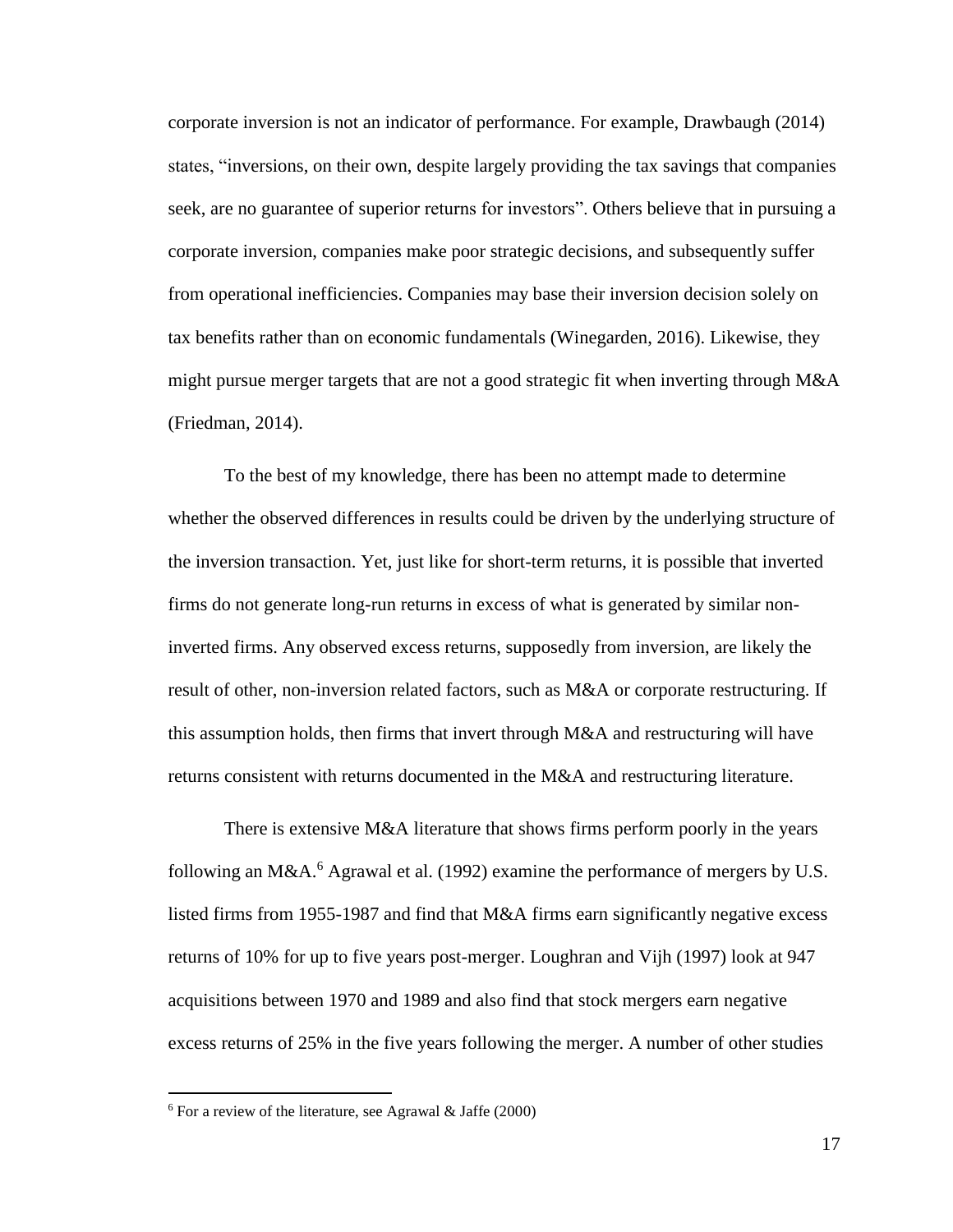also provide similar evidence (Conn et al., 2005; Laamanen and Keil, 2008; Ma et al., 2009).

In contrast, prior studies suggest that firms have positive long-run performance following a restructuring.<sup>7</sup> Kirchmaier (2003) examines the long-term stock performance of 41 spinoffs that occurred between 1989 and 1999 and finds excess returns of 17.30% in the 780 trading days following the spinoff announcement. McConnell and Ovtchinnikov (2004) study post-spinoff performance for 311 firms between 1965 and 2000 and find significant excess returns of 26.32% in the 36 months following the spinoff. Patel et al. (2012) examine the stock performance of spinoff firms for the period 1995 through 2011. They find that spinoff firms outperform the S&P 500 for 12 months following the date on which the spinoff was completed.

Prior literature also provides evidence of positive excess returns to firms backed by private equity firms. Mian & Rosenfeld (1993), using a sample of 48 reverse LBOs between 1983 and 1988, find three-year excess returns of 24.73%. Drathen and Faleiro (2007) analyze 86 LBO-backed IPOs between 1990 and 2006, and find five-year excess returns of 22.15%. Antonsson and Palmer (2012) find excess returns of 26.19% for a sample of 17 reverse LBO between 1981 and 2007.

#### <span id="page-23-0"></span>**3.2.2 Research Predictions**

 $\overline{a}$ 

If inversion is not an indicator of future performance and the returns to inverted firms are comparable to those of similar non-inverted firms, then long-run performance will differ among the types of inversions. Naked inversions will not generate long-run

 $<sup>7</sup>$  For a comprehensive review of the literature, including market response and long-run performance, see</sup> (Bowman, et al., 1999), (Brauer, 2006), and (Lee & Madhavan, 2010).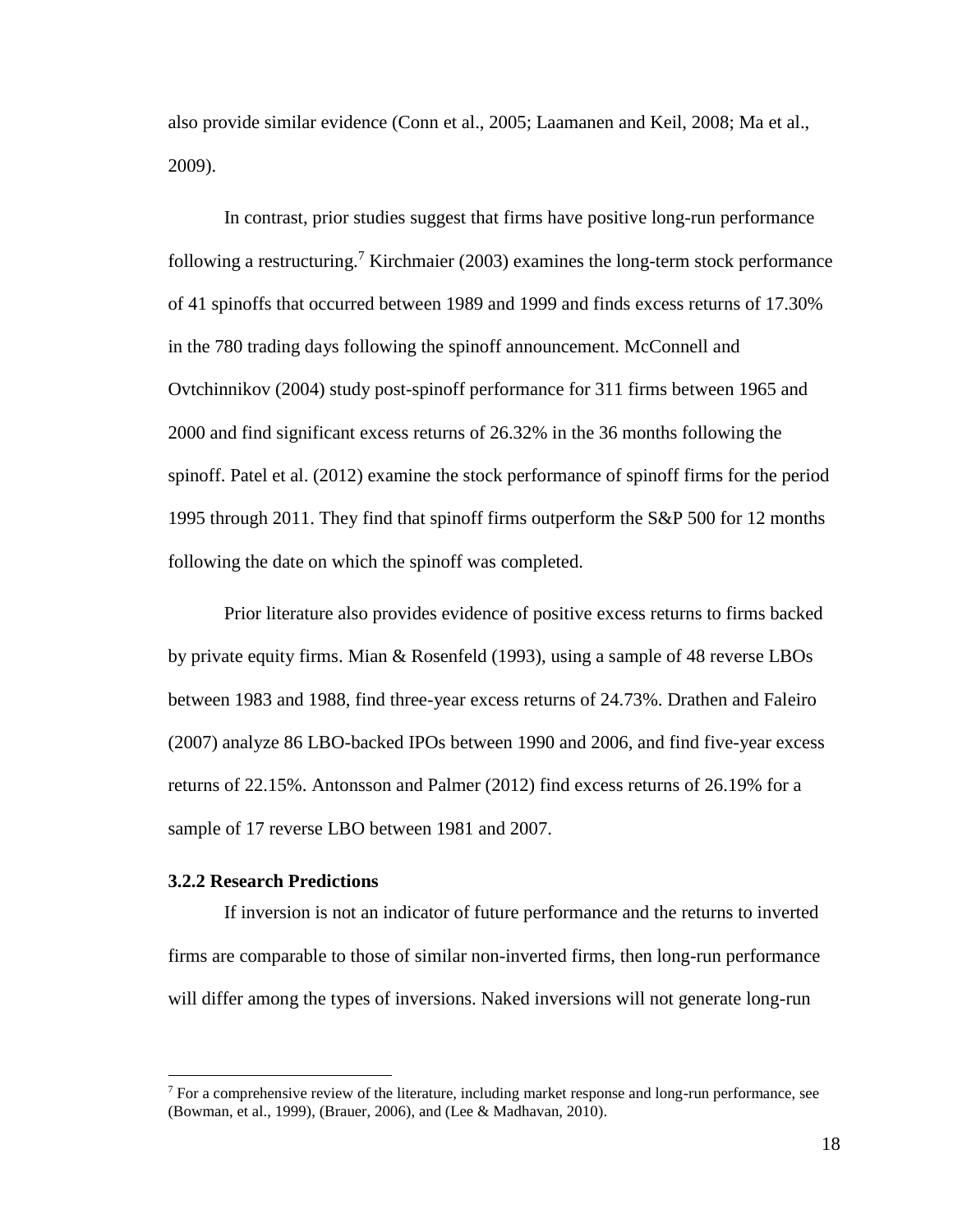excess returns. M&A inversions will generate negative excess returns. Restructuring inversions will generate positive excess returns. Furthermore, the returns to all firms will not differ significantly from returns to matched non-inverted firms. My next three predictions are as follows:

**Prediction 4:** Firms that invert through a naked inversion will not generate excess longterm returns above the S&P 500 or above comparable firms that do not invert.

**Prediction 5:** Firms that invert through M&A will generate excess long-term returns below the S&P 500. However, the returns will be similar to other firms that undergo M&A for non-inversion reasons.

**Prediction 6:** Firms that invert through a restructuring will generate excess long-term returns above the S&P 500. However, the returns will be similar to other non-inverion restructured firms.

#### <span id="page-24-0"></span>**4. Sample and Data**

#### <span id="page-24-1"></span>**4.1 Sample**

 $\overline{a}$ 

To enter the sample, a firm must announce a proposed inversion. Sample firms are first identified from prior studies cited above. To make sure more recent inversions are included in the sample, I then use Bloomberg's "Tracking Tax Runaways" list, and data compiled by the Congressional Research Service<sup>8</sup>. Data was last retrieved in August of 2015. The initial sample consists of 100 inversions. All inversions are then crossreferenced with U.S. Securities and Exchange Commission (SEC) filings obtained from

<sup>8</sup> <http://www.bloomberg.com/infographics/2014-09-18/tax-runaways-tracking-inversions.html> [http://democrats.waysandmeans.house.gov/press-release/new-crs-data-47-corporate-inversions-last-decade-](http://democrats.waysandmeans.house.gov/press-release/new-crs-data-47-corporate-inversions-last-decade-2)[2](http://democrats.waysandmeans.house.gov/press-release/new-crs-data-47-corporate-inversions-last-decade-2)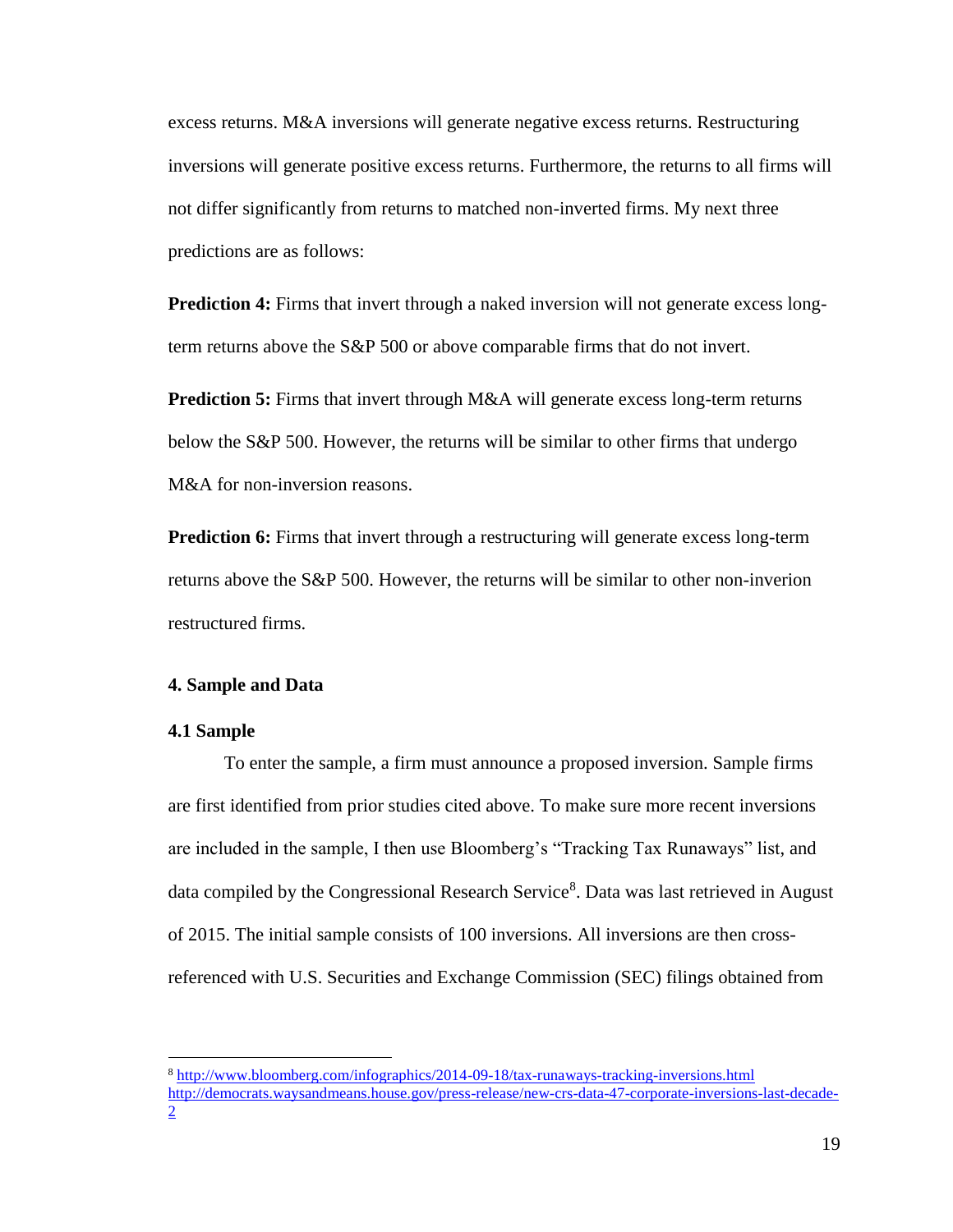EDGAR to confirm the announcement date and whether the proposed transaction was completed. Firms that cancelled the proposed inversion, inversions that are still pending, and firms that are not listed are removed from the sample, leaving a total of 80 inversions announcements. An additional 24 firms are removed because they have less than 24 months of stock price data following the inversion announcement or they are traded in over-the-counter (OTC) markets. The final sample consists of 56 firms.

Sample inversion transactions are then classified as either naked, M&A, or restructuring. Consistent with Marples and Gravelle (2015), a naked inversion is a share exchange between a U.S. Corporation and its foreign subsidiary that results in the foreign subsidiary becoming the parent corporation. It generally does not involve any changes in the firm's operations, structure, or ownership make up. Consistent with Babkin et al. (2015), an M&A inversion occurs when a U.S. corporation incorporates in a foreign jurisdiction through a merger with a foreign corporation. Last, consistent with Cortes et al. (2014), the foreign incorporation of a spinoff or leveraged buyout is classified as a restructuring inversion. A restructuring transaction results in a substantial change in the firm's ownership, business, or assets (Cortes, et al., 2014). SEC filings retrieved from EDGAR are used to classify the sample inversion transactions based on these definitions. I compare my classifications to that of Desai and Hines (2002); Rao (2015); and Chorvat (2015) to validate my interpretations. The final sample consists of 19 naked, 24 M&A, and 12 restructuring inversions. The sample selection procedure is summarized in Table 1.

### (Insert Table 1 here)

20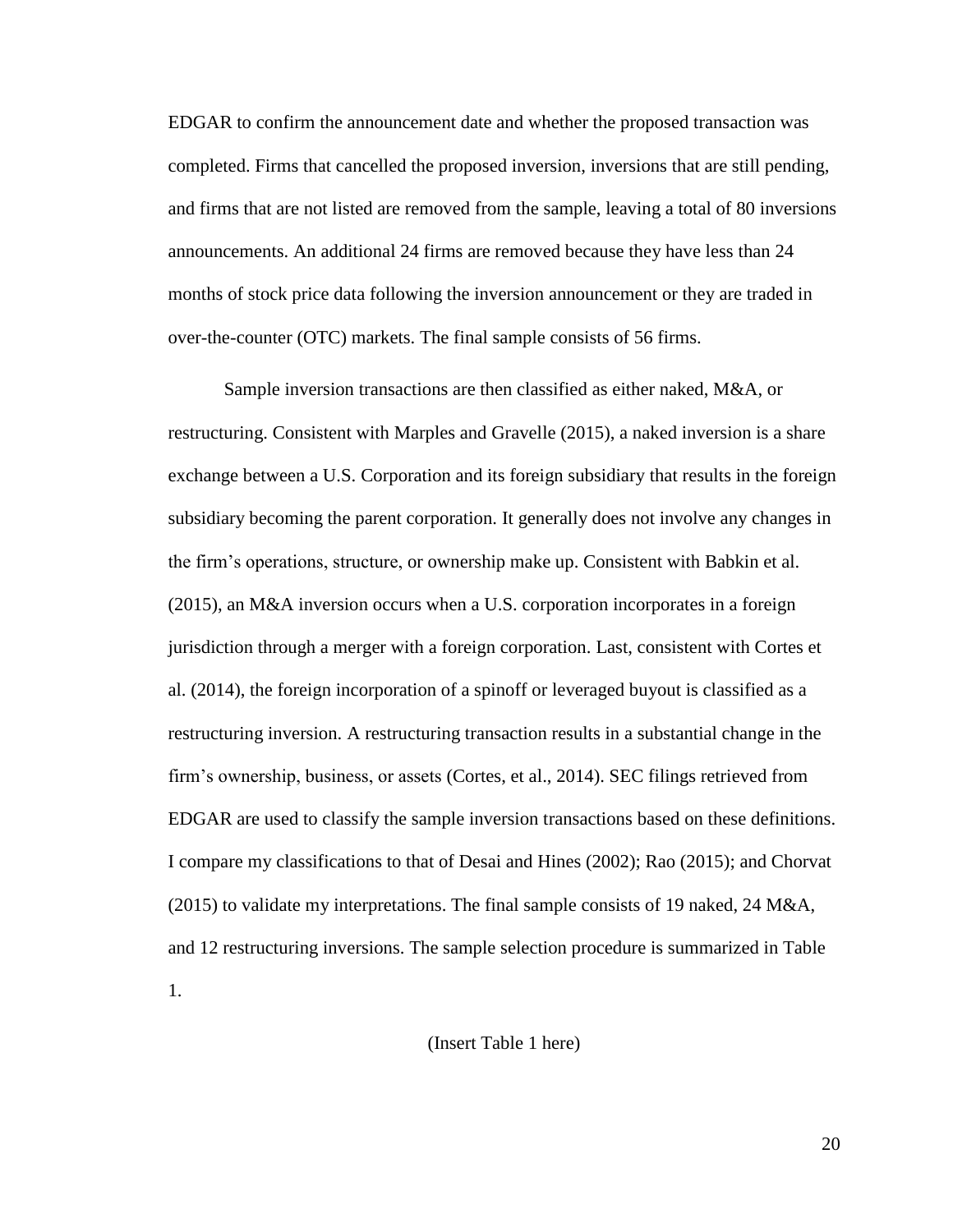Next, I select a control firm for each sample inversion firm. Controls firms are selected from COMPUSTAT for naked inversions, Thomson SDC Platinum for M&A inversions, and Bloomberg for restructuring inversions. All sample firms are matched based on year, industry, and total revenues. For the naked sample, I can only identify a control firm for long-term stock performance because control firms do not have an event date on which short-term performance is assessed. Target and acquiring M&A inverters are matched with non-inverting targets or acquirers, respectively. Restructuring firms are matched with non-inverting restructured firms based on the type of restructuring transaction, i.e. spinoff or leverage buyout. A list of sample and matched firms is presented in Table 2.

#### (Insert Table 2 here)

#### <span id="page-26-0"></span>**4.2 Data**

Data to compute descriptive statistics is collected from COMPUSTAT. Shortterm event study data is obtained from CRSP. Stock price data for long-term stock returns is collected primarily from Yahoo Finance, which provides the adjusted closing price. Yahoo Finance does not include historical returns for delisted firms, including those firms that were acquired. Adjusted prices for these firms are calculated using Thomson Reuters Datastream. Stock price data is also calculated from Datastream for foreign acquirers and targets in the M&A control sample.

#### <span id="page-26-1"></span>**5. Models and Variables**

#### <span id="page-26-2"></span>**5.1 Short-term Performance**

To test the market response to the initial inversion announcement, I compute cumulative average abnormal returns (CAARs), as defined by Mackinlay (1997) over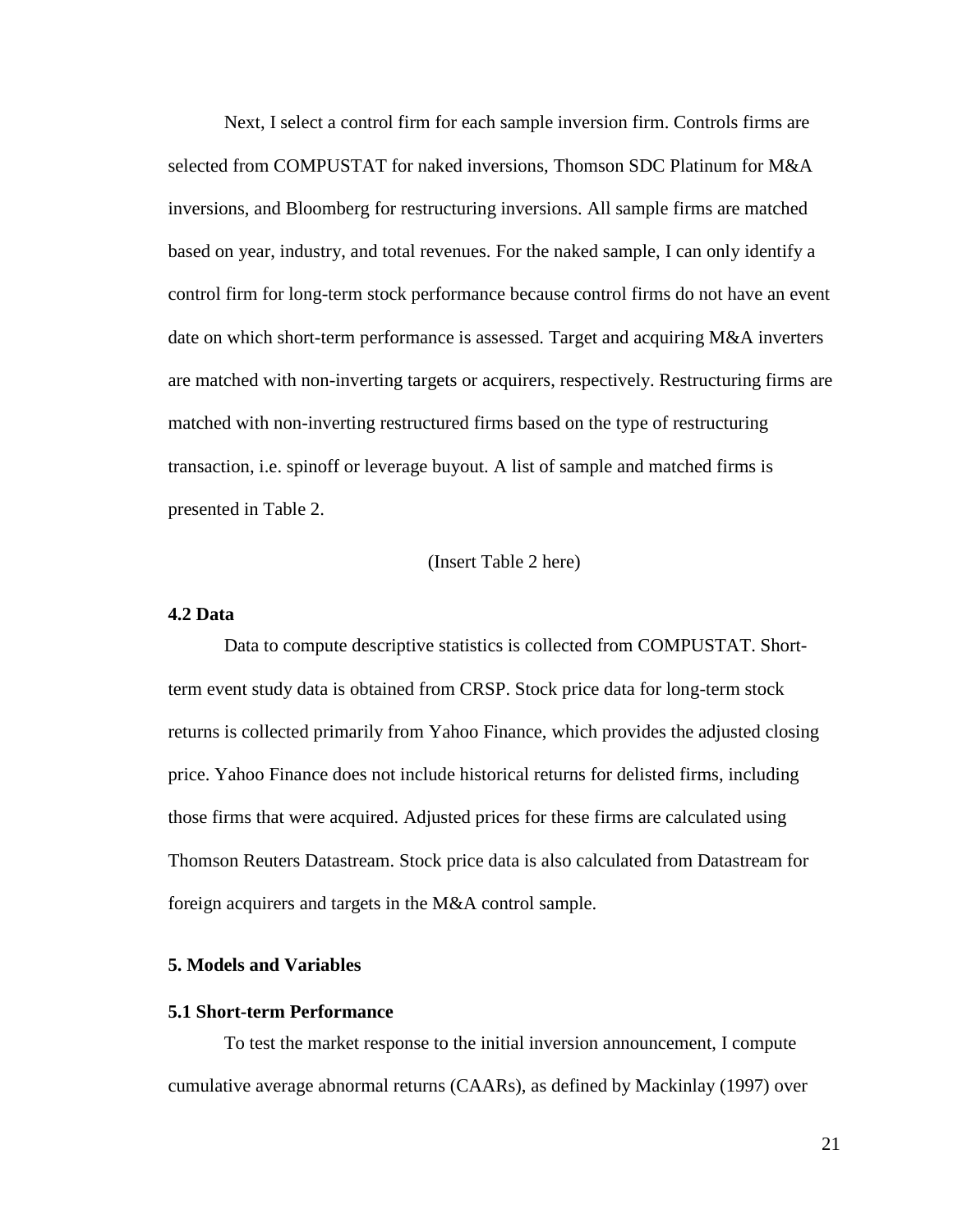one-, three-, and five- day event windows.<sup>9</sup> This approach is consistent with Cloyd et al. (2003).

Abnormal return is computed as:

$$
AR_{i,t} = R_{i,t} - E(R_{i,t})
$$
\n<sup>(1)</sup>

Where:

| $R_{i.t.}$   | $=$ | The actual return to sample firm $i$ at time $t$ , i.e. the day of the   |
|--------------|-----|--------------------------------------------------------------------------|
|              |     | initial inversion announcement                                           |
| $E(R_{i,t})$ | $=$ | The expected return to sample firm $i$ at time $t$ , i.e. the day of the |
|              |     | initial inversion announcement calculated from the market model          |

The market model is defined as:

$$
E(R_{i,t}) = \alpha_i + \beta_i R_{m,t} + \varepsilon_{i,t} \tag{2}
$$

Where:

 $\overline{a}$ 

| $E(R_{i,t})$ | $=$ $-$ | The expected return to firm sample firm $i$ at time $t$ , i.e. the day of |
|--------------|---------|---------------------------------------------------------------------------|
|              |         | the initial inversion announcement                                        |
| $r_{m,t}$    | $=$     | The return on the market at time $t$ , i.e. the day of the initial        |
|              |         | inversion announcement                                                    |

The estimation period ranges from 220 days to 60 days prior to the announcement date.<sup>10</sup>

<sup>&</sup>lt;sup>9</sup> The event date is the initial inversion announcement date (i.e. the date of board approval). As discussed by Cloyd, Mills, and Weaver (2003a), using the shareholder approval date is problematic because by that date information about the inversion is already known to the market and has already been impounded into the stock price. There is little to no uncertainty that the shareholders will approve the transaction and hence the market is unlikely to react.

<sup>&</sup>lt;sup>10</sup> There is no uniformly accepted estimation period in event studies. As discussed by Sorokina, Booth, and Thornton (2013), prior studies use various estimation periods, ranging from 100 days to 500 days. In my analysis, I also use alternative estimation periods, i.e. 150, 200, and 250 days (not reported). However, the results do not change.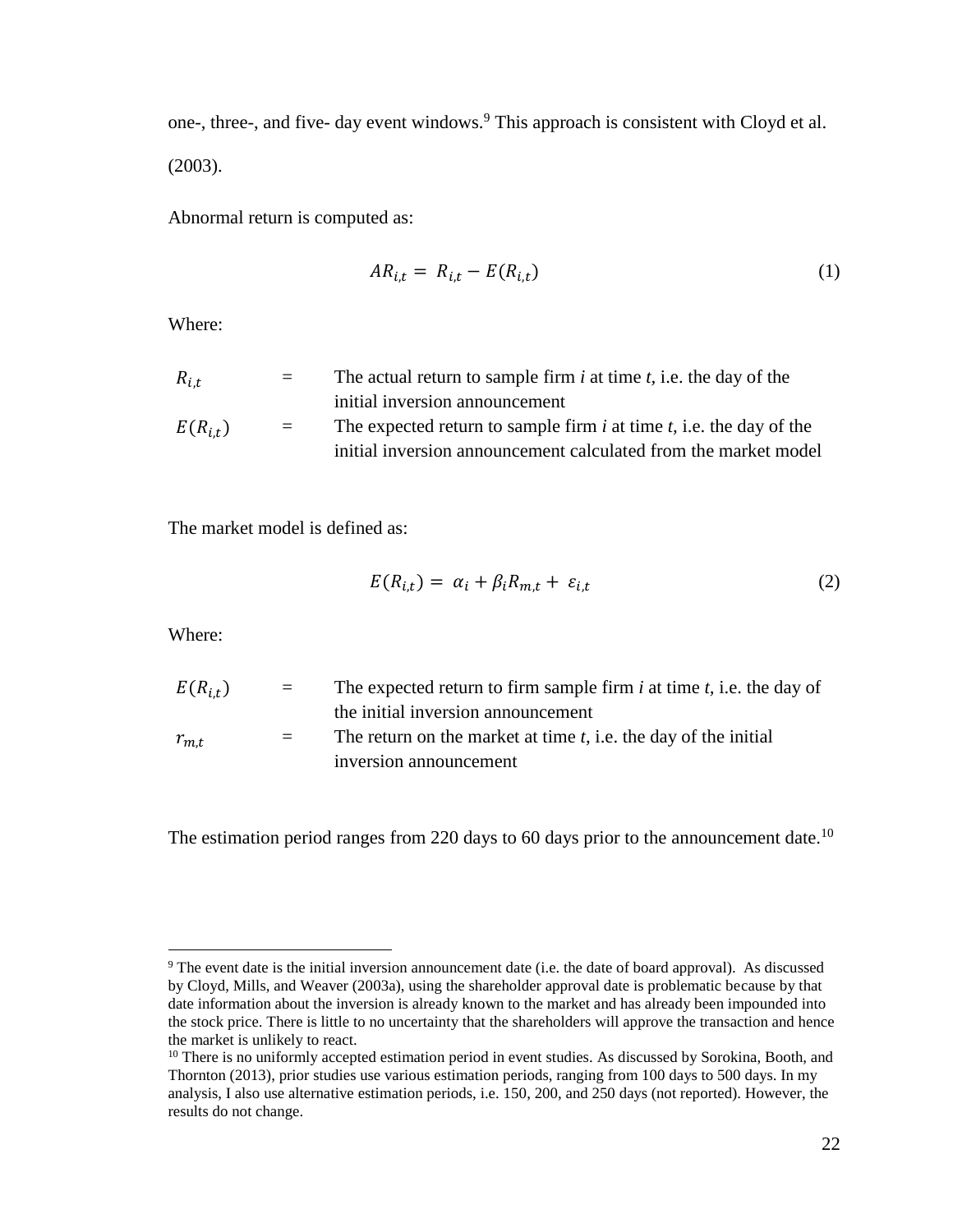The average abnormal return (AAR) is calculated as the simple cross-sectional average of the returns in the sample. Cumulative average abnormal returns (CAARs) is the sum of the AAR over the specified windows. The significance is tested using a standard two-tailed t-test.

#### <span id="page-28-0"></span>**4.2 Long-term Performance**

To assess the long-run performance of inversion transactions, I use the same approach as Chorvat (2015). I measure abnormal returns as the observed ex-post return on the security minus the return on a benchmark index. Following the approach of Ritter (1991) and Barber & Lyon (1997), I estimate the abnormal return as the cumulative average return to a buy and hold portfolio of the firms in my sample. Returns are defined as the change between the opening stock price on the day prior to the inversion announcement and the closing price one- and two-years post-inversion announcement and to December 31, 2015.

Unlike prior event-study literature, which generally calculates the buy-and-hold return as the geometric holding period return, following Chorvat (2015), I calculate the buy-and-hold return as the arithmetic holding period return. The geometric return mimics the return obtained by a day trader who purchases a security at the opening of each trading day and sells it as the market closes each day (Smith, 2008). In contrast, the arithmetic holding period return mimics the long-run returns that would have been earned by an investor who purchased and held the stock (Chorvat, 2015). Returns are adjusted for stock splits and dividends, and defined as:

$$
Returns = \frac{(Price_{t+1} - Price_t)}{Price_t} \tag{3}
$$

23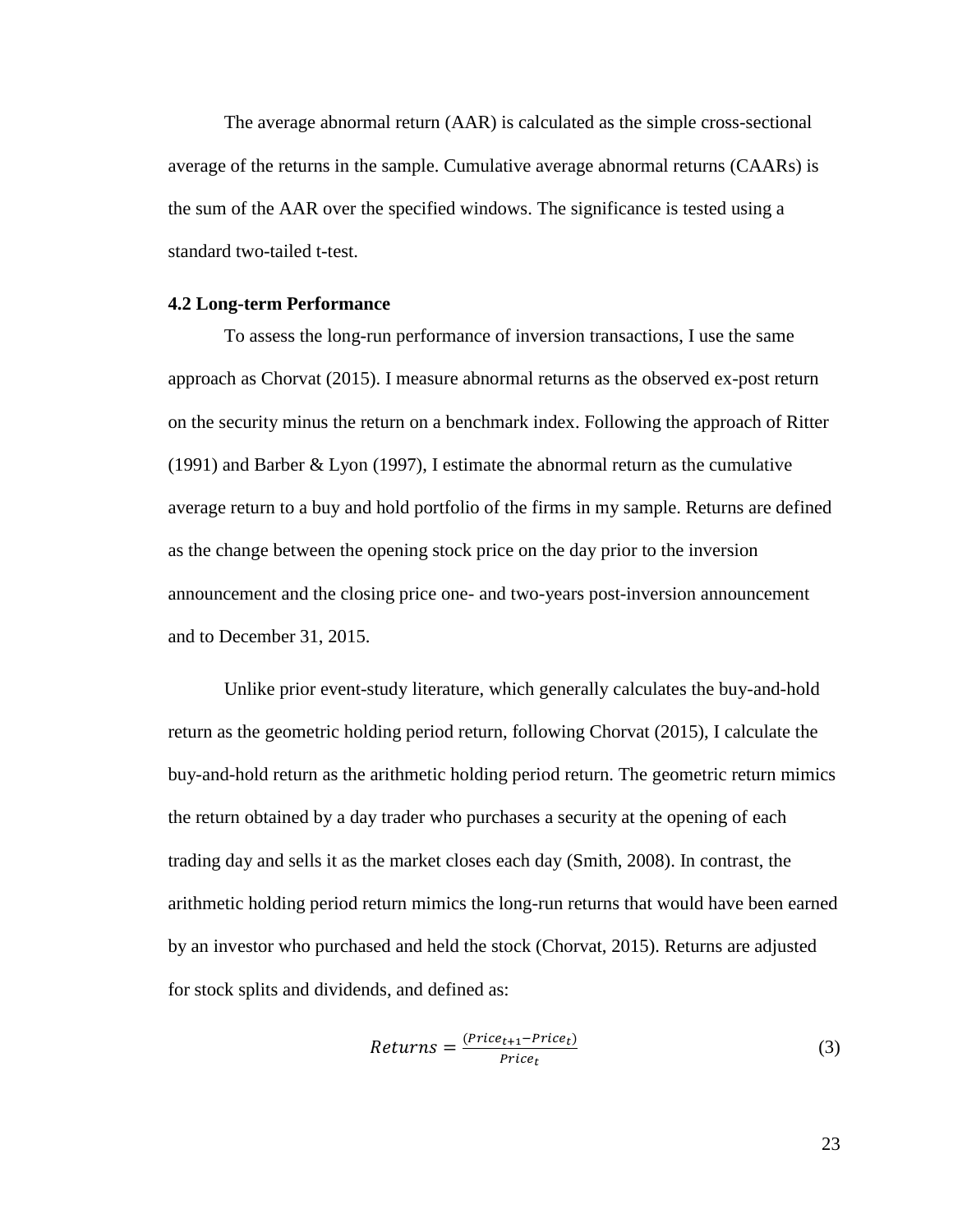Following Chovart (2015), I estimate the abnormal returns using the market model, and use the S&P 500 as the benchmark. Buy and hold abnormal returns are defined as:

$$
BHAR_{it} = AR_{it} - AR_{index,t}
$$
\n<sup>(4)</sup>

Where:

| $BHAR_{it}$    | $=$               | The buy-and-hold abnormal return for firm <i>i</i> at time <i>t</i> |
|----------------|-------------------|---------------------------------------------------------------------|
| $AR_{it}$      | $=$ $-$           | The actual return to the firm $i$ at time $t$                       |
| $AR_{Index,t}$ | $\equiv$ $\equiv$ | The return on the market index at time t                            |

The average buy and hold abnormal return (ABHAR) is then calculated as the compounded equally weighted return on a portfolio of all securities in the sample:

$$
ABHAR_t = \frac{1}{n} \sum_{i=1}^n BHAR_{it}
$$
\n<sup>(5)</sup>

The significance of ABHAR is calculated using a bootstrapped skewness-adjusted t statistic as defined by Lyon, et al. (1999).

#### <span id="page-29-0"></span>**6. Results**

#### <span id="page-29-1"></span>**6.1 Descriptive Statistics**

Table 3 displays announcement years and destinations for sample firms. Bermuda and Cayman Islands are the most common destinations between 1999 and 2002. Most of these inversions are naked inversions. No inversions are announced in 2004 or 2005. This is consistent with a reduction in inversions in the immediate period following s. 7874. Post-s. 7874, the most common destinations are Ireland and the United Kingdom. Most of these inversions are through M&A.

(Insert Table 3 here)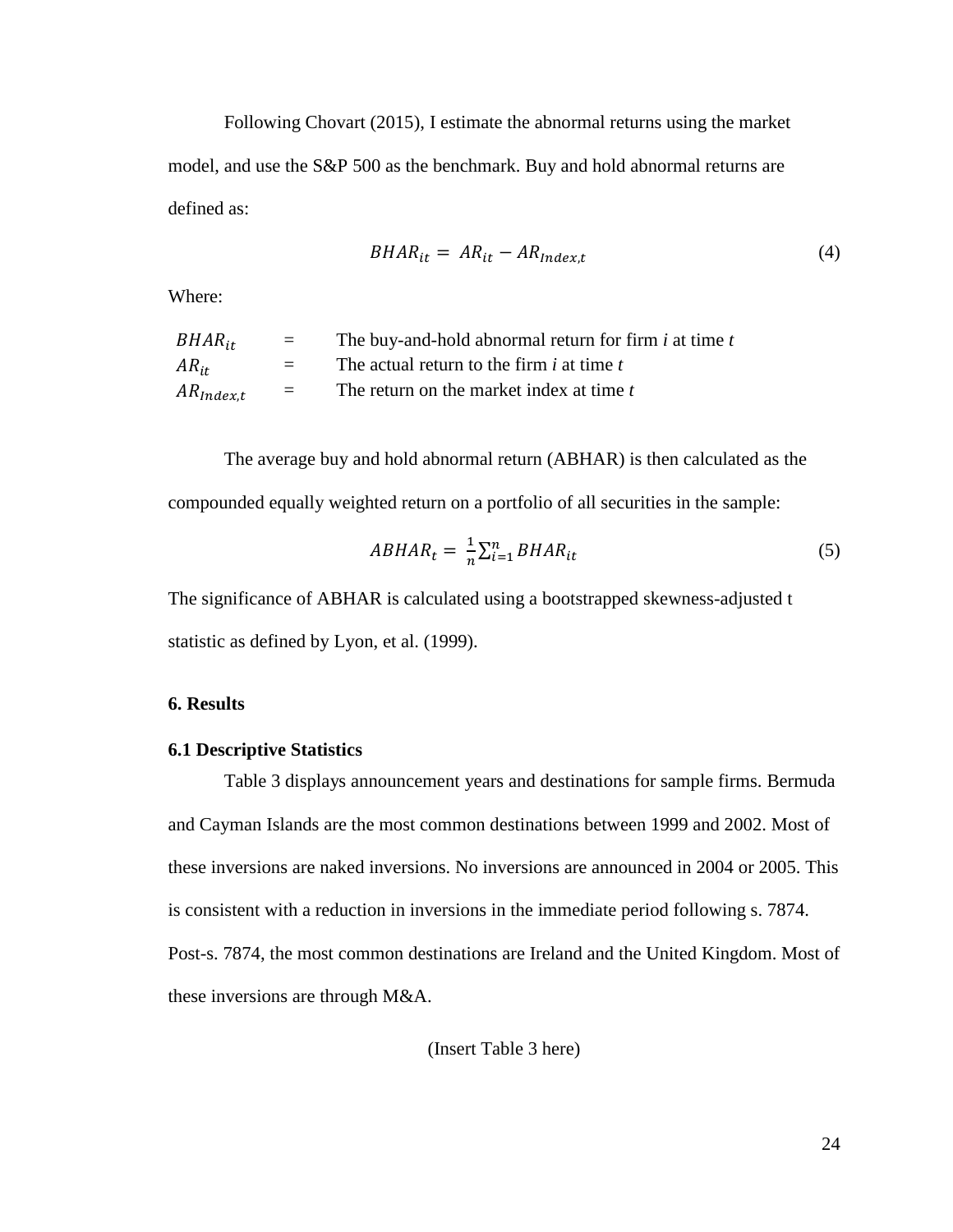Table 4 presents mean and median values for market-to-book ratio (MB), leverage, return on assets (ROA), earnings per share (EPS), effective tax rate (ETR), cash effective tax rate (CETR) and the fraction of foreign pretax income to total pretax income, for each of the three inversion subsamples and for matched control samples. For the naked and M&A samples, all variables are calculated for the year prior to the inversion announcement. Most of the restructuring firms were private at the time of the inversion announcement and thus data is not available for the pre-inversion period. For this group, all variables are calculated for the first year the firm is listed. Significance of difference in means and medians is tested using a t-test and a Mann-Whitney U test, respectively. Significance levels are two-tailed.

Panel A reports descriptive statistics for the naked inversion and control firms. Inversion firms are not significantly different from control firms in terms of MB ratios, leverage, ROA, EPS, ETR, and CETR. Inversion firms have, on average, higher MB ratios (16.96%), ROA (1.03%), EPS (24.27%), and CETR (2.13%), but lower leverage (- 2.98%) and ETR (-0.57%). Inversion firms have significantly higher mean and median foreign earnings of 36.57% and 33.30%, respectively ( $p < 0.10$ ). This is consistent with the incentive to invert. Inversions allow companies to save U.S. taxes on foreign-sourced earnings.

Descriptive statistics for the M&A sample are presented in Panel B. Inverting acquirers are similar to non-inverting acquirers on all measures except leverage. Inverting acquirers are, on average, 8% more leveraged than matched non-inverting acquirers ( $p <$ 0.05). Inverting targets differ from non-inverting targets only on ETR ( $p < 0.05$ ). The average ETR for inverting and non-inverting targets are 14.04% and 42.66%,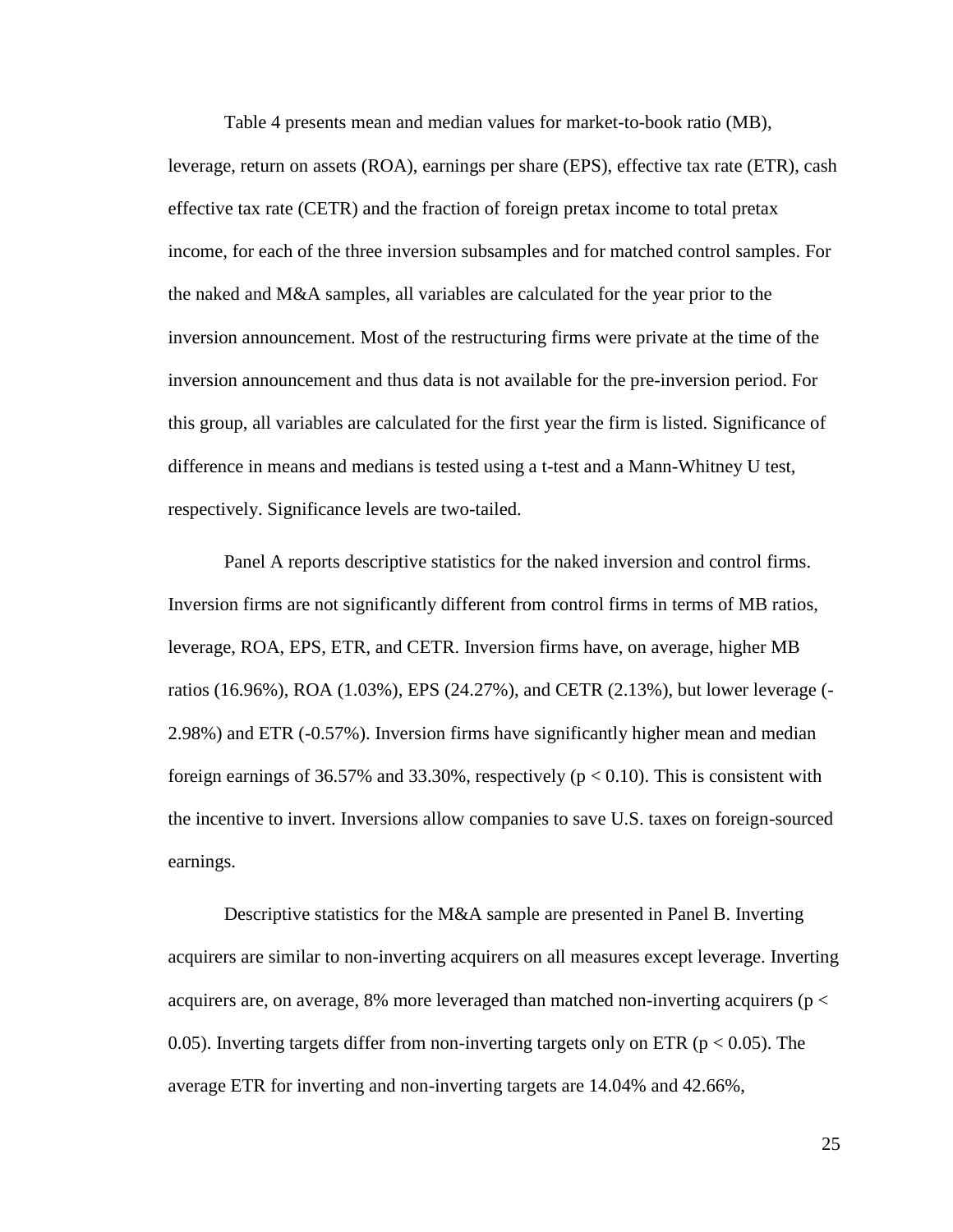respectively. The lower ETR of inverting target firms is consistent with U.S. acquirers inverting to lower their tax burdens.

Panel C reports descriptive statistics for the restructuring sample. Inverted firms have lower MB ratios and CETR, but higher ETR, EPS, ROA, and leverage. However, the difference between the inversion and control samples are not significant.

(Insert Table 4 here)

#### <span id="page-31-0"></span>**6.2 Short-term Performance**

#### <span id="page-31-1"></span>**6.2.1 Excess Returns**

Table 5 reports CAARs calculated over one-, three-, and five-day windows for sample and control firms. Outliers in the data are detected using the Tukey (1977) method. Observations that fall outside of 1.5 times the interquartile range (IQR) are removed in calculating returns.<sup>11</sup>

Panel A of Table 5 shows CAARs for the naked sample. Two firms are removed due to insufficient data. The results show a negative, but insignificant price response. The one-, three-, and five-day CAARs are -0.65%, -1.07%, and -1.47%, respectively. The results support my prediction that announcements of naked inversions do not generate a market response. The lack of excess returns on the initial announcement date is also consistent with Seida and Wempe (2002).

Panel B displays CAARs for acquiring and target firms around M&A announcements for both inversion and non-inversion firms. Five transactions are further removed from this analysis: one with insufficient data, one merger of equals, and three

 $\overline{a}$ 

<sup>&</sup>lt;sup>11</sup> Sample returns do not differ if outliers are not removed.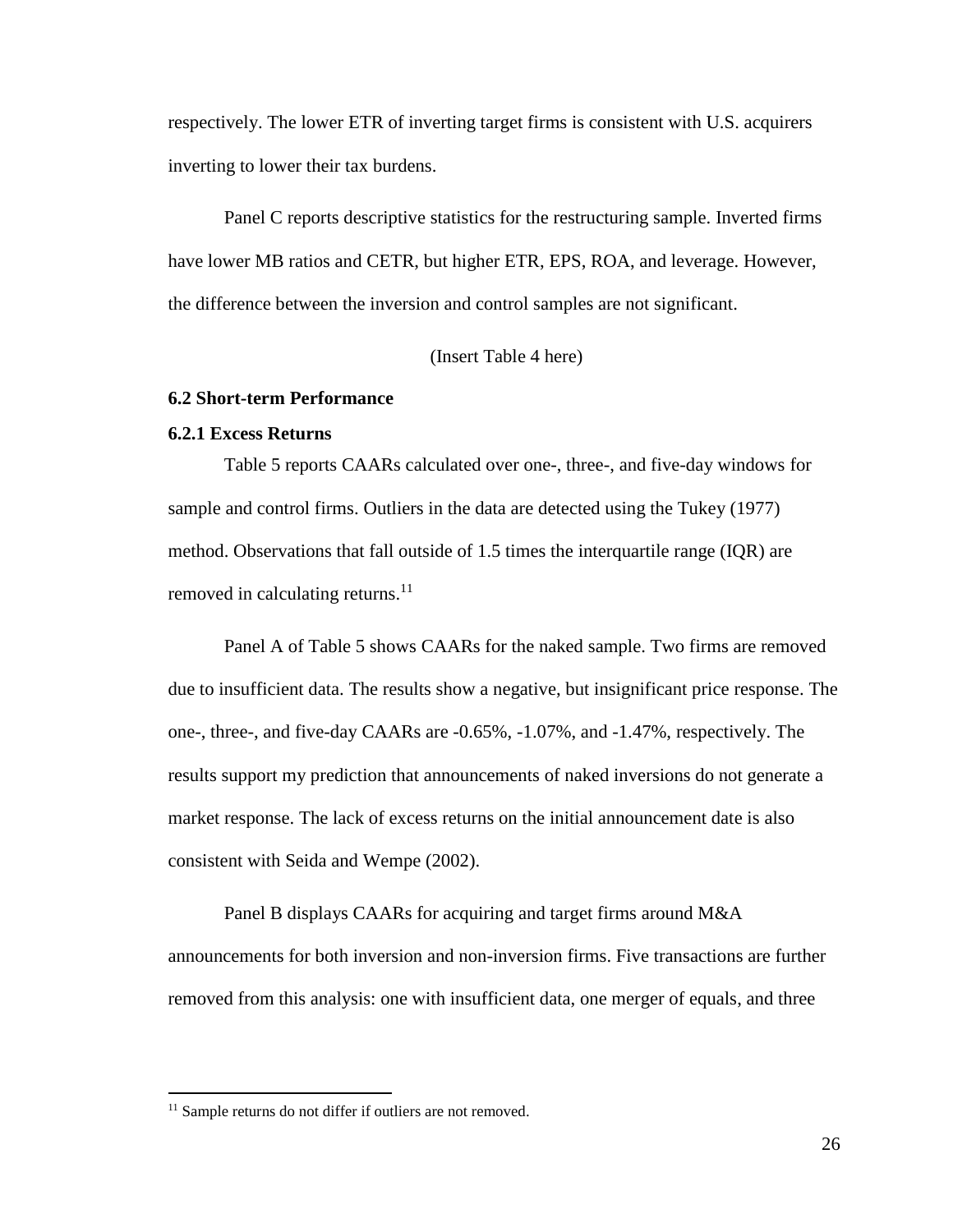partial mergers. Ten target firms are excluded from the sample because they are either privately held or are not CRSP-listed.

Acquirers in inversion-related M&As generate significant positive excess returns, while acquirers in non-inversion M&As do not. The one-, three-, and five-day returns to inverting acquirers in excess of the returns to non-inverting acquirers are 1.74% (not significant), 2.98% (not significant), and 4.06% ( $p < 0.10$ ), respectively. In contrast, both inversion and non-inversion target firms in M&As generate significant positive abnormal returns. The returns to inversion target firms over one-, three-, and five-day windows are 13.98%, 16.59%, and 17.45%, respectively. Non-inversion target firms generate returns of 12.87%, 15.14%, and 16.28%. All returns are significant at the 0.01 level. The difference in returns between inversion and non-inversion target firms is not significant.

The results provide partial support for my prediction that announcement returns do not differ between inversion and non-inversion M&As. Babkin et al. (2015) also find evidence of excess returns to inverting acquirers of 3.70%, however they do not test for statistical significance. Excess returns to inverting acquirers over non-inverting acquirers are likely the result of investors' expectations of reduced future taxes post-inversion.

Panel C displays CAARs to restructuring inversion announcements. Six firms are removed from the sample because there is no indication at the time of the initial announcement that the transaction is an inversion. One-, three-, and five-day CAARs for sample firms are 10.54% ( $p < 0.01$ ), 9.15% ( $p < 0.05$ ), and 12.21% ( $p < 0.05$ ), respectively. One-, three-, and five-day CAARs for control firms are  $10.51\%$  (p  $< 0.01$ ), 11.84% ( $p < 0.01$ ), and 11.30% ( $p < 0.01$ ). The difference in returns between inverted and non-inverted firms is not significant. The finding of positive excess returns is

27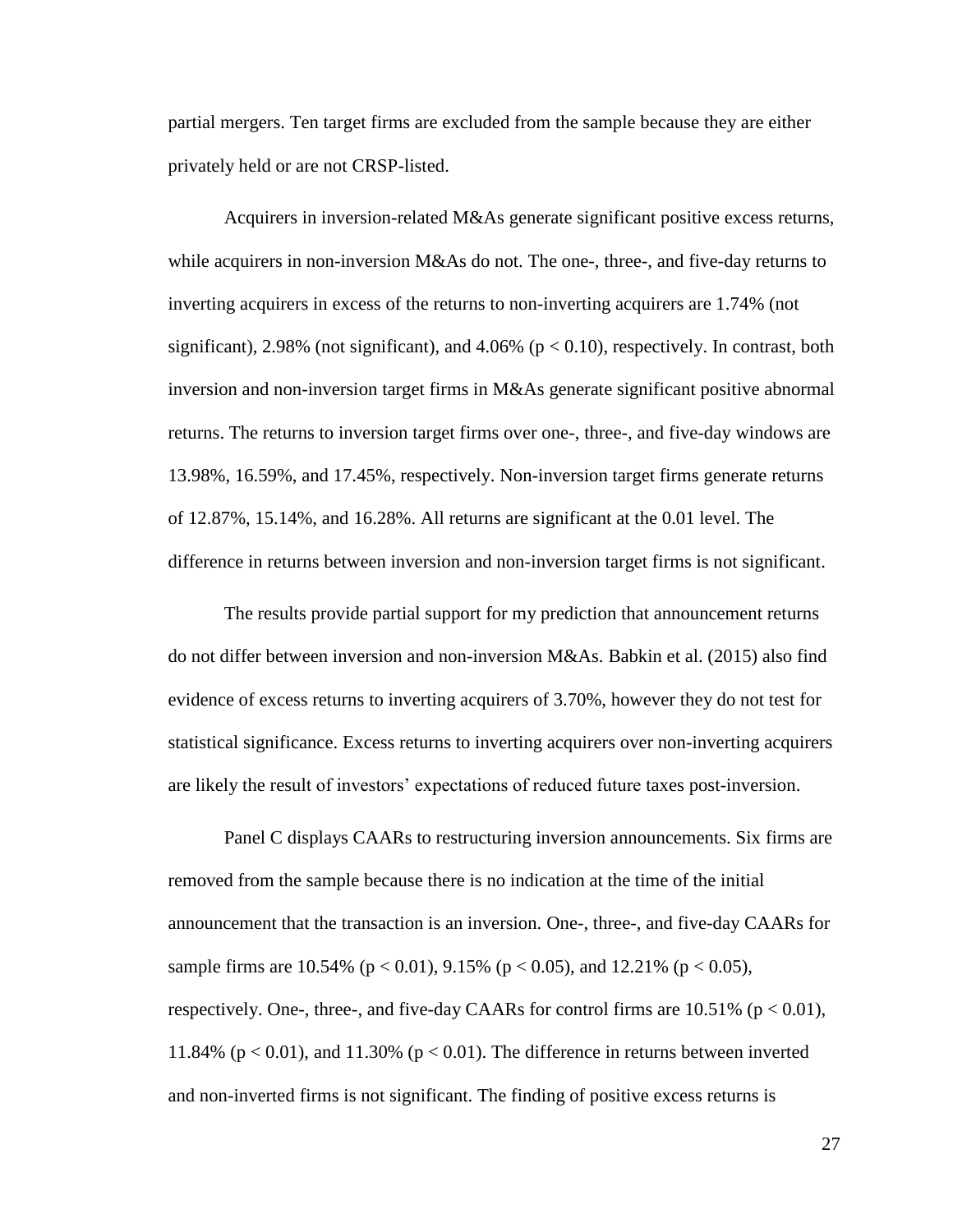consistent with Eckbo and Thornburn (2008). The findings are also consistent with my prediction that corporate inversions do not generate excess returns above similar noninversion transactions. $^{12}$ 

(Insert Table 5 here)

### <span id="page-33-0"></span>**6.2.2 Robustness**

 $\overline{a}$ 

Table 6 provides additional analysis of returns to M&A announcements. For this analysis, I use a larger sample of M&A inversion announcements, including those that were subsequently cancelled. Consistent with Babkin et al. (2015), I classify the transaction based on whether the U.S. firm is the acquirer or the target in the transaction. Marples and Gravelle (2015) suggest that there are two types of M&A inversions: "a U.S. corporation acquired by a larger foreign corporation" or "a smaller foreign corporation acquired by a U.S. Corporation". An example of the former is UK based Ensco's acquisition of U.S. firm Pride International. To the best of my knowledge, no prior study has assessed returns for both acquirer and target firms based on this distinction.

Panel A displays returns for transactions where a U.S. firm acquires a foreign firm. The results show that U.S. inverting acquirers generate significant excess returns above non-inverting acquirers. The one-, three-, and five-day returns to inverting acquirers in excess of returns non-inverting acquirers are 3.09% (p  $< 0.10$ ), 3.77% (p  $<$ 0.05), and 2.75% (not significant). Target firms generate similar returns regardless of whether the M&A is inversion-related.

 $12$  Returns are also calculated using a market adjusted model (not reported). The returns are similar and results are not affected.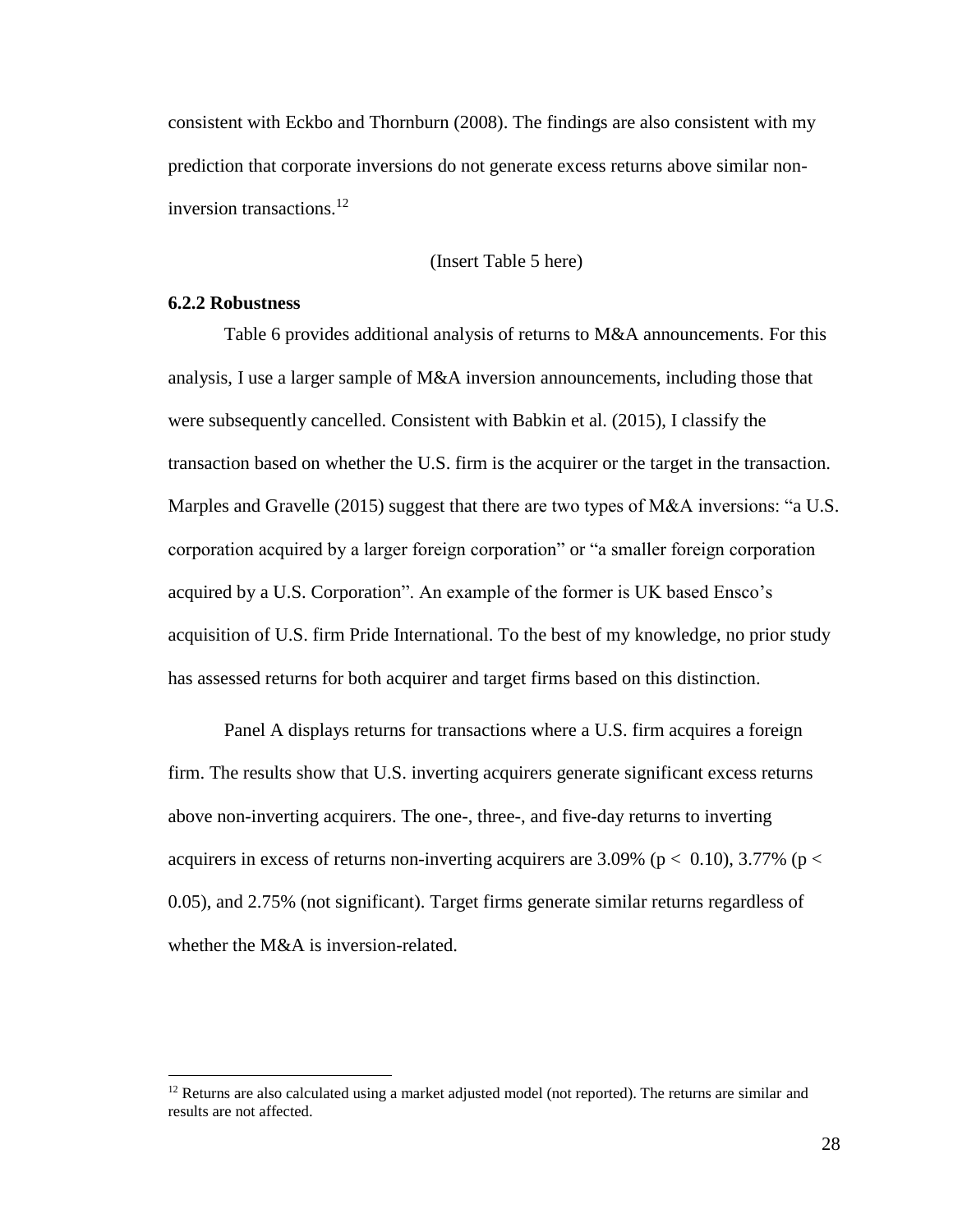Panel B displays returns for transactions where a foreign firm acquires a U.S. firm. Many of the foreign acquiring firms in Panel B are previously inverted U.S. firms that subsequently acquire a U.S. target. The one-, three-, and five-day returns to inverting foreign acquirers in excess returns to non-inverting acquirers are  $4.17\%$  (p  $< 0.10$ ),  $4.26\%$ (not significant), and 4.16% (not significant). The returns to inverting and non-inverting U.S. targets are not statistically different.

Difference in returns is also assessed for inverting firms between the two types of M&A inversions (not shown). The returns to U.S. acquirers are not statistically different from the returns to foreign acquirers. Results are similar for foreign and U.S. targets.

Overall, the results are consistent with Babkin et al. (2015), who find excess returns to inverting acquirers of 3.70%, and excess returns to inverting targets of only 0.28%. One explanation is that the excess returns to inverting acquirers relative to noninverting acquirers represents the expected inversion benefit. Expected future tax benefits from inversions are impounded into the stock price around the announcement date.

#### (Insert Table 6 here)

#### <span id="page-34-0"></span>**6.3 Long-term Performance**

 $\overline{a}$ 

Table 7 provides the results of excess returns to naked inversion firms. Outliers in the data are detected using the Tukey (1997) method. Observations that fall outside of 1.5 times the interquartile range (IQR) are removed in calculating returns.<sup>13</sup> Column 1 displays excess returns relative to the S&P 500. The results show that naked inversions generate excess returns of 8.09% and 21.29% over the one- and two-year periods

<sup>&</sup>lt;sup>13</sup> The following returns to December 31, 2015 are removed: Mcdermott (-1282.28%), Helen of Troy (1994.07%), Everest Re (698.67%), and Arch Capital (1209.54%).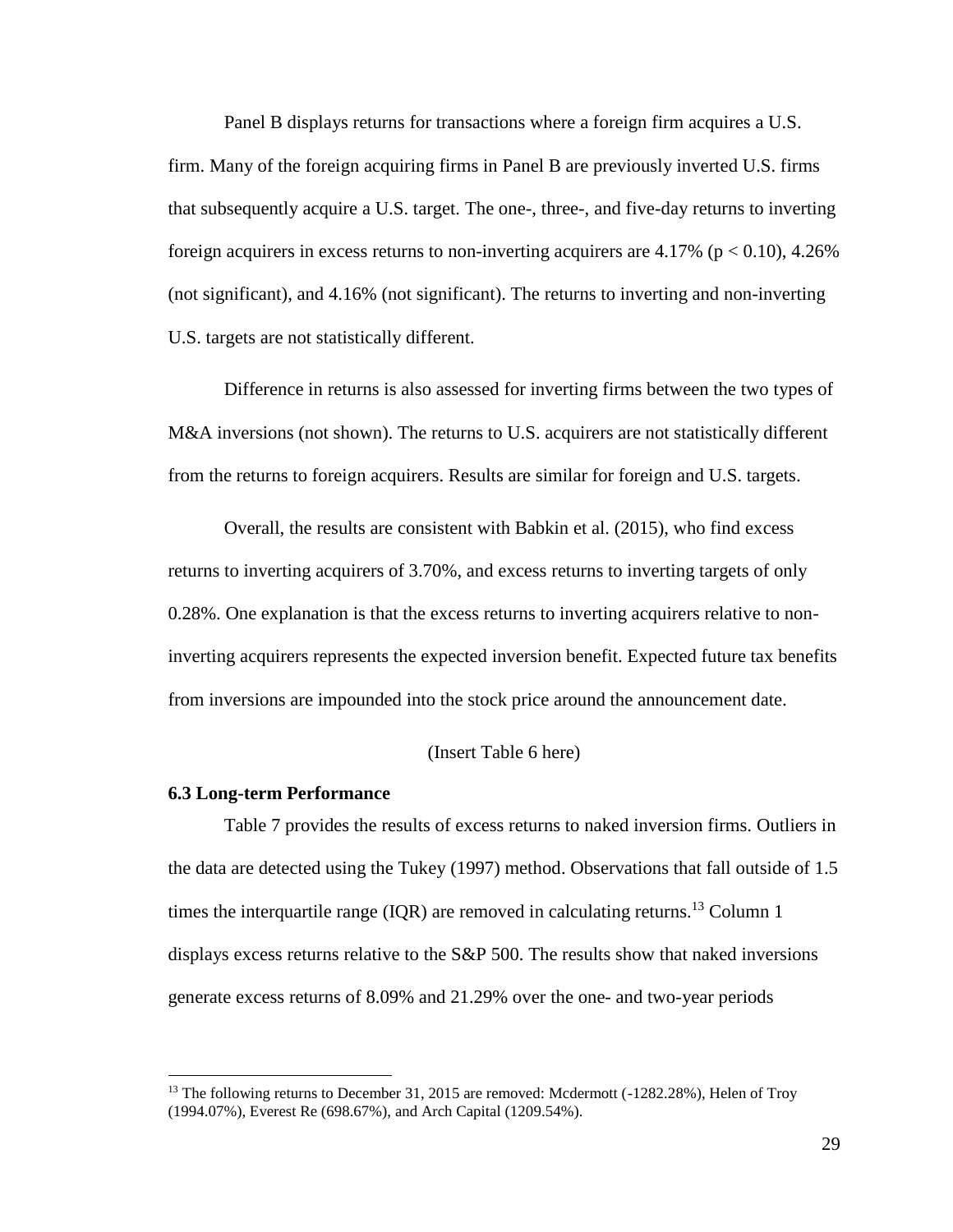following the inversion announcement. Excess returns as of December 31, 2015 are 31.78%. The returns are not statistically significant. Column 2 of Table 7 displays excess returns relative to control firms. The one- and two-year returns are -4.04% and 1.00%, respectively. Excess returns as of December 31, 2015 are -48.12%. The returns are not statistically significant.

Overall, consistent with my prediction, the results provide evidence that naked inversions do not generate significant excess returns in the long-run above the S&P 500 or above size and industry matched non-inverted firms. This is consistent with the argument that inversion alone is not an indicator of future returns.

#### (Insert Table 7 here)

Excess returns for M&A inversions are reported in Table 8. Outliers are also removed using the Tukey (1977) method.<sup>14</sup> Column 1 displays excess returns relative to the S&P 500. The one- and two- year excess returns are 13.46% and 29.73%, respectively. Long-run excess returns as of December 31, 2015 are -15.16%. The returns are not statistically significant. Column 2 of Table 8 displays excess returns relative to control firms. The one- and two- year excess returns are 3.70% and 7.60%, respectively. The returns are not statistically significant. Long-run excess returns as of December 31, 2015 are  $-44.37\%$  (p  $< 0.10$ ).

Overall, consistent with my prediction, the results suggest that M&A inversions do not generate significant excess returns above the S&P in the long-run. Inversionmotivated M&A firms generate negative long-run returns relative to firms that merge for

 $\overline{a}$ 

<sup>&</sup>lt;sup>14</sup> Returns to December 31, 2015 for Alkermes (396.07%) are removed. All returns for Valeant are removed.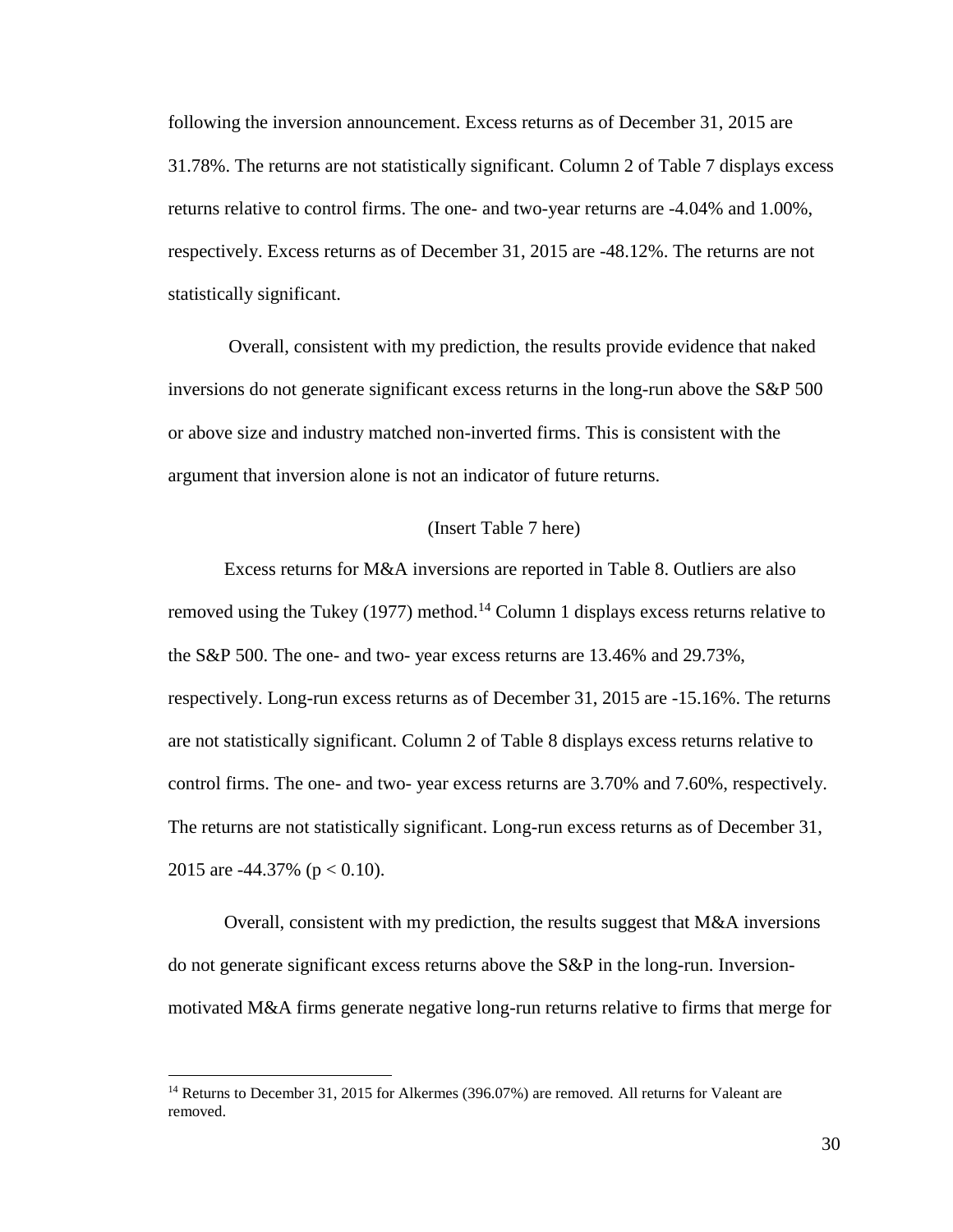non-inversion reasons. These results are consistent with prior literature that suggests that in pursuing inversions, companies make poor strategic decisions, such as merging with a target firm that is not a good strategic fit (Friedman, 2014).

#### (Insert Table 8 here)

Excess returns from restructuring inversions are presented in Table 9. Outliers are removed using the Tukey (1977) method.<sup>15</sup> Column 1 of Panel A displays excess returns relative to the S&P 500. The one- and two-year excess returns are 22.96% (not significant) and 85.08% ( $p < 0.05$ ). Excess returns as of December 31, 2015 are 214.53%  $(p < 0.10)$ . Excess returns relative to control firms are presented in column 2 of Table 8. The one- and two-year, and December 31 excess returns are -20.08%, 21.86%, and 17.27%, respectively. The returns are not statistically significant.

The results provide strong evidence that firms inverting through a restructuring generate significantly large excess returns relative to the market, which is consistent with prior literature and my prediction. However, also consistent with my prediction, there is no evidence that inversion leads to excess returns compared to similar firms that do not invert.

#### (Insert Table 9 here)

Taken together, my results suggest that inversion alone is not an indicator of future stock performance. Rather, future returns depend on the structure of the underlying transaction.

 $\overline{a}$ 

<sup>&</sup>lt;sup>15</sup> The following returns are removed: Altisource (1 year = 290.08%; 5 year = 1045.79%) and Core Labs (December 31, 2015 = 3654.79%)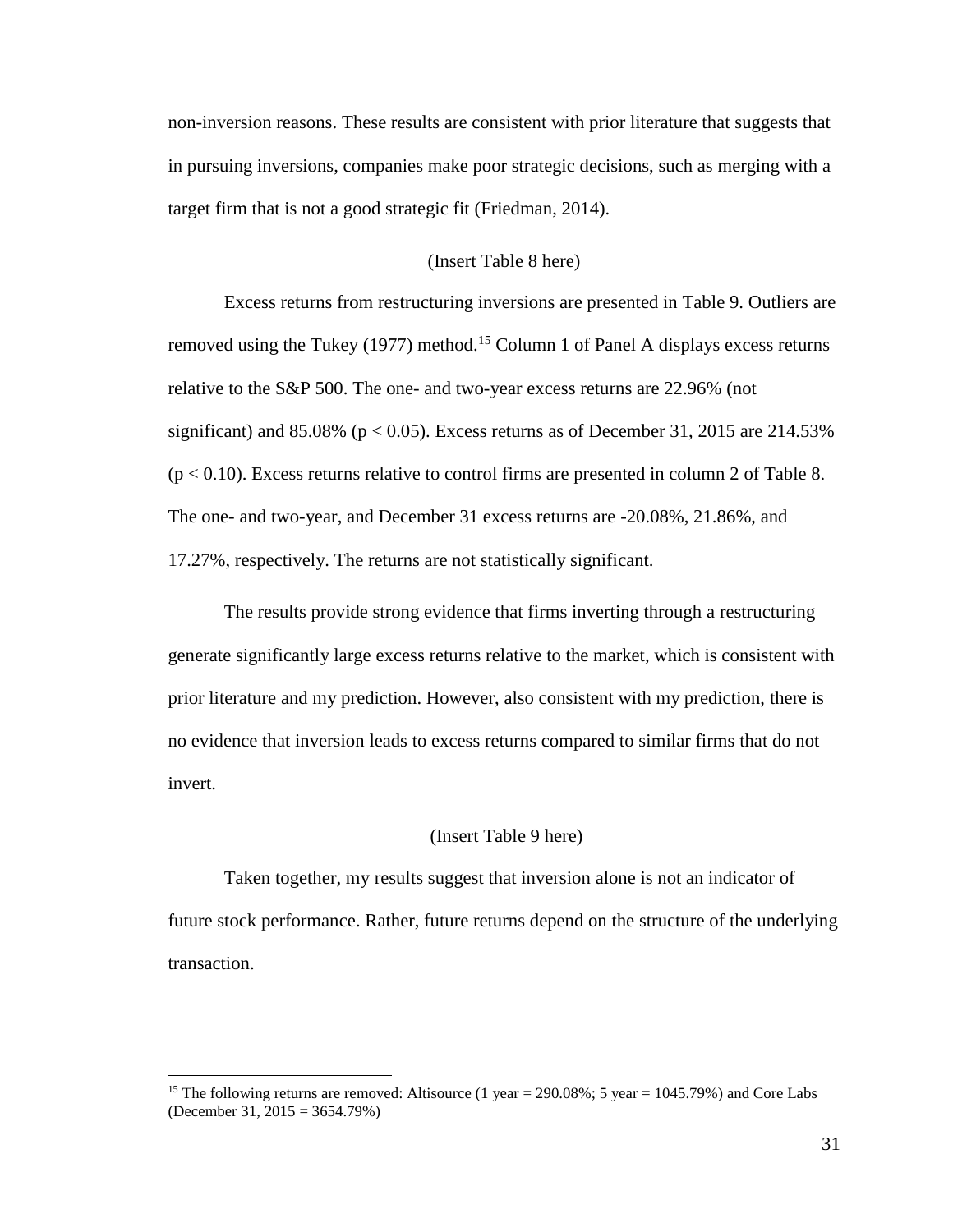#### <span id="page-37-0"></span>**7. Conclusion**

This study investigates the market reaction to the announcement of an inversion and assesses the long-run stock performance of inverted firms among three inversion types: naked, M&A-related, and restructuring. Short-term performance is assessed relative to similar non-inverted firms for M&A and restructuring inversions. Long-run performance is assessed relative to the S&P 500 market index and relative to similar noninverted firms.

My short-term event study results show that the market perceives inversion announcements differently based on type of inversion. M&A and restructuring announcements are perceived positively, while naked announcements do not generate a price response. Only M&A acquirers generate returns in excess of that of the control sample. The excess returns to inverting acquirers over non-inverting acquirers in M&A transactions suggests the presence of incremental expected benefits from the inversion that are being impounded into stock price. Distinguishing between transactions where a foreign corporation acquires a US target and transactions where a US corporation acquires a foreign target shows similar results for both types of transactions. These results are consistent with Babkin et al. (2015).

My long-run event-study results also show that returns differ based on the type of inversion. Naked and M&A inversions do not generate long-run excess returns relative to the market or to comparable non-inverted firms. In fact, M&A inverters significantly underperform relative to comparable firms. Finally, I find evidence that restructuring inversions outperform the market. However, the returns to these firms are not in excess of returns to comparable non-inverted firms.

32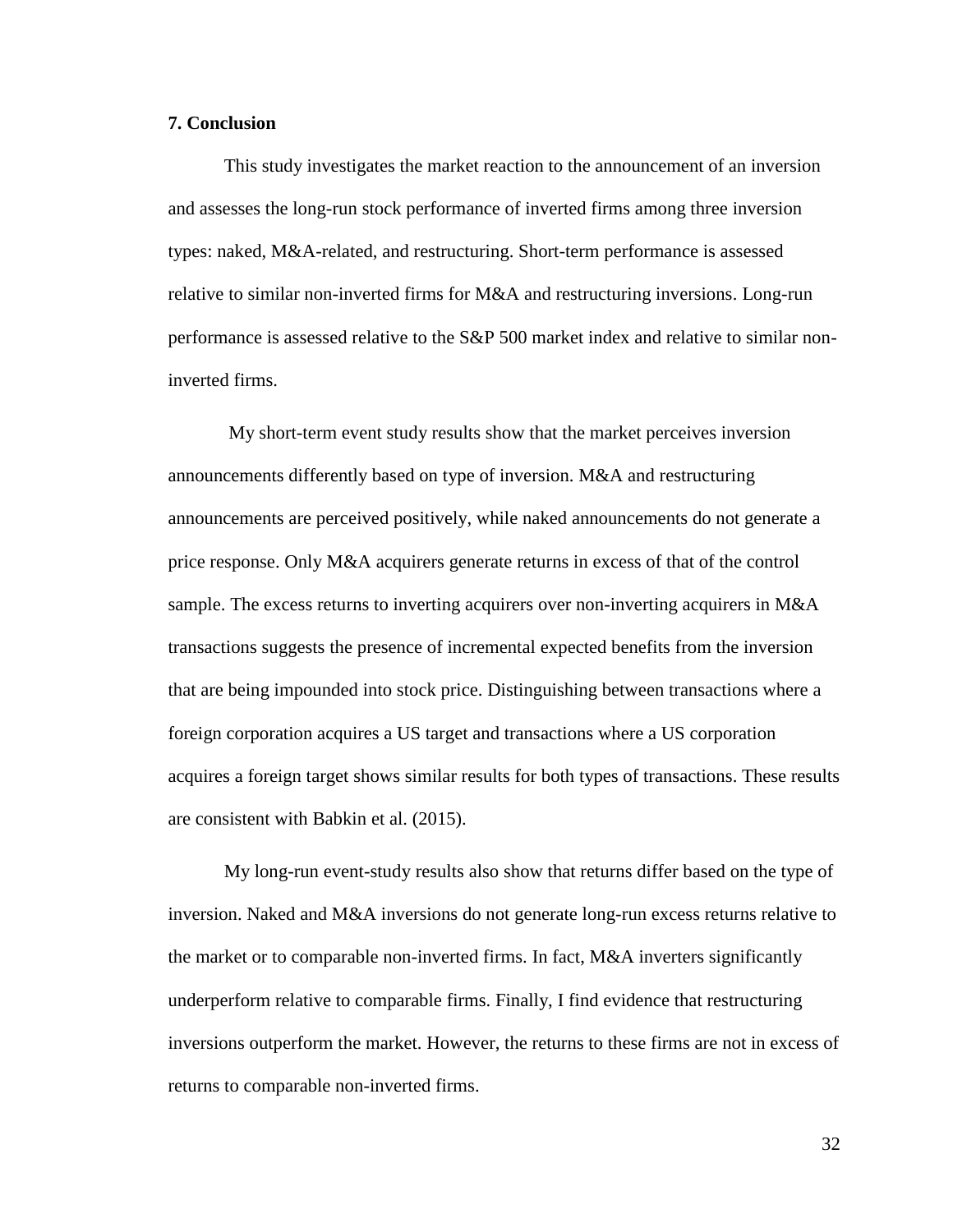My study provides some insight to the "under-sheltering puzzle" of why only a small number of U.S. companies have inverted. My results provide support for the argument that inversion alone is not an indicator of excess future returns. On the contrary, in the case of M&As, inversions destroy shareholder value. Inversions generate significant costs and it is unclear whether post-inversion benefits offset or exceed those costs. Given the number of other less costly tax minimization strategies that firms can employ, corporate inversions may be a last resort.

My study has a number of limitations. First, the results of my study may be affected by self-selection. Sample firms choose inversion and may share common characteristics. Second, as discussed by Lusch et al. (2016), the inversion sample only includes firms that actually inverted. There is the possibility that other firms, which have privately discussed inverting, are included in the control samples. Third, as discussed by Rao (2015), the sample includes only those firms that are generally considered to be inverters by prior studies and credible media sources. The sample does not describe all firms that have expatriated from the U.S. Finally, there may be overlap between my inversion classifications. For instance, some M&A transactions also meet the criteria for a restructuring.

While my study provides insight into the future stock performance of firms that invert, little is known about other long-term effects. There are still many unanswered questions, such as whether firms face changes in their business activities or operations post-inversion, either voluntarily or due to shifts in the business environment. There is also uncertainty about how inverted firms perform relative to non-inverted firms on performance measures other than stock price. Finally, as suggested by Chorvat (2015)

33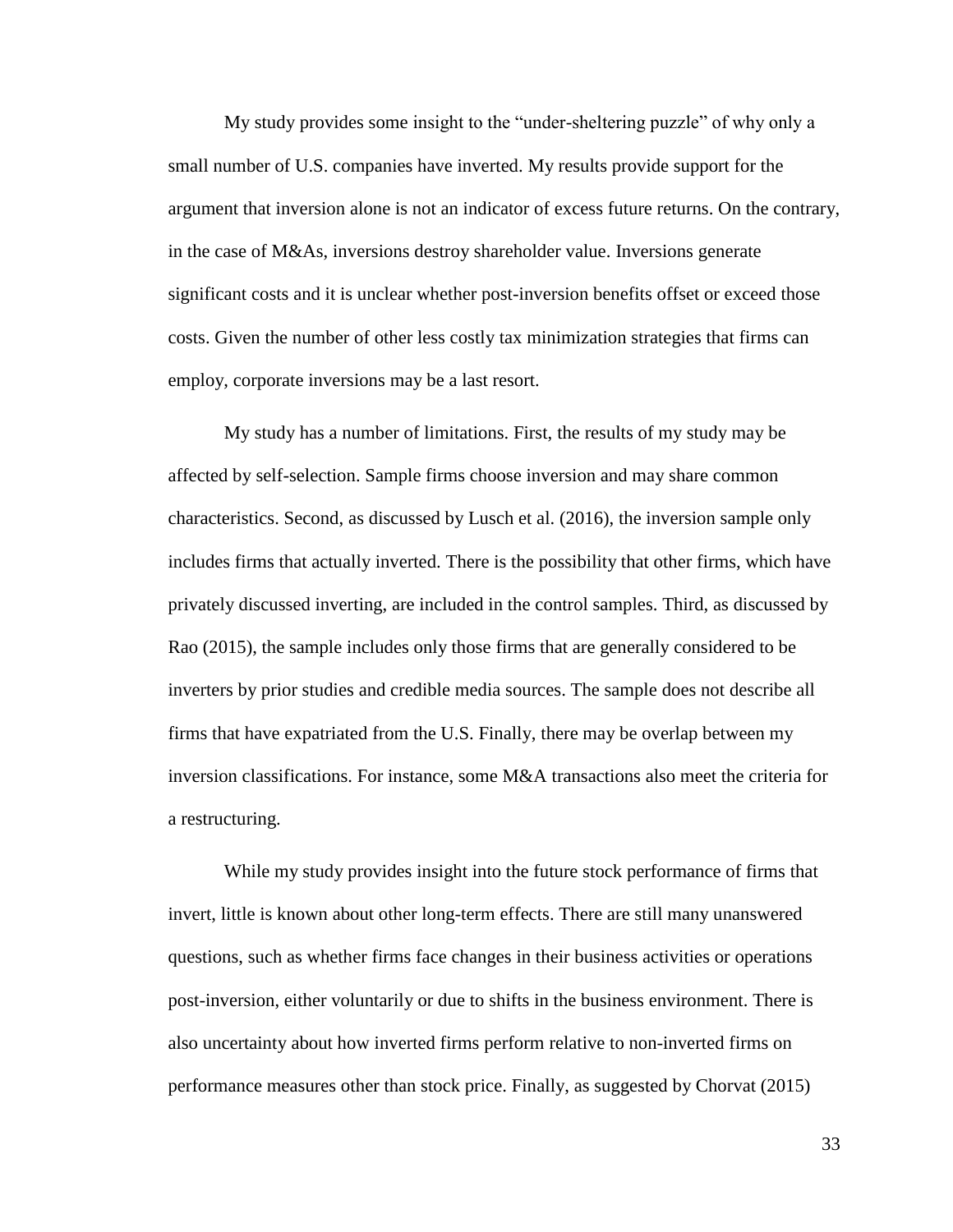and Babkin et al. (2015), it is unclear whether there are private costs or benefits from inversion, at the either the shareholder or the corporate level, that are not known to the market. These are some of the questions that future research can explore.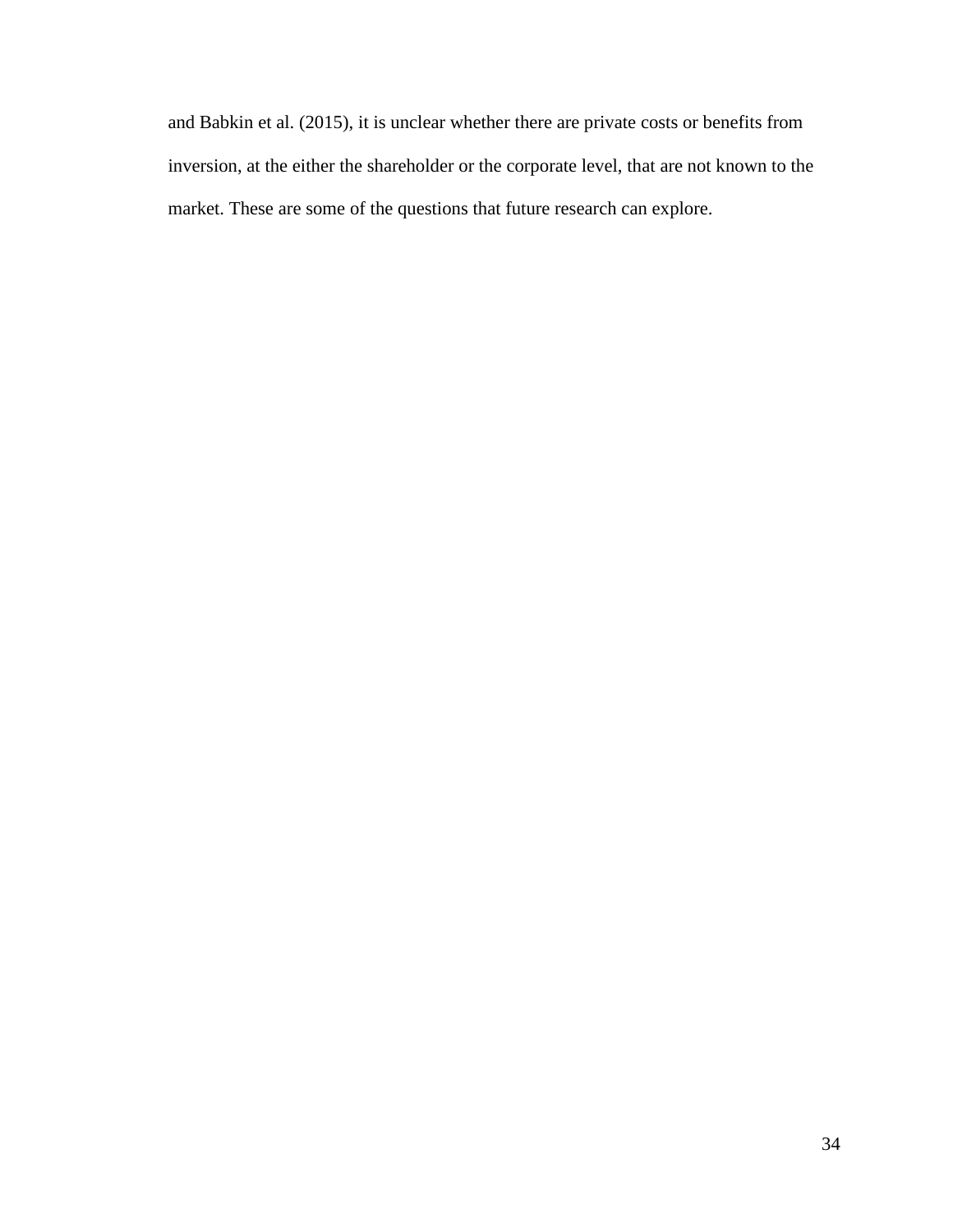#### <span id="page-40-0"></span>**8. References**

Agrawal, A. & Jaffe, J. F., 2000. The post-merger performance puzzle. In: *Advances in Mergers and Acqusitions Volume 1.* s.l.:Emerald Group Publishing Limited, pp. 7-41.

Agrawal, A., Jaffe, J. F. & Mandelker, G. N., 1992. The Post-Merger Performance of Acquiring Firms: A Re-Examination of an Anomaly. *The Journal of Finance,* 47(4), pp. 1605-1621.

Antonsson, J. & Palmér, M., 2012. From Greed to Good? - A Study on the Long-Run Stock Performance of Reverse Leveraged Buyouts on the American Stock Exchanges. *Master Thesis, School of Economics and Management, Lund University.*

Babkin, A., Glover, B. & Levine, O., 2015. Are Corporate Inversions Good for Shareholders?. *Available at SSRN: http://ssrn.com/abstract=2700987,* 7 December .

Barber, B. M. & Lyon, J. D., 1997. Detecting long-run abnormal stock returns: The empirical power and specification of test statistics. *Journal of Financial Economics,*  Volume 43, pp. 341-372.

Bloomberg, 2015. *Tracking Tax Runaways.* [Online] Available at: http://www.bloomberg.com/infographics/2014-09-18/tax-runawaystracking-inversions.html

Bowman, E. H., Singh, H., Useem, M. & Bhadury, R., 1999. When Does Restructuring Improve Economic Performance?. *California Management Review,* 41(2), pp. 33-54.

Brauer, M., 2006. What Have We Acquired and What Should we Acquire in Divesture Research? A Review and Research Agenda. *Journal of Management,* 32(6), pp. 751-785.

Chorvat, E., 2015. Expectations and Expatriations: A Long-Run Event Study. *U of Chicago Public Law Working Paper No. 445,* 7 August.

Cloyd, C. B., Mills, L. F. & Weaver, C. D., 2003. Firm Valuation Effects of the Expatriation of U.S. Corporations to Tax Haven Countries. *Journal of the American Taxation Association,* October, Volume 23, pp. 87-109.

Cloyd, C. B., Mills, L. & Weaver, C. D., 2003. Market Nonreaction to Inversions. *Tax Notes,* 13 January.p. 259.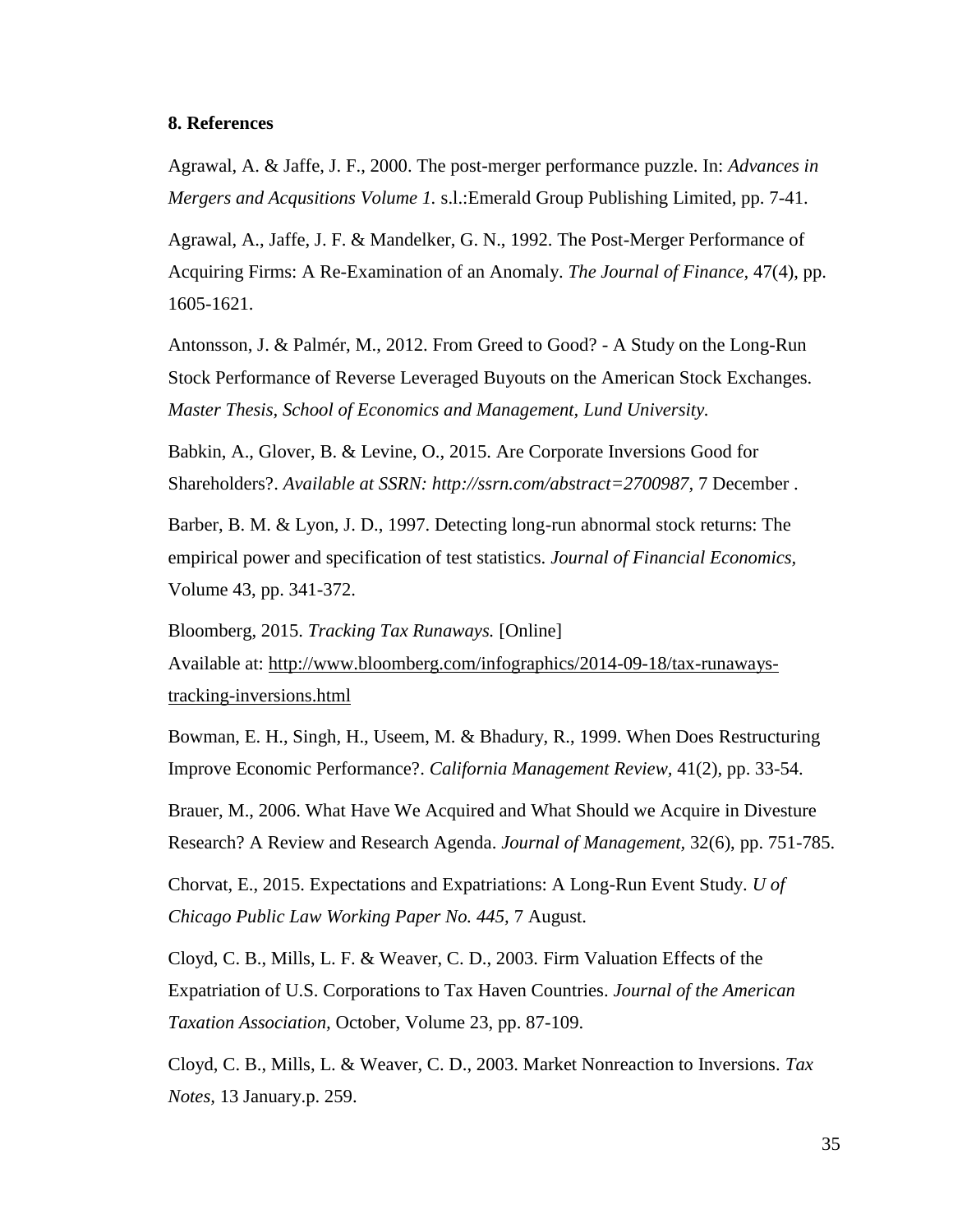Col, B. & Errunza, V. R., 2015. Havenly Acquisitions. *Pace University and McGill University. Working Paper.*

Congressional Research Service, 2014. *New CRS Data: 47 Corporate Inversions in Last Decade.* [Online]

Available at: http://democrats.waysandmeans.house.gov/press-release/new-crs-data-47 corporate-inversions-last-decade-2

Conn, R. C. L., Cosh, A., Guest, P. M. & Hughes, A., 2005. The Impact on UK Acquirers of Domestic, Cross-Border, Public and Private Acquisitions. *Journal of Business Finance and Accounting,* 32(5), pp. 815-870.

Cortes, F., Gomes, A. & Gopalan, R., 2014. Corporate Inversions and Americanizations: A Case of Having the Cake and Eating it Too?. *SSRN Working Paper.*

Desai, D. A. & Dharmapala, D., 2009. Corporate Tax Avoidance and Firm Value. *THe Review of Economics and Statistics,* 91(3), pp. 537-546.

Desai, M. A. & Hines, J. R., 2002. Expectations and Expatriations: Tracing the Causes and Consequences of Corporate Inversions. *National Tax Journal,* September, 55(3), pp. 409-440.

Drathen, C. v. & Faleiro, F., 2007. The Performance of Leveraged Buyout-Backed Initial Public Offerings in the UK. *London Business School, Working Paper.*

Drawbaugh, K., 2014. When companies fee U.S. tax system, investors often don't reap big returns. *Reuters*, 18 August.

Eckbo, B. E. & Thorburn, K. S., 2007. Chapter 16 - Corporate Restructuring: Breakups and LBOs. In: B. E. Eckbo, ed. *Handbook of Empirical Corporate Finance, Volume 2.*  Amsterdam, The Netherlands: Elsevier B.V, pp. 430-493.

Edwards, A., Kravet, T. & Wilson, R., 2012. Permanently Reinvested Earnings and the Profitability of Foreign Cash Acquisitions. *Rotman School of Management Working Paper No. 1983292.*

Friedman, A. H., 2014. *Corporate Inversions: A Primer,* Washington, D.C.: The Washington Update.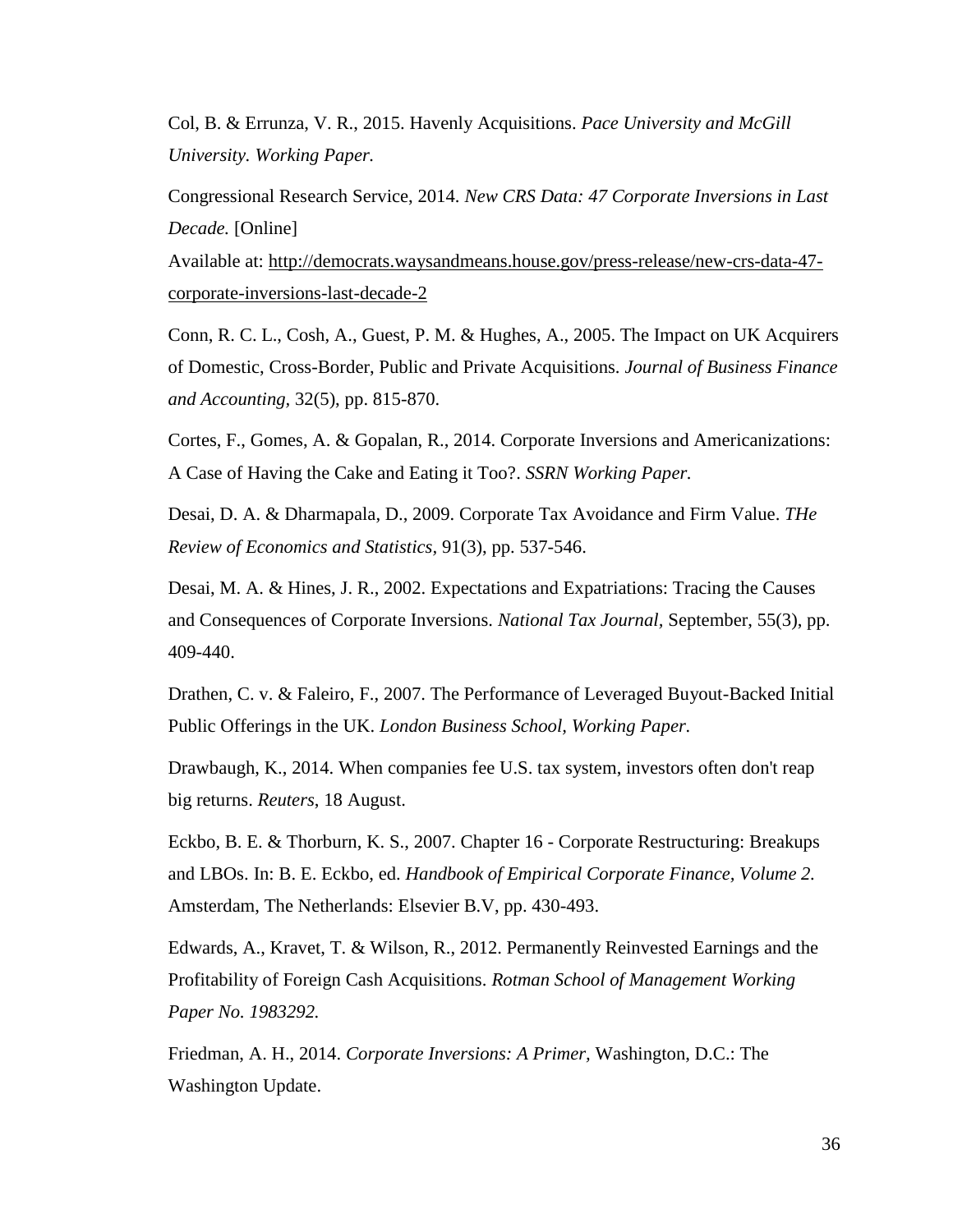Gunn, R. N. & Lys, T. Z., 2015. The Paradoxical Impact of Corporate Inversions on US Tax Revenue. *Kellogg School of Management - Working Paper.*

Hanlon, M. & Heitzman, S., 2010. A review of tax research. *Journal of Accounting and Economics,* 50(2-3), pp. 127-178.

Hanlon, M. & Slemrod, J., 2009. What does tax aggressiveness signal? Evidence from stock price reactions to news about tax shelter involvement. *Journal of Public Economics,* 93(1-2), pp. 126-141.

Henry, M., 2014. *Mergers of Equals. Getting Caught in the S 7874 Corporate Inversion Web - Change the Rules or Change the Game,* New York City, New York: Tax Quarry.

Hicks, H. & James, O., 2014. Select Corporate Migration and Combination Considerations in an Ever Changing Environment. *International Tax Journal,* 40(3), pp. 25-42.

Hwang, C., 2015. The New Corporate Migration: Tax Diversion through Inversion. *Brooklyn Law Review,* 80(3), pp. 807-1218.

Jeffers, A. E., 2014. Corporate Inversions: How Corporations Are Using These Practices To Legally Avoid U.S. Taxes. *Insights to a Changing World Journal,* 2014(3), pp. 98- 115.

Kirchmaier, T., 2003. *The performance effects of European demergers,* London, UK: Centre for Economic Performance, London School of Economics and Political Science.

Laamanen, T. & Keil, T., 2008. Performance of Serial Acquirers: Toward an Acquisition Program Perspective. *Strategic Management Journal,* 29(6), pp. 663-672.

Lee, D. & Madhavan, R., 2010. Divestiture and Firm Performance: A Meta-Analysis. *Journal of Management,* 36(6), pp. 1345-1371.

Loughran, T. & Vijh, A. M., 1997. Do Long-Term Shareholders Benefit From Corporate Acquisitions?. *The Journal of Finance,* 52(5), pp. 1765-1790.

Lusch, S., Seida, J. & Watson, L., 2016. The Long-Run Costs and Benefits of Corporate Inversions. *University of Notre Dame, Working Paper.*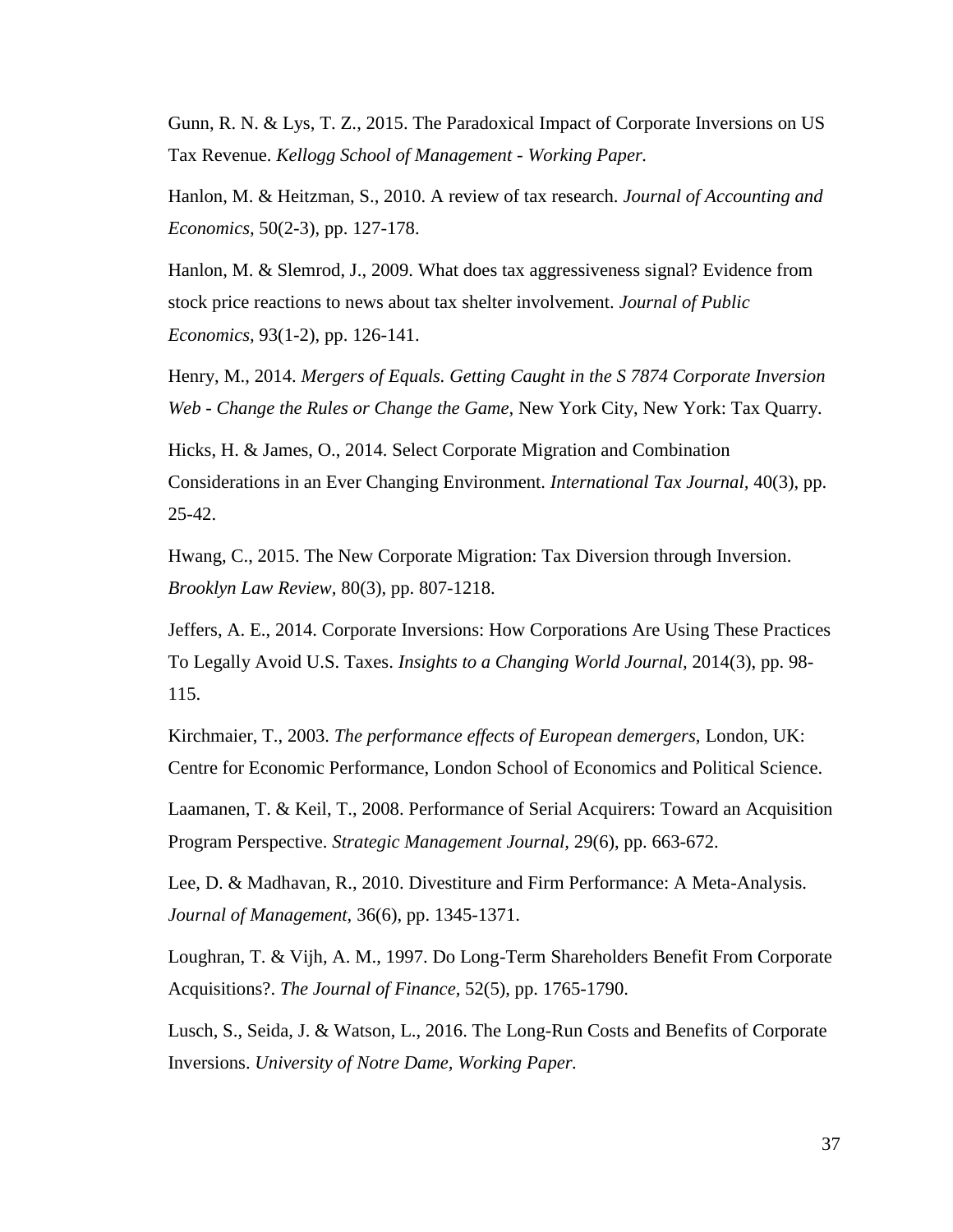Lyon, J. D., Barber, B. M. & Tsai, C.-L., 1999. Improved Methods for Tests of Long-Run Abnormal Stock Returns. *Journal of Finance,* 54(1), pp. 165-201.

MacKinlay, C. A., 1997. Event Studies in Economics and Finance. *Journal of Economic Literature,* 35(1), pp. 13-39.

Ma, Q., Whidbee, D. A. & Zhang, A. W., 2011. Value, valuation, and the long-run performance of merged firms. *Journal of Corporate Finance,* 17(1), pp. 1-17.

Marian, O., 2015. Home-Country effects of corporate inversions. *Washington Law Review,* 90(1), pp. 1-73.

Marples, D. J. & Gravelle, J. G., 2014. Corporate Expatriation, Inversions, and Mergers: Tax Issues. *Congressional Research Service,* 25 September.

Matheson, T., Perry, V. & Veung, C., 2013. Territorial vs. Worldwide Corporate Taxation: Implications for Developing Countries. *IMF Working Paper,* 13(205).

McConnell, J. J. & Ovtchinnikov, A. V., 2004. Predictability of Long-term Spinoff Returns. *Journal of Investment Management,* 2(3), pp. 35-44.

Mian, S. & Rosenfeld, J., 1993. Takeover Activity and the Long-Run Performance of Reverse Leveraged Buyouts. *Financial Management,* 22(4), pp. 46-57.

Mider, Z. & Drucker, J., 2016. *How U.S. Companies Buy Tax Breaks.* [Online] Available at: http://www.bloomberg.com/quicktake/tax-inversion

Patel, P. N. et al., 2012. *Do Spin-Offs Create or Destroy Value?,* s.l.: Credit Suisse.

Pomerleau, K., 2015. *Tax Foundation.* [Online]

Available at: http://taxfoundation.org/blog/worldwide-taxation-very-rare

Rao, N. S., 2015. Corporate Inversions and Economic Performance. *National Tax Journal - Forthcoming.*

Ritter, J. R., 1991. The Long-Run Performance of Initial Public Offerings. *Journal of Finance,* 46(1), pp. 3-27.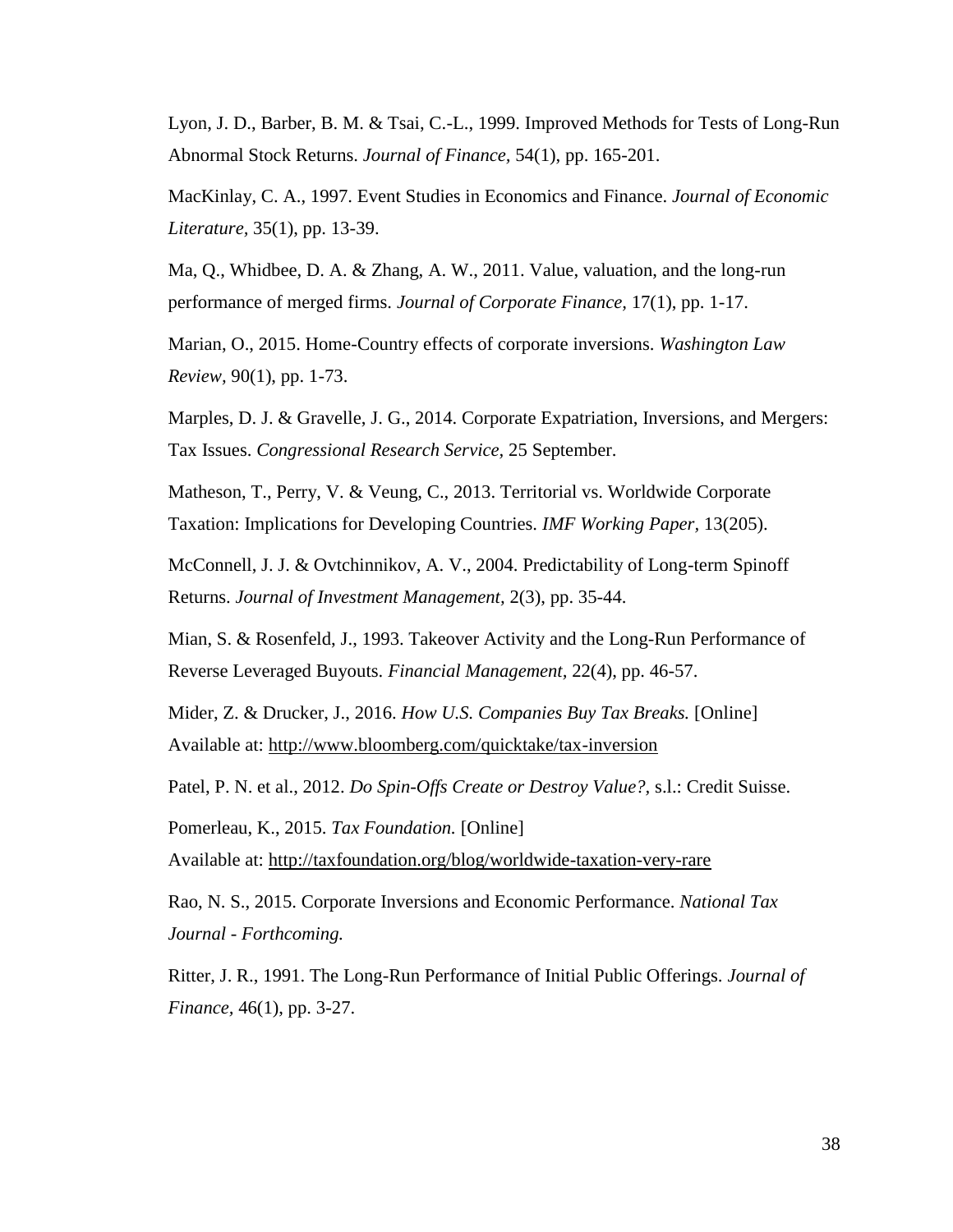Schmidt, P. M., Bates, J. D. & Paravano, J. H., 2015. Why Tax Inversions Continue to Be an Effective Global Tax Planning Strategy. *Journal of Taxation of Investments,* 32(2), pp. 3-9.

Seida, J. A. & Wempe, W. F., 2002. Market Reaction to Corporate Inversion Transactions. *Tax Notes,* 25 November.p. 1098.

Seida, J. A. & Wempe, W. F., 2003. The Market's Reaction or Nonreaction to Corporate Inversions. *Tax Notes,* 17 February.p. 1146.

Seida, J. A. & Wempe, W. F., 2004. Effective Tax Rate Changes and Earnings Stripping Following Corporate Inversion. *National Tax Journal,* 57(4), pp. 805-828.

Shevlin, T. J., Urcan, O. & Vasvari, F., 2013. *Corporate Tax Avoidance and Public Debt Costs.* s.l., s.n.

Smith, Z., 2008. An empirical investigation of initial public offering (IPO) price performance. *Walden University, Ph.D. Dissertation,* p. 42.

Sorokina, N., Booth, D. E. & John H. Thornton, J., 2013. Robust Methods in Event Studies: Empirical Evidence and Theoretical Implications. *Journal of Data Sciences,*  11(1), pp. 575-606.

Staggs, D., 2014. Activist Pressure Keeps Walgreen's HQ—And Nearly \$4 Billion in Taxes—In U.S.. *In These Times*, 1 October.

Sutherland, B., 2014. Investors Cheer, U.S. Jeers at Tax-Driven Deals: Real M&A. *Bloomberg*, 17 2014.

Sweeney, B., 2015. 'There's a new sheriff in town': Pessina begins transformation at Walgreens. *Crain's Chicago Business*, 9 April.

The World Bank, 2016. *Listed Domestic Companies, Total.* [Online] Available at:

http://data.worldbank.org/indicator/CM.MKT.LDOM.NO?order=wbapi\_data\_value\_201 4+wbapi\_data\_value+wbapi\_data\_value-last&sort=desc

[Accessed 10 March 2016].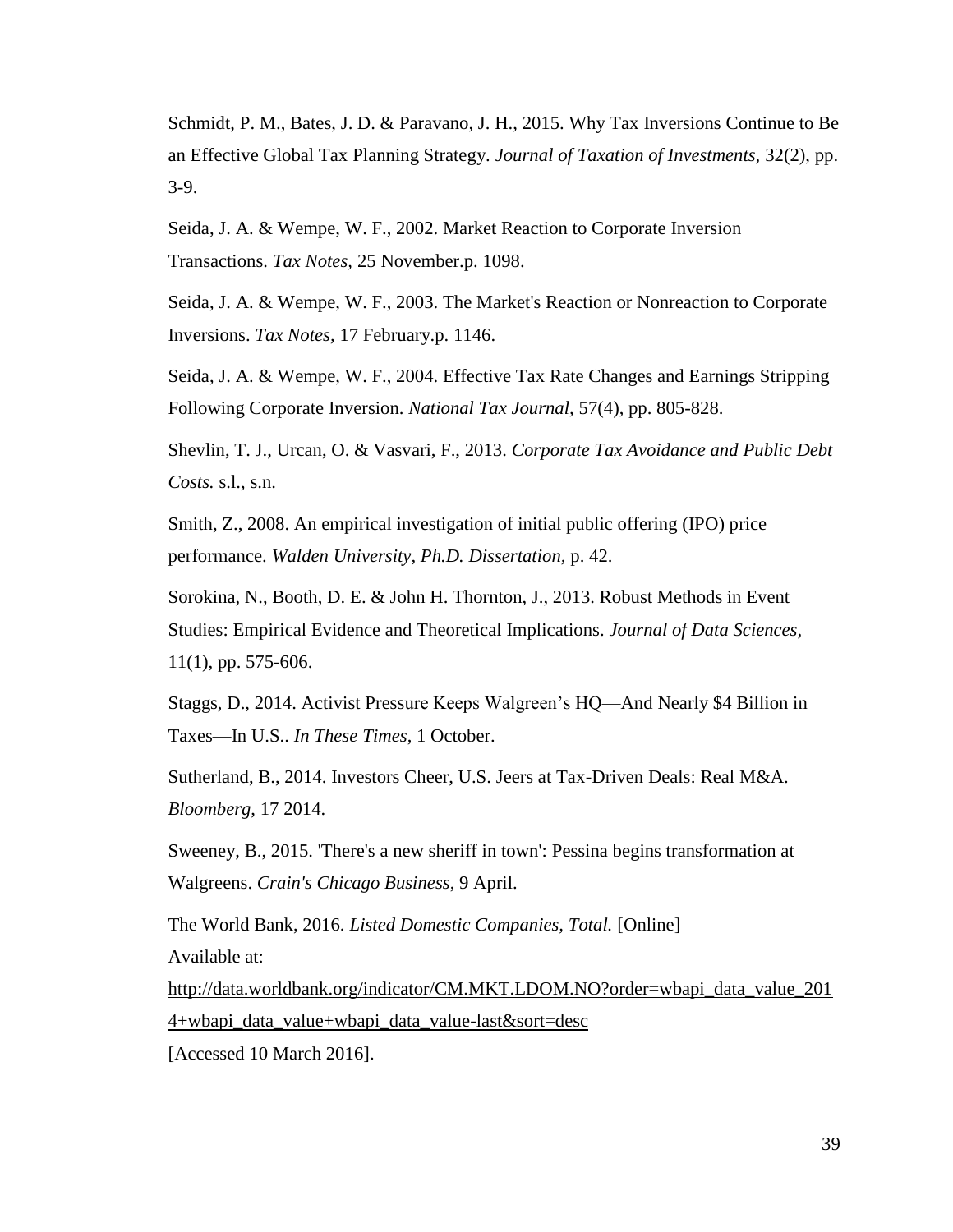Tukey, J. W., 1977. *Exploratory Data Analysis.* 1st Edition ed. s.l.:Addison-Wesley Publishing Company.

U.S. Treasury, 2002. *Corporate Inversion Transactions: Tax Policy Implications,* s.l.: Office of Tax Policy.

Weisbach, D. A., 2002. Ten Truths about Tax Shelters. *Tax Law Review,* 55(2), pp. 215- 253.

Wells, B., 2014. Corporate Inversions and Whack-a-Mole Tax Policy. *Tax Notes,* 23 June, Volume 143, pp. 1429-1434.

Winegarden, W., 2016. *Corporate Inversions Are the Symptoms; Poor Tax Policies Are the Disease ,* San Francisco, CA: Pacific Research Institute.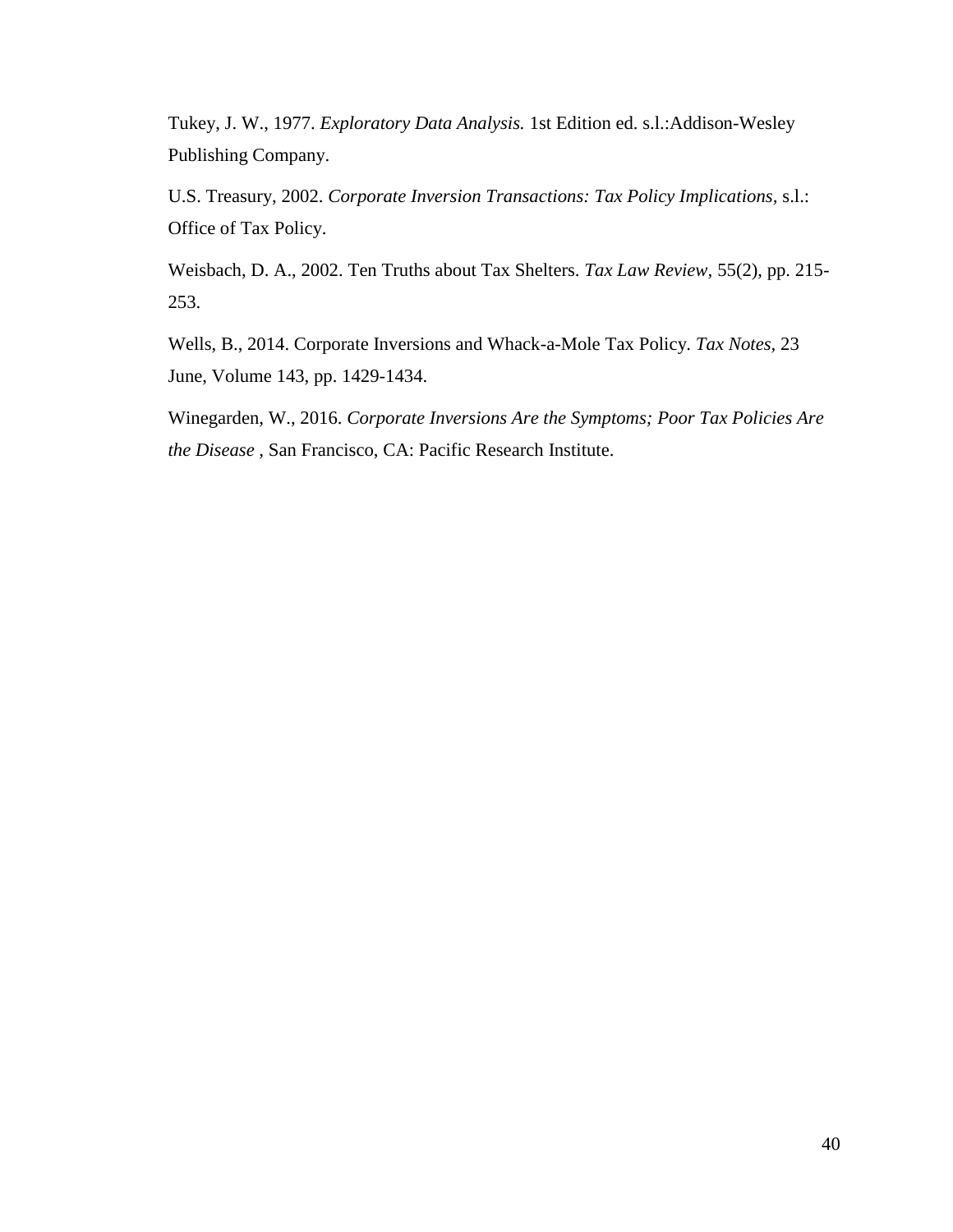# **Table 1: Sample Selection**

This table summarizes the sample selection procedure.

|                                      | Naked | M&A | Restructuring   | Total |
|--------------------------------------|-------|-----|-----------------|-------|
| Initial Sample                       | 34    | 48  | 18              | 100   |
| Remove:                              |       |     |                 |       |
| Unlisted                             | ∍     |     |                 |       |
| OTC-traded                           |       |     |                 |       |
| Cancelled                            | 3     |     |                 | 14    |
| Pending                              |       |     |                 |       |
| Less than 24-months Stock Price Data | h     | 9   |                 | 24    |
| Total                                |       | 7Δ  | $\overline{12}$ | 56    |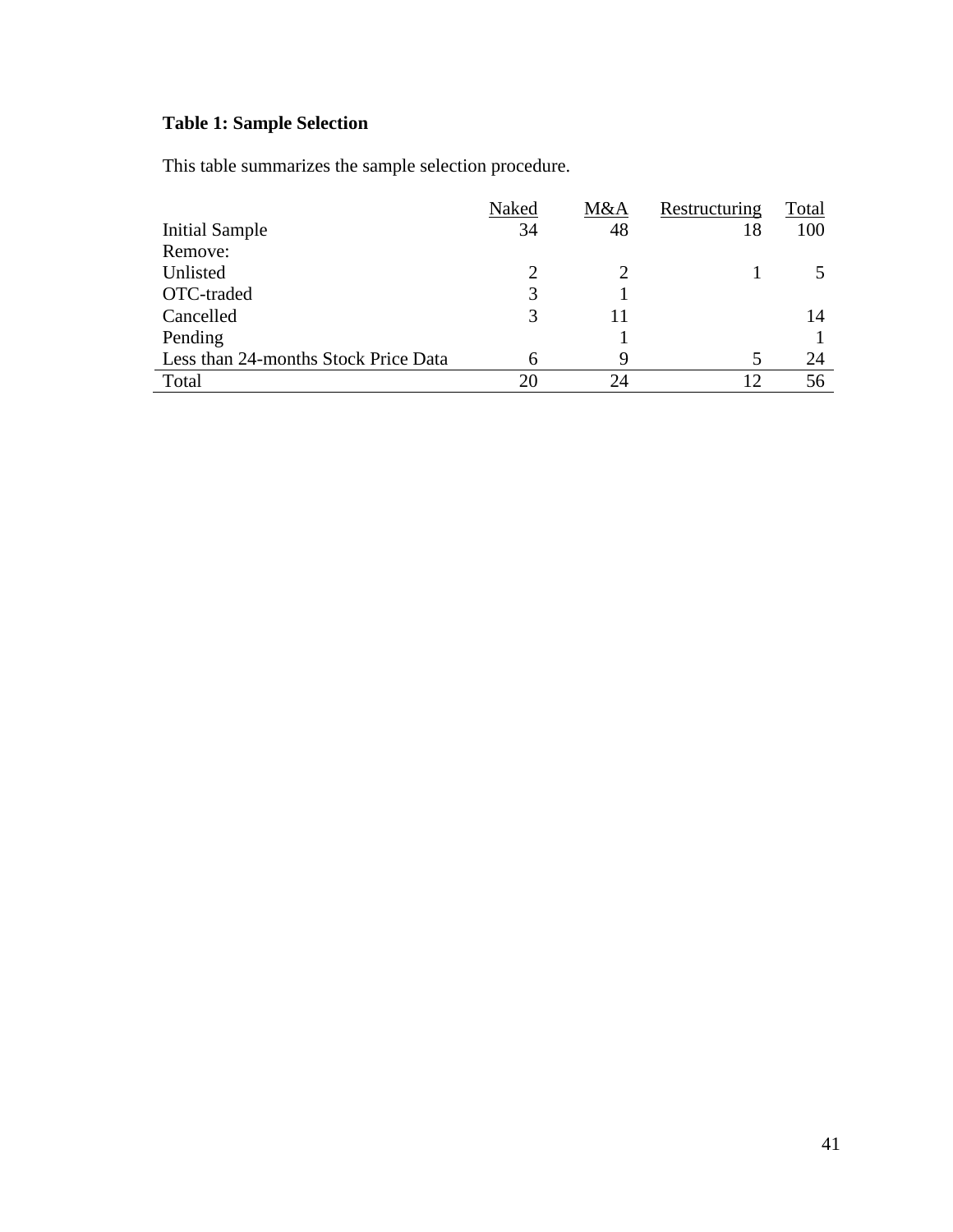# **Table 2: Inversion and Control Samples**

This table presents the final samples of inverted and control firms.

### **Panel A: Naked Inversions**

| <b>Destination</b> | <b>A-Date</b> | <b>Sample Firm</b>       | <b>Control Firm</b>              |
|--------------------|---------------|--------------------------|----------------------------------|
| Panama             | Oct 28, 1982  | Mcdermott Intl           | Aerojet Rocketdyne               |
| Bermuda            | Dec 30, 1993  | Helen Of Troy            | Key Tronic                       |
| Cayman Islands     | Feb 08, 1996  | <b>Triton Energy</b>     | Penn West Petroleum              |
| Cayman Islands     | Jun 01, 1997  | Santa Fe International   | <b>Pioneer Natural Resources</b> |
| Cayman Islands     | Feb 11, 1998  | Fruit Of The Loom        | <b>Mohawk Industries</b>         |
| Bermuda            | Nov 24, 1998  | Xoma                     | Neogen                           |
| Cayman Islands     | Mar 15, 1999  | Transocean               | Apache                           |
| Bermuda            | Sep 17, 1999  | Everest Re               | <b>Mercury General</b>           |
| Bermuda            | Sep 23, 1999  | White Mountains          | Kansas City Life Ins             |
| Bermuda            | Jan 18, 2000  | <b>Arch Capital</b>      | National Western Life            |
| Bermuda            | Nov 29, 2000  | <b>Foster Wheeler</b>    | Jacobs Engineering               |
| Bermuda            | Jun 11, 2001  | Cooper Industries        | <b>Advanced Micro Devices</b>    |
| Bermuda            | Oct 16, 2001  | Ingersoll-Rand           | Emc Corp                         |
| Bermuda            | Jan 02, 2002  | <b>Nabors Industries</b> | <b>Precision Drilling</b>        |
| Cayman Islands     | Jan 31, 2002  | Noble                    | <b>Chesapeake Energy</b>         |
| Bermuda            | Apr 05, 2002  | Weatherford              | Cnooc                            |
| Canada             | Jun 29, 2009  | <b>Tim Hortons</b>       | Cracker Barrel Old Ctry Stor     |
| United Kingdom     | Nov 09, 2009  | Ensco                    | Freeport-Mcmoran                 |
| United Kingdom     | Jan 13, 2012  | Aon                      | Marsh & Mclennan                 |
| United Kingdom     | Feb 28, 2012  | Rowan                    | <b>Quicksilver Resources</b>     |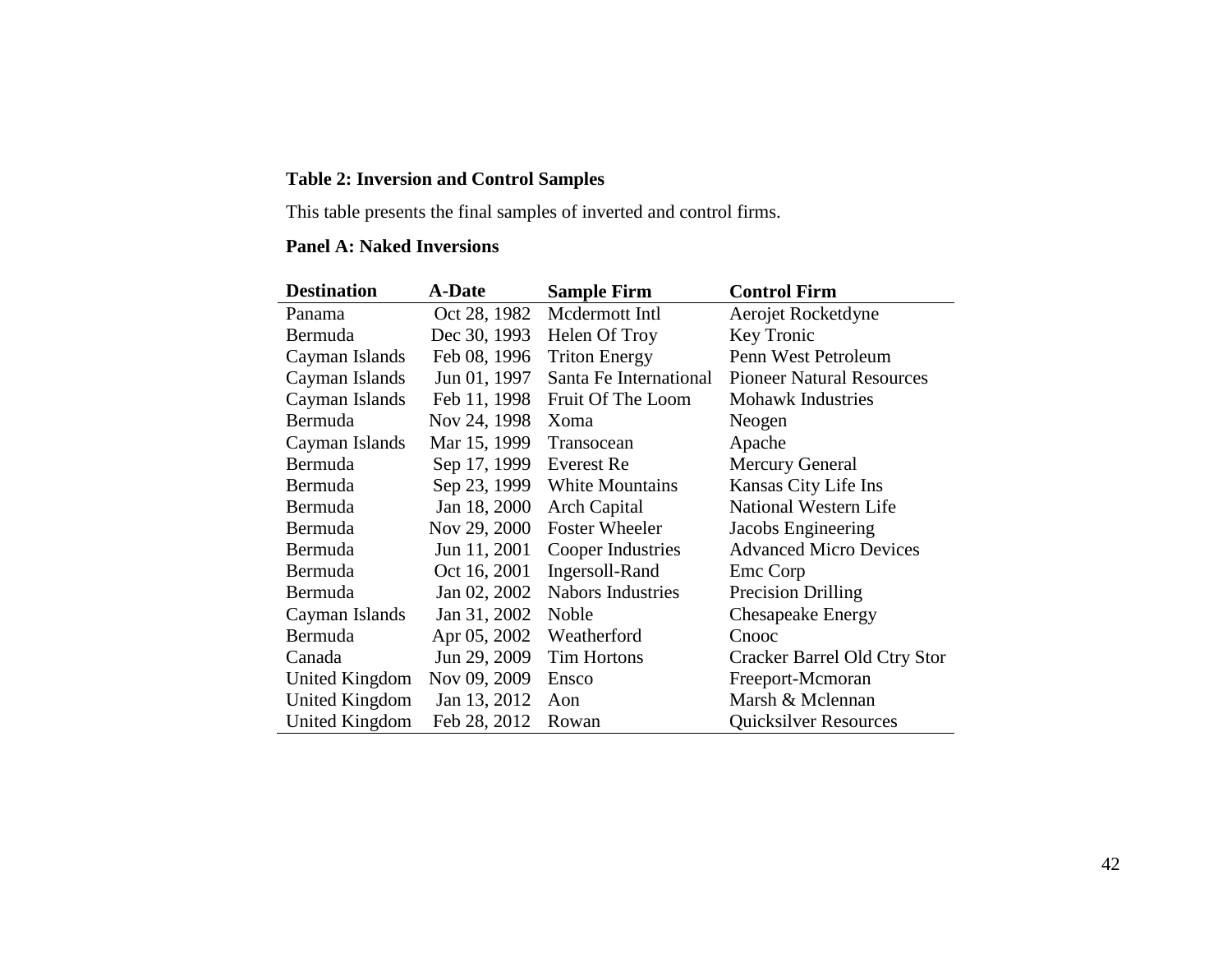# **Table 2 (continued)**

### **Panel B: M&A Inversions**

|                    |               |                    | <b>Sample Firms</b> | <b>Control Firms</b>    |                           |  |  |
|--------------------|---------------|--------------------|---------------------|-------------------------|---------------------------|--|--|
| <b>Destination</b> | <b>A-Date</b> | <b>Acquirer</b>    | <b>Target</b>       | <b>Acquirer</b>         | <b>Target</b>             |  |  |
| Bermuda            | Mar 17, 1997  | Tyco               | <b>ADT</b>          | Exxon                   | Mobil                     |  |  |
| Bermuda            | Feb 09, 1999  | XL Cap             | Nac Re              | Markel                  | Terra Nova                |  |  |
| Bermuda            | Dec 19, 1999  | Trenwick           | LaSalle             | Metlife                 | Soince RE                 |  |  |
| Bermuda            | Mar 14, 2007  | Argonaut           | <b>PXRE</b>         | American Finl Grp       | Marketform                |  |  |
| Canada             | Jun 21, 2010  | <b>Biovail</b>     | Valeant             | <b>Abbott Labs</b>      | STARLIMS Tech.            |  |  |
| Ireland            | May 09, 2011  | Alkermes           | Elan                | Alere                   | Axis-Shield               |  |  |
| Ireland            | Sep 19, 2011  | Jazz               | Azur                | Gilead Sciences         | <b>YM BioSciences</b>     |  |  |
| Australia          | Sep 26, 2011  | <b>Tronox</b>      | Exxaro              | Newmont Mining          | Paladin Energy            |  |  |
| Switzerland        | Mar 28, 2012  | Pentair            | Tyco                | Molycorp                | Neo Material Tech         |  |  |
| Israel             | Apr 16, 2012  | <b>Stratasys</b>   | Objet               | Cisco Systems           | <b>NDS</b>                |  |  |
| Ireland            | May 21, 2012  | Eaton              | Cooper              | <b>GE</b>               | Industrea                 |  |  |
| Bermuda            | Jul 30, 2012  | <b>Tower Group</b> | Canopius            | <b>Arthur Gallagher</b> | <b>Insurance Dialogue</b> |  |  |
| United Kingdom     | Feb 05, 2013  | Liberty Global     | Virgin Media        | Global Eagle Ent.       | Adv. Inflight Alliance    |  |  |
| Ireland            | May 10, 2013  | Actavis            | Warner Chil.        | <b>Stryker</b>          | <b>Trauson Holdings</b>   |  |  |
| Ireland            | Jul 29, 2013  | Perrigo            | Elan                | <b>OPKO</b> Health      | Prolor Biotech            |  |  |
| Ireland            | Nov 05, 2013  | Endo Health        | Paladin             | Clovis Oncology         | EOS SpA                   |  |  |
| Ireland            | Mar 19, 2014  | Horizon Pharma     | Vidara              | <b>Emergent Bio</b>     | Cangene                   |  |  |
| Ireland            | Jun 16, 2014  | Medtronic          | Covidien            | Danaher                 | <b>Nobel Biocare</b>      |  |  |
| Switzerland        | Jun 18, 2014  | TE Conn.           | Measurement Spec.   | Cirrus Logic            | Wolfson Microelec.        |  |  |
| Bermuda            | Jun 25, 2014  | C&J Energy         | <b>Nabors</b>       | TransAtlantic Pet.      | Stream Oil & Gas          |  |  |
| Netherlands        | Jul 14, 2014  | Mylan              | Abbot               | AmerisourceBerg         | Profarma                  |  |  |
| United Kingdom     | Oct 13, 2014  | <b>Steris</b>      | Synergy             | <b>Archer Daniels</b>   | Alfred C Toepfer Intl     |  |  |
| Netherlands        | Oct 27, 2014  | Wright Medical     | Tornier             | BioMarin Pharma         | Prosensa Holding BV       |  |  |
| Canada             | Aug 26, 2014  | Burger King        | <b>Tim Hortons</b>  | Universal Health        | <b>Cygnet Health Care</b> |  |  |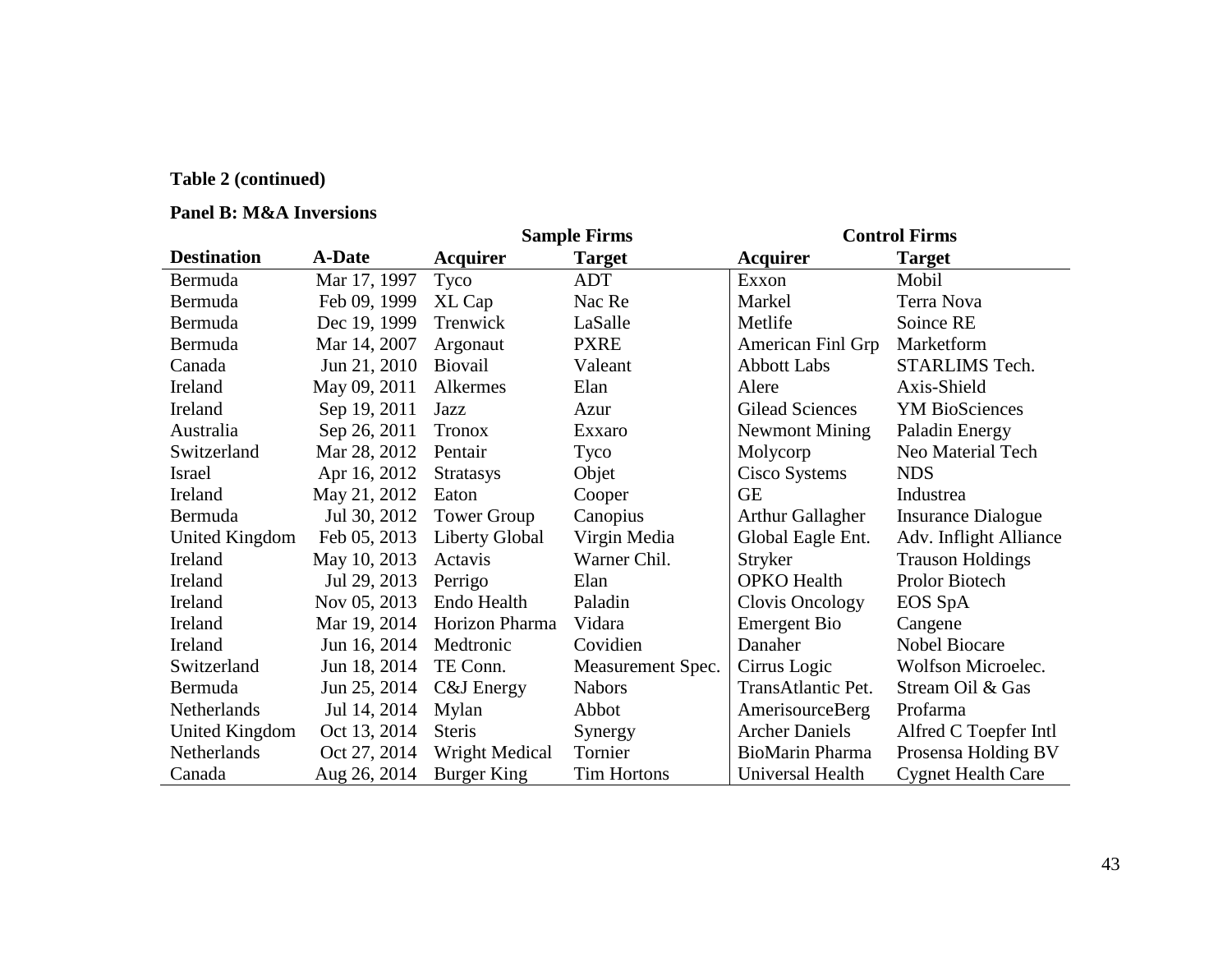# **Table 2 (continued)**

| <b>Type</b>      | <b>Destination</b>    | <b>A-Date</b> | <b>List-Date</b> | <b>Sample Firm</b>  | <b>Control Firm</b>          |
|------------------|-----------------------|---------------|------------------|---------------------|------------------------------|
| <b>LBO</b>       | Singapore             | May 07, 1990  | Mar 18, 1994     | Flextronics         | Lexmark                      |
| <b>LBO</b>       | Netherlands           | Dec 09, 1993  | Sep 21, 1995     | Core Labs           | The Hackett Group            |
| Sub Spin-Off     | Bermuda               | Jan 07, 1996  | Aug 15, 2005     | Loral Space         | Live Nation Ent.             |
| Sub IPO          | <b>Netherlands</b>    | Dec 17, 1996  | Mar 27, 1997     | Chicago B&I         | <b>Schuff International</b>  |
| <b>LBO</b>       | Cayman Islands        | Jan 26, 2000  | Dec 11, 2002     | Seagate             | Synnex                       |
| <b>LBO</b>       | Cayman Islands        | Apr 10, 2002  | Dec 16, 2004     | Herbalife           | VCA Inc                      |
| <b>LBO</b>       | Hong Kong             | Jan 29, 2003  | Dec 15, 2011     | <b>Michael Kors</b> | <b>Gordman Stores</b>        |
| <b>LBO</b>       | <b>Netherlands</b>    | Jan 09, 2006  | Mar 11, 2010     | Sensata             | Sciquest                     |
| <b>LBO</b>       | Bermuda               | Sep 06, 2006  | May 26, 2011     | Freescale Semi.     | Inphi Corp                   |
| Recapitalization | Luxembourg            | Jul 05, 2007  | Jun 16, 2011     | Samsonite           | <b>Sally Beauty Holdings</b> |
| Sub Spin-Off     | Luxembourg            | Dec 19, 2008  | Aug 06, 2009     | Altisource          | Core Logic                   |
| Bankruptcy       | <b>United Kingdom</b> | Jul 26, 2009  | Nov 17, 2011     | Delphi Auto         | Douglas Dynamics             |

# **Panel C: Restructuring Inversions**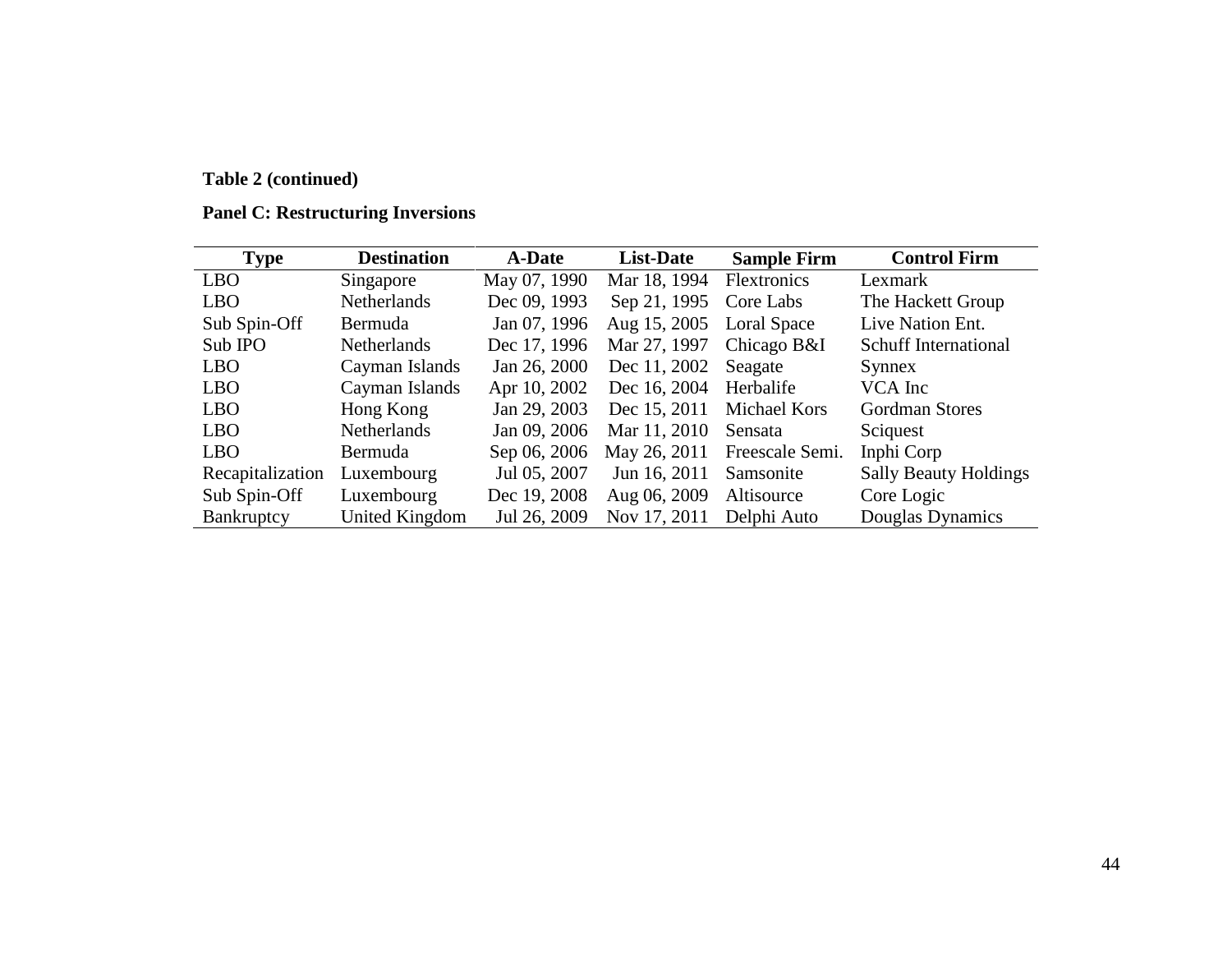# **Table 3: Inversion Announcements by Year and Destination**

This table classifies inversion announcements by year and destination country.

|                       | 1982 | 1990 | 1993 | 1996 | 1997                  | 1998           | 1999 | 2000 | 2001           | 2002           | 2003 | 2006           | 2007                        | 2008         | 2009 | 2010 | 2011           | 2012           | 2013           | 2014           | Total          |
|-----------------------|------|------|------|------|-----------------------|----------------|------|------|----------------|----------------|------|----------------|-----------------------------|--------------|------|------|----------------|----------------|----------------|----------------|----------------|
| Australia             |      |      |      |      |                       |                |      |      |                |                |      |                |                             |              |      |      |                |                |                |                |                |
| Bermuda               |      |      |      |      |                       |                | 4    | 2    | $\overline{2}$ | $\overline{2}$ |      | 1              | 1                           |              |      |      |                | $\bf{I}$       |                | $\mathbf{1}$   | 18             |
| Canada                |      |      |      |      |                       |                |      |      |                |                |      |                |                             |              |      |      |                |                |                |                | 3              |
| Cayman Islands        |      |      |      |      |                       |                |      |      |                | $\overline{2}$ |      |                |                             |              |      |      |                |                |                |                |                |
| Hong Kong             |      |      |      |      |                       |                |      |      |                |                | п    |                |                             |              |      |      |                |                |                |                |                |
| Ireland               |      |      |      |      |                       |                |      |      |                |                |      |                |                             |              |      |      | $\overline{2}$ |                | 3              | $\overline{2}$ | 8              |
| Israel                |      |      |      |      |                       |                |      |      |                |                |      |                |                             |              |      |      |                | $\bf{1}$       |                |                |                |
| Luxembourg            |      |      |      |      |                       |                |      |      |                |                |      |                | 1                           | $\mathbf{1}$ |      |      |                |                |                |                | $\overline{2}$ |
| Netherlands           |      |      |      |      |                       |                |      |      |                |                |      | $\mathbf{1}$   |                             |              |      |      |                |                |                | $\overline{2}$ | 5              |
| Panama                | 1    |      |      |      |                       |                |      |      |                |                |      |                |                             |              |      |      |                |                |                |                |                |
| Singapore             |      |      |      |      |                       |                |      |      |                |                |      |                |                             |              |      |      |                |                |                |                |                |
| Switzerland           |      |      |      |      |                       |                |      |      |                |                |      |                |                             |              |      |      |                | $\mathbf{1}$   |                | л              | $\overline{2}$ |
| <b>United Kingdom</b> |      |      |      |      |                       |                |      |      |                |                |      |                |                             |              |      |      |                | $\overline{2}$ |                | 1<br>1         | 6              |
| Total                 |      |      | 2    | 3    | $\mathcal{D}_{\cdot}$ | $\overline{2}$ | 5    | 3    | $\overline{2}$ | $\overline{4}$ |      | $\overline{2}$ | $\mathcal{D}_{\mathcal{L}}$ |              | 3    |      | 3              | 6              | $\overline{4}$ | 8              | 56             |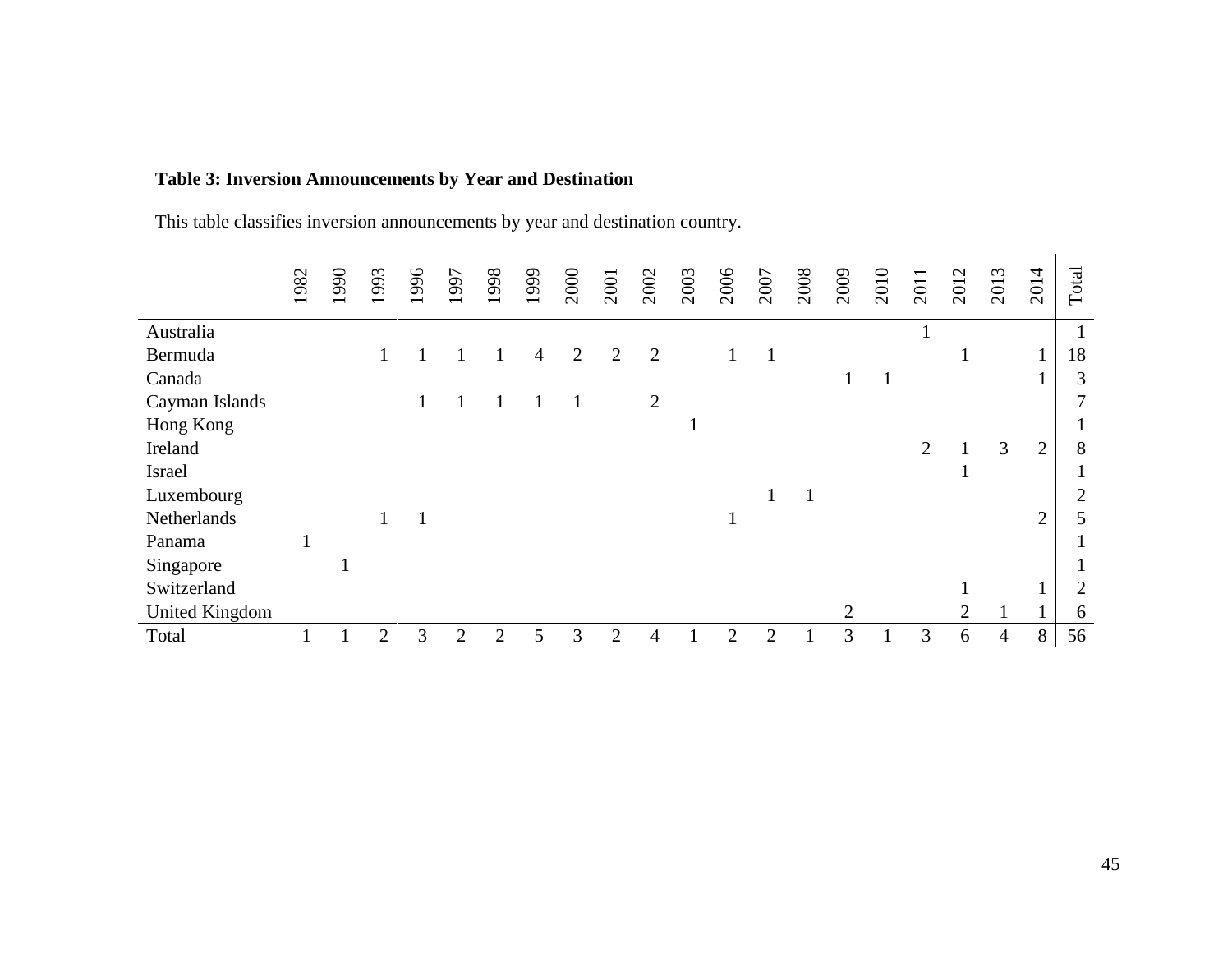### **Table 4: Descriptive Statistics**

This table reports descriptive statistics for the inversion and control samples. Significance of difference in mean and median are tested using a t-test and a Mann-Whitney U test, respectively. \*\*\*, \*\*, and \* denote significance at the 1, 5, and 10 percent confidence levels, respectively. Significance levels are based on two-tailed tests.

### **Panel A: Naked Inversions**

|                    |        | <b>Sample</b> |        | <b>Control</b> | <b>Difference</b> |           |  |  |
|--------------------|--------|---------------|--------|----------------|-------------------|-----------|--|--|
| Variable $(1)$     | Mean   | Median        | Mean   | Median         | Mean              | Median    |  |  |
| <b>MB</b>          | 2.4136 | 1.8817        | 2.2440 | 1.8935         | 0.1696            | $-0.0118$ |  |  |
| Leverage           | 0.1963 | 0.1922        | 0.2260 | 0.1947         | $-0.0298$         | $-0.0025$ |  |  |
| <b>ROA</b>         | 0.0508 | 0.0668        | 0.0405 | 0.0589         | 0.0103            | 0.0079    |  |  |
| <b>EPS</b>         | 2.4259 | 2.2644        | 2.1832 | 1.5807         | 0.2427            | 0.6837    |  |  |
| <b>ETR</b>         | 0.2805 | 0.2841        | 0.2862 | 0.3011         | $-0.0057$         | $-0.0170$ |  |  |
| <b>CETR</b>        | 0.1386 | 0.1527        | 0.1174 | 0.0355         | 0.0213            | 0.1173    |  |  |
| % Foreign Earnings | 0.5762 | 0.4485        | 0.2105 | 0.1155         | $*0.3657$         | $*0.3330$ |  |  |
|                    |        |               |        |                |                   |           |  |  |

### **Panel B: M&A Inversions**

| <b>Acquirer</b>    | <b>Sample</b> |        |        | <b>Control</b> | <b>Difference</b> |           |  |
|--------------------|---------------|--------|--------|----------------|-------------------|-----------|--|
| Variable $^{(1)}$  | Mean          | Median | Mean   | Median         | Mean              | Median    |  |
| <b>MB</b>          | 2.9355        | 2.7278 | 3.0661 | 1.3109         | $-0.1306$         | 1.4169    |  |
| Leverage           | 0.2500        | 0.2374 | 0.1700 | 0.2537         | $*$ *0.0801       | $-0.0163$ |  |
| <b>ROA</b>         | $-0.0040$     | 0.0281 | 0.0180 | 0.1959         | $-0.0220$         | $-0.1679$ |  |
| <b>EPS</b>         | 0.7655        | 1.1146 | 1.5600 | 0.4236         | $-0.7646$         | 0.6910    |  |
| <b>ETR</b>         | 0.2074        | 0.2232 | 0.2338 | 0.0091         | $-0.0264$         | 0.2141    |  |
| <b>CETR</b>        | 0.1227        | 0.1590 | 0.1998 | 0.0576         | $-0.0772$         | 0.1014    |  |
| % Foreign Earnings | 0.5158        | 0.4651 | 1.3109 | 1.3109         | $-0.7951$         | $-0.8458$ |  |

| <b>Target</b>      | <b>Sample</b> |        | <b>Control</b> |           | <b>Difference</b> | Acquirer    |
|--------------------|---------------|--------|----------------|-----------|-------------------|-------------|
| Variable $(1)$     | Mean          | Median | Mean           | Median    | Mean              | Median      |
| <b>MB</b>          | 2.2788        | 2.2186 | 3.1802         | 1.8466    | $-0.9015$         | 0.3721      |
| Leverage           | 0.2574        | 0.1700 | 0.2287         | 0.0840    | 0.0288            | 0.0860      |
| <b>ROA</b>         | 0.0435        | 0.0684 | $-0.0408$      | $-0.0133$ | 0.0843            | 0.0817      |
| <b>EPS</b>         | 0.9217        | 1.5617 | 0.0358         | $-0.0945$ | 0.8859            | 1.6563      |
| <b>ETR</b>         | 0.1404        | 0.1583 | 0.4266         | 0.4431    | $**-0.2863$       | $*$ -0.2848 |
| <b>CETR</b>        | 0.0577        | 0.0295 | 0.2050         | 0.2657    | $-0.1473$         | $-0.2362$   |
| % Foreign Earnings | 0.6683        | 0.7231 | 0.3711         | 0.4276    | 0.2972            | 0.2955      |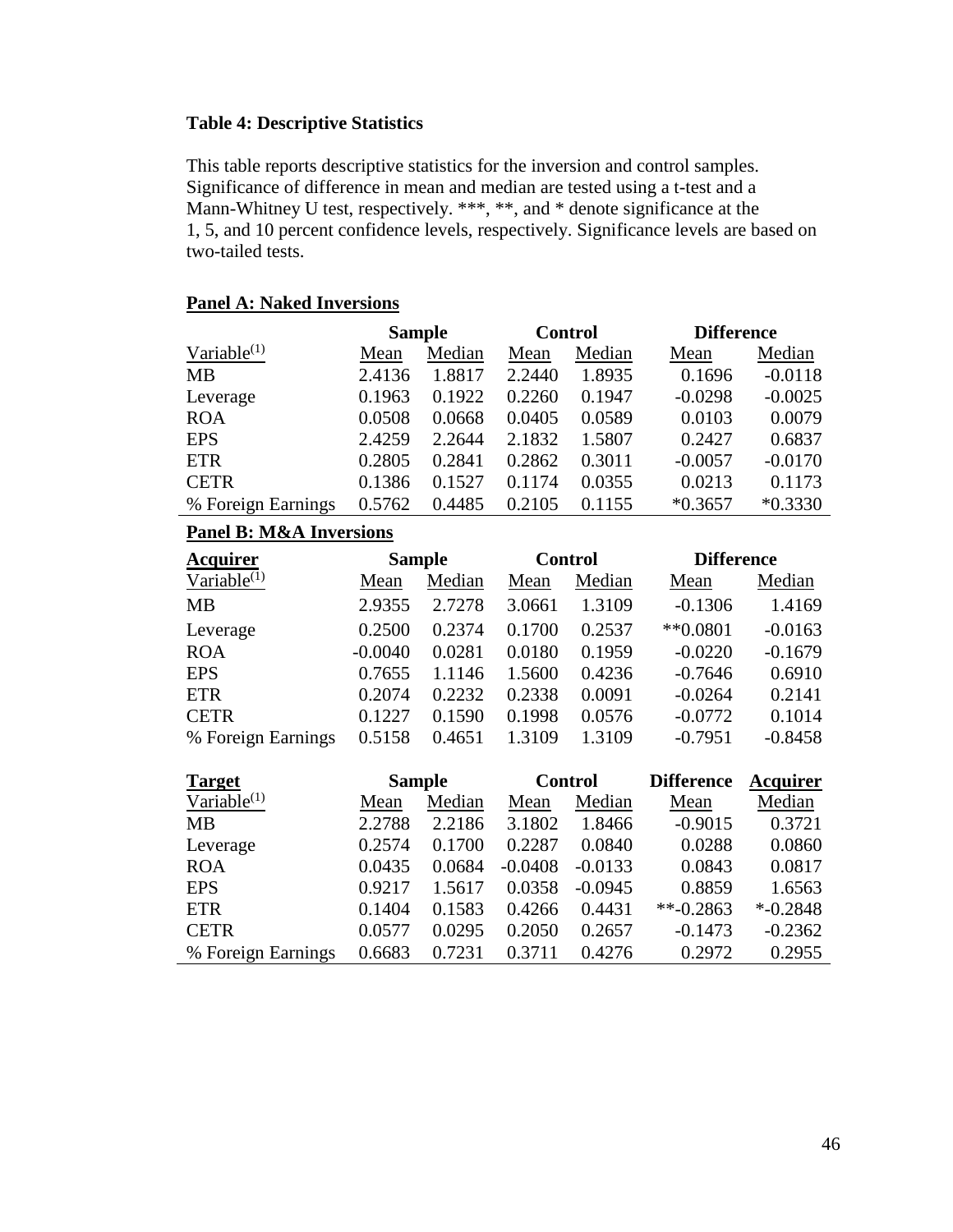# **Table 4 (continued)**

# **Panel C: Restructuring Inversions**

|                | <b>Sample</b> |        |        | <b>Control</b> | <b>Difference</b> |           |
|----------------|---------------|--------|--------|----------------|-------------------|-----------|
| Variable $(1)$ | Mean          | Median | Mean   | Median         | Mean              | Median    |
| MВ             | 2.9422        | 3.0645 | 3.7531 | 3.2829         | $-0.8109$         | $-0.2184$ |
| Leverage       | 0.3757        | 0.2002 | 0.2960 | 0.1706         | 0.0797            | 0.0296    |
| <b>ROA</b>     | 0.1037        | 0.0512 | 0.0186 | 0.0255         | 0.0851            | 0.0257    |
| <b>EPS</b>     | 0.6054        | 0.5306 | 0.0946 | 0.2732         | 0.5109            | 0.2574    |
| <b>ETR</b>     | 0.1490        | 0.1996 | 0.1074 | 0.2443         | 0.0417            | $-0.0447$ |
| <b>CETR</b>    | 0.0740        | 0.0571 | 0.1966 | 0.2356         | $-0.1225$         | $-0.1785$ |

(1) Variable definitions:

| Market to Book Ratio (MB)         | $=$ | (Fiscal Year Closing Price * Common Shares)<br>Outstanding)<br><b>Common Equity</b> |
|-----------------------------------|-----|-------------------------------------------------------------------------------------|
| Leverage                          | $=$ | $(Long-term Det + Det in Current Liabilities)$<br><b>Total Assets</b>               |
| Return on Assets (ROA)            | $=$ | Net Income<br><b>Total Assets</b>                                                   |
| Earnings Per Share<br>(EPS)       | $=$ | Net Income<br><b>Common Shares Outstanding</b>                                      |
| Effective Tax Rate (ETR)          | $=$ | Income Tax Expense<br>Pretax Income                                                 |
| Cash Effective Tax Rate<br>(CETR) | $=$ | <b>Income Taxes Paid</b><br>Pretax Income                                           |
| % Foreign Earnings                | $=$ | <b>Pretax Foreign Income</b><br>Total Pretax Income                                 |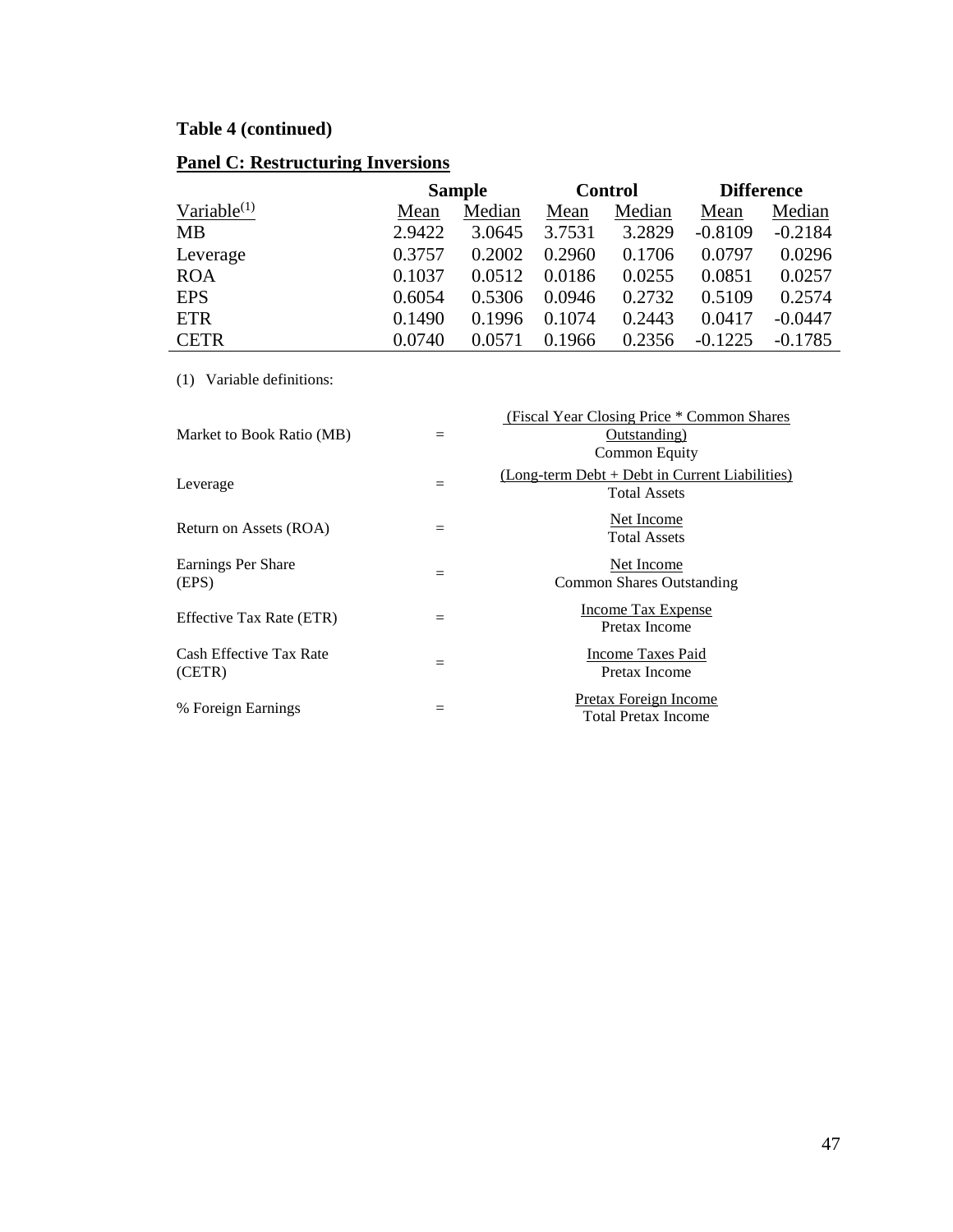### **Table 5: Short-term Excess Returns**

This table presents the Cumulative Average Abnormal Returns (CAAR) to the initial inversion announcement over one-, two-, and five-day windows centered on the announcement date.

Returns are calculated using the market model:

$$
E(R_{i,t}) = \alpha_i + \beta_i R_{m,t} + \varepsilon_{i,t}
$$

T-statistics are used to determine significance levels. \*\*\*, \*\*, and \* denote significance at the 1, 5, and 10 percent confidence levels, respectively. Significance levels are based on two-tailed tests.

|                               | <b>Predicted</b><br><b>Sign</b> | (0, 0)     | $(-1,1)$   | $(-2,2)$   |
|-------------------------------|---------------------------------|------------|------------|------------|
| Panel A - Naked               |                                 |            |            |            |
| All $(18)$                    | <b>Not</b><br>significant       | $-0.51$    | $-1.12$    | $-1.78$    |
| Panel B: M&A                  |                                 |            |            |            |
| Acquirer-Sample (19)          | $+$                             | $***1.42$  | $***3.48$  | $***4.85$  |
| Acquirer-Control (19)         | $^{+}$                          | $-0.32$    | 0.50       | 0.79       |
| Excess                        | <b>Not</b><br>significant       | 1.74       | 2.98       | $*4.06$    |
|                               |                                 |            |            |            |
| Target-Sample (13)            | $+$                             | $***13.98$ | $***16.59$ | $***17.45$ |
| Target-Control (9)            | $+$                             | $**12.87$  | $**15.14$  | $***16.28$ |
| <b>Excess</b>                 | <b>Not</b><br>significant       | 1.11       | 1.45       | 1.18       |
| <b>Panel C: Restructuring</b> |                                 |            |            |            |
| Sample (6)                    | $^{+}$                          | $***10.54$ | **9.15     | $**12.21$  |
| Control (6)                   | $^{+}$                          | $***10.51$ | $***11.84$ | $***11.30$ |
| Excess                        | <b>Not</b><br>significant       | 0.03       | $-2.69$    | 0.91       |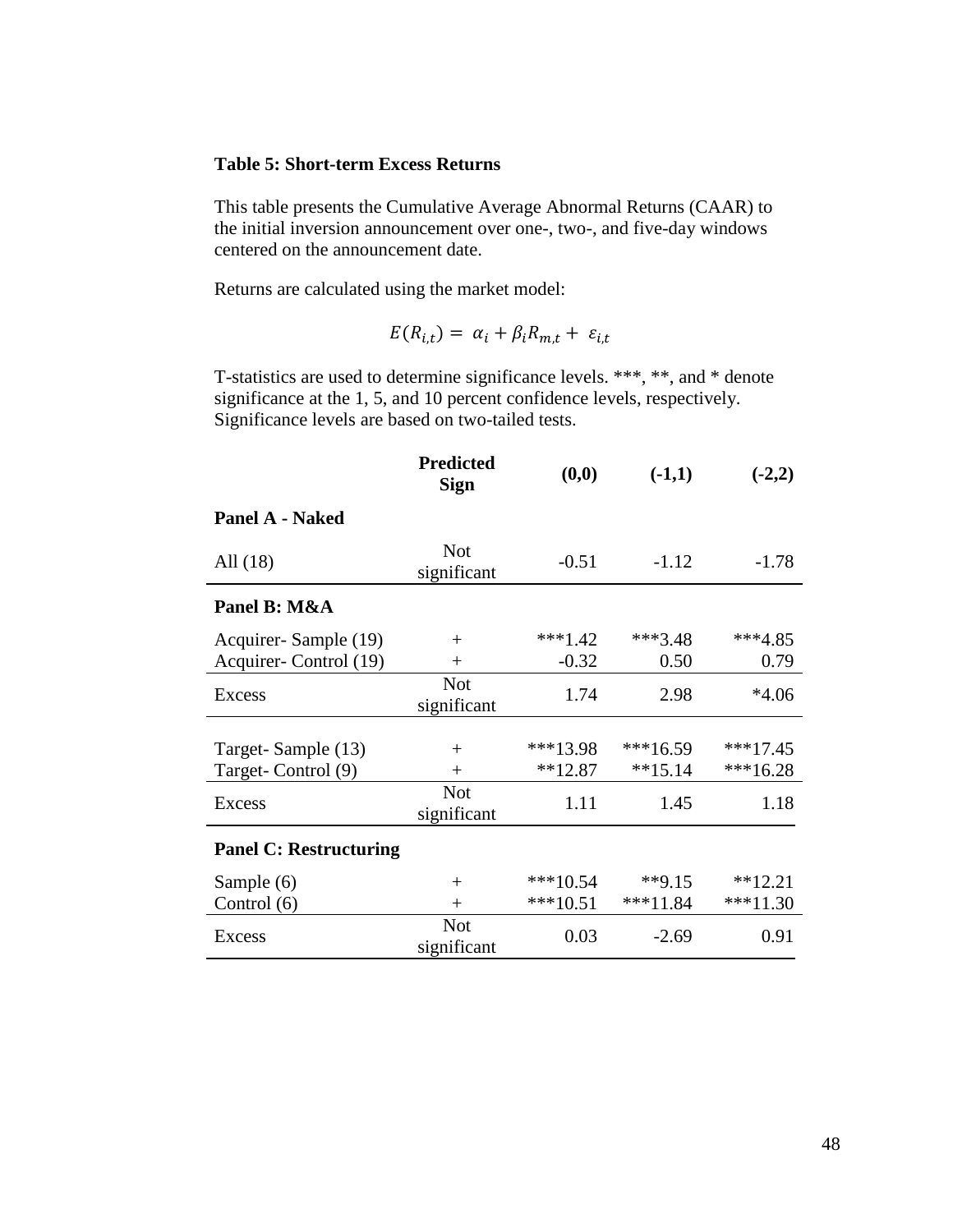#### **Table 6: Short-term M&A Excess Returns**

This table presents the Cumulative Average Abnormal Returns (CAAR) for M&A inversion announcements. M&A inversions are divided based on whether the U.S. firm is the acquirer or target in the M&A transaction.

Returns are calculated using the market model:

$$
E(R_{i,t}) = \alpha_i + \beta_i R_{m,t} + \varepsilon_{i,t}
$$

T-statistics are used to determine significance levels. \*\*\*, \*\*, and \* denote significance at the 1, 5, and 10 percent confidence levels, respectively. Significance levels are based on two-tailed tests.

#### **Panel A: Announcement of U.S. Corporations Acquiring Foreign Corporations**

|           | <b>U.S. Acquirer</b> |          |          |     | <b>Foreign Target</b> |            |            |     |
|-----------|----------------------|----------|----------|-----|-----------------------|------------|------------|-----|
|           | (0,0)                | $(-1,1)$ | $(-2,2)$ | (n) | (0,0)                 | $(-1,1)$   | $(-2,2)$   | (n) |
| Inversion | $**3.18$             | $**4.37$ | $**4.10$ | 28  | $***16.27$            | $***16.88$ | $***20.11$ |     |
| Match     | 0.09                 | 0.61     | 1.35     | 27  | $***18.64$            | $***19.22$ | $***18.20$ |     |
| Excess    | $*3.09$              | $**377$  | 2.75     |     | $-2.37$               | $-2.34$    | 1.91       |     |

#### **Panel B: Announcements of Foreign Corporations Acquiring U.S. Corporations**

|           |           | <b>Foreign Acquirer</b> |           |        | <b>U.S. Target</b> |            |            |     |
|-----------|-----------|-------------------------|-----------|--------|--------------------|------------|------------|-----|
|           | (0,0)     | $(-1,1)$                | $(-2,2)$  | (n)    | (0,0)              | $(-1,1)$   | $(-2,2)$   | (n) |
| Inversion | $***4.20$ | $***4.68$               | $***4.09$ | 8      | $***18.56$         | $***19.53$ | $***21.21$ |     |
| Match     | 0.03      | 0.42                    | $-0.07$   | $\tau$ | $***18.48$         | $***20.49$ | $***22.26$ |     |
| Excess    | $*4.17$   | 4.26                    | 4.16      |        | 0.08               | $-0.96$    | $-1.05$    |     |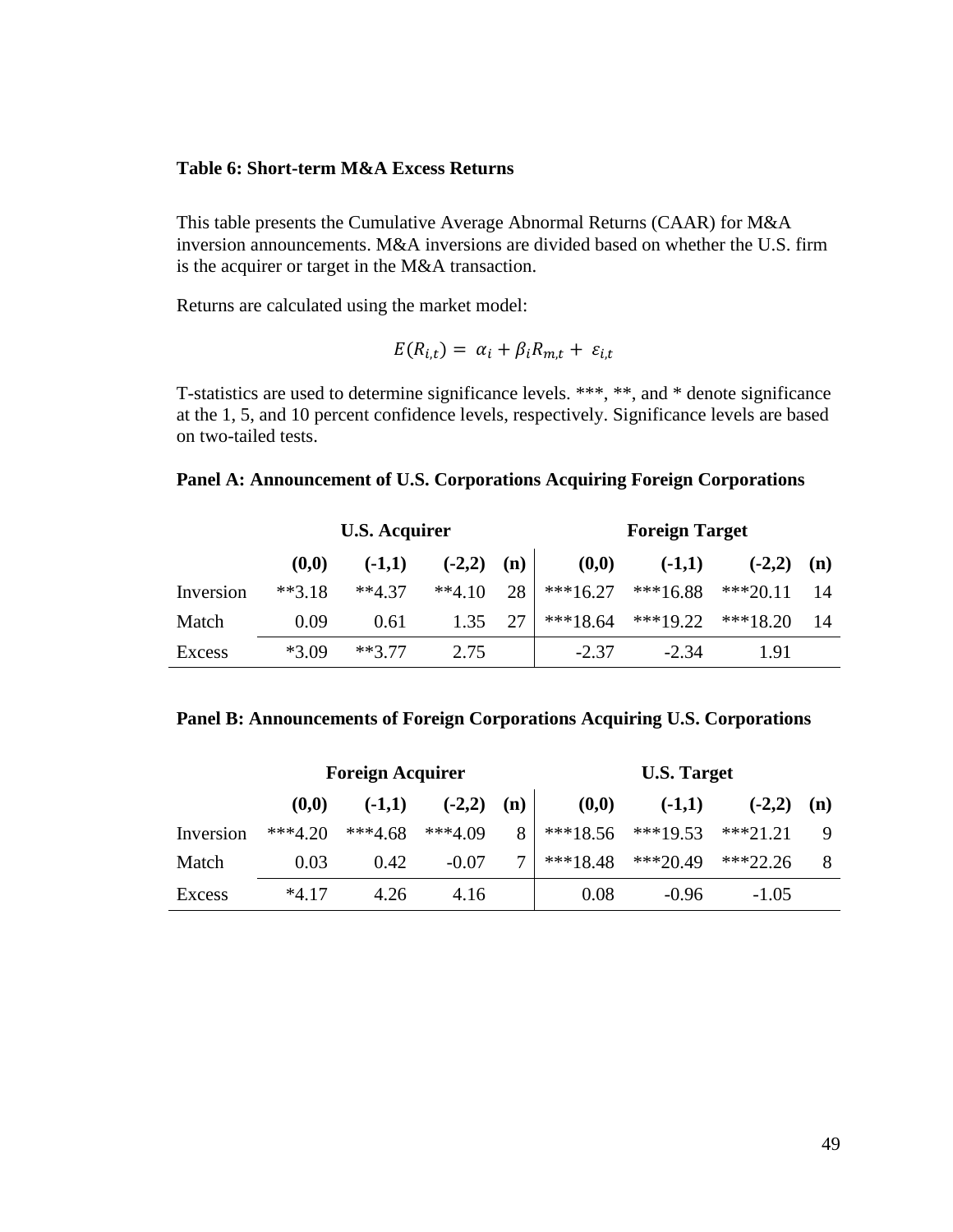### **Table 7: Long-term Excess Returns for Naked Inversions**

This table examines the long-run excess returns generated by firms that inverted through the naked method. Returns are reported for 1-, and 2- year periods following the initial inversion announcement and as of December 31, 2015. Column (1) displays excess returns to inverted firms relative to the S&P 500. Column (2) displays excess returns to inverted firms relative to matched control firms.

Returns are calculated using buy-and-hold abnormal returns (BHAR):

$$
BHAR_{it} = AR_{it} - AR_{Index,t}
$$

Significance levels are determined using bootstrapped t-statistics. \*\*\*, \*\*, and \* denote significance at the 1, 5, and 10 percent confidence levels, respectively. Significance levels are based on two-tailed tests. Standard errors are shown in parentheses.

|                             |                                 | $(1)$ Benchmark: $S\&P 500$ |           |                 | (2) Benchmark: Control Firms    |           |           |                 |  |
|-----------------------------|---------------------------------|-----------------------------|-----------|-----------------|---------------------------------|-----------|-----------|-----------------|--|
| <b>Sample Firm</b>          | <b>Predicted</b><br><b>Sign</b> | 1 Year                      | 2 Year    | Dec 31,<br>2015 | <b>Predicted</b><br><b>Sign</b> | 1 Year    | 2 Year    | Dec 31,<br>2015 |  |
| McDermott                   |                                 | 0.0647                      | 0.0115    |                 |                                 | $-0.3710$ | $-0.2582$ |                 |  |
| Helen of Troy               |                                 | 0.1122                      | 0.0344    |                 |                                 | $-0.1605$ | 0.0186    |                 |  |
| Triton Energy <sup>1</sup>  |                                 | $-0.3612$                   | $-1.0181$ |                 |                                 | $-1.0912$ | $-1.6881$ |                 |  |
| Santa Fe Intl               |                                 | $-0.2561$                   | $-0.8651$ |                 |                                 | 0.1217    | $-0.1559$ |                 |  |
| Fruit of the Loom           |                                 | $-0.6438$                   | $-1.3372$ | $-2.0299$       |                                 | $-1.0679$ | $-1.2201$ | $-8.4193$       |  |
| Xoma Corp.                  |                                 | $-0.3607$                   | 1.6501    | $-1.6972$       |                                 | $-0.2997$ | 1.4916    | $-2.8360$       |  |
| Transocean                  |                                 | 0.5690                      | 1.0513    | $-1.0705$       |                                 | $-0.2508$ | 0.2098    | $-3.6063$       |  |
| Everest Re                  |                                 | 0.5509                      | 1.2745    | 6.9867          |                                 | 0.5516    | 0.9154    | 4.7328          |  |
| White Mtn                   |                                 | 0.4501                      | 1.6122    | 4.2913          |                                 | 0.5507    | 1.6962    | 3.6813          |  |
| Arch Capital                |                                 | 0.0944                      | 0.8760    |                 |                                 | $-0.5045$ | 0.3672    | 9.4988          |  |
| Foster Wheeler <sup>1</sup> |                                 | 0.3242                      | $-0.3244$ |                 |                                 | $-0.3093$ | $-1.0137$ |                 |  |
| Cooper <sup>1</sup>         |                                 | 0.3365                      | 0.2860    |                 |                                 | 1.0260    | 1.0727    |                 |  |
| Ingersoll-Rand              |                                 | 0.0897                      | 0.5803    | 2.4660          |                                 | 0.6997    | 0.6020    | 1.4138          |  |
| <b>Nabors</b>               |                                 | 0.3314                      | 0.3067    | $-1.2170$       |                                 | $-0.0307$ | $-0.4778$ | $-1.0661$       |  |
| Noble Corp                  |                                 | 0.3284                      | 0.1966    | $-0.8202$       |                                 | $-0.0505$ | $-0.9655$ | $-0.7676$       |  |
| Weatherford                 |                                 | 0.0641                      | -0.0960   | $-1.0704$       |                                 | $-0.0320$ | $-0.9579$ | $-7.1973$       |  |
| <b>Tim Hortons</b>          |                                 | 0.0907                      | 0.1907    |                 |                                 | $-0.6558$ | $-0.6626$ |                 |  |
| Ensco                       |                                 | $-0.0472$                   | 0.0016    | $-1.4720$       |                                 | $-0.3856$ | $-0.1062$ | $-1.1910$       |  |
| AON Plc                     |                                 | 0.1019                      | 0.3420    | 0.4903          |                                 | $-0.0534$ | $-0.2766$ | $-0.4533$       |  |
| Rowan                       |                                 | $-0.2204$                   | $-0.5160$ | $-1.0431$       |                                 | 0.4539    | $-0.0887$ | $-0.0449$       |  |
|                             | Not                             | 0.0809                      | 0.2129    | 0.3178          | <b>Not</b>                      | $-0.0404$ | 0.0100    | $-0.4812$       |  |
| Average                     | significant                     | (0.0721)                    | (0.1793)  | (0.7613)        | significant                     | (0.1165)  | (0.1920)  | (1.2604)        |  |

<sup>1</sup>Returns as of December 31, 2015 returns are not computed for these firms because they were acquired.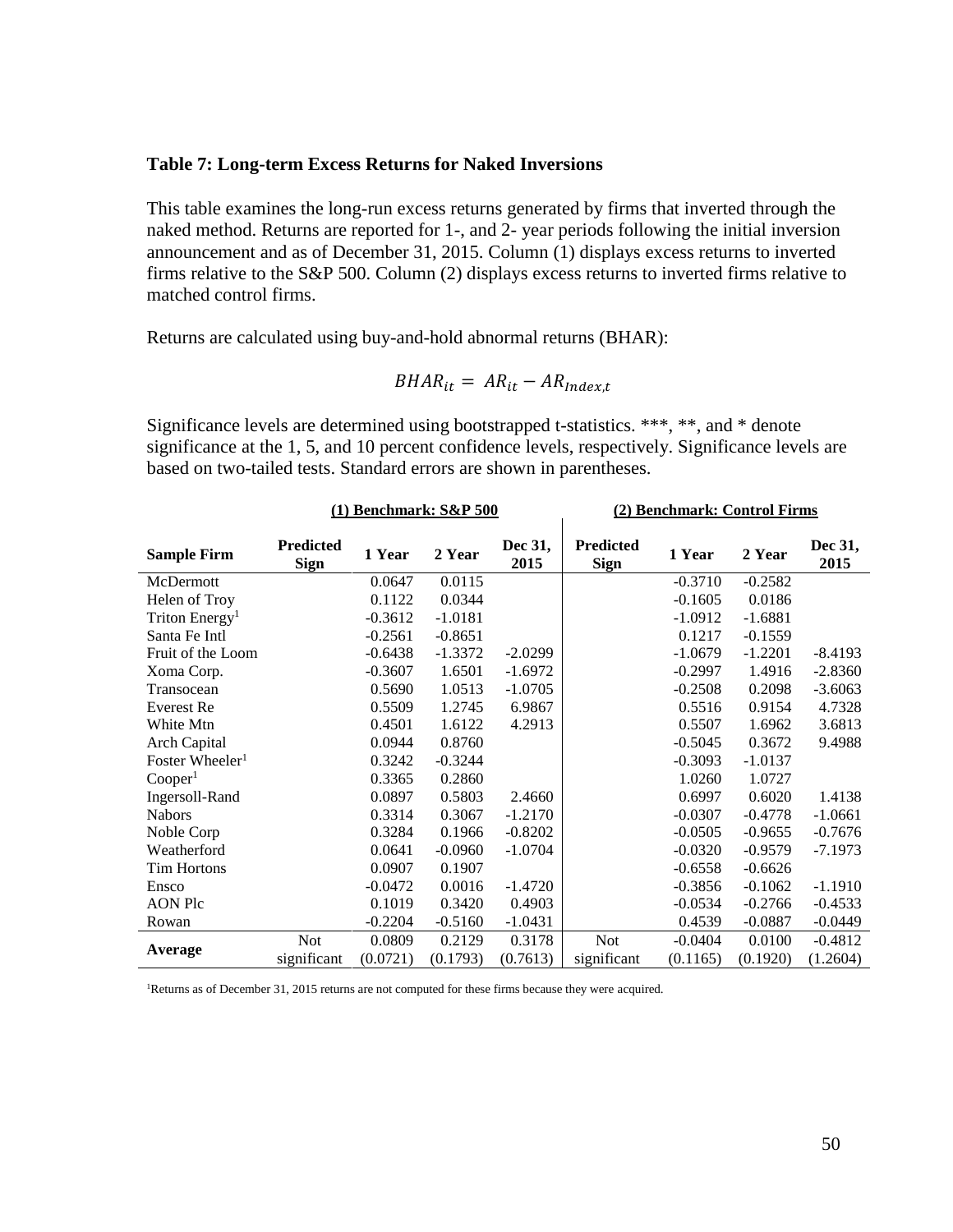#### **Table 8: Long-Run Excess Returns for M&A Inversions**

This table examines the long-run excess returns generated by firms that inverted through the M&A method. Returns are reported for 1- and 2-year periods following the initial inversion announcement and as of December 31, 2015. Column (1) displays excess returns to inverted firms relative to the S&P 500. Column (2) displays excess returns to inverted firms relative to matched control firms.

Returns are calculated using buy-and-hold abnormal returns (BHAR):

$$
BHAR_{it} = AR_{it} - AR_{Index,t}
$$

Significance levels are determined using bootstrapped t-statistics. \*\*\*, \*\*, and \* denote significance at the 1, 5, and 10 percent confidence levels, respectively. Significance levels based on two-tailed tests. Standard errors are shown in parentheses.

|                          |                          | $(1)$ Benchmark: $S\&P 500$ |           |                 | (2) Benchmark: Control Firms    |           |           |                 |  |
|--------------------------|--------------------------|-----------------------------|-----------|-----------------|---------------------------------|-----------|-----------|-----------------|--|
| <b>Sample Firm</b>       | Predicted<br><b>Sign</b> | 1 Year                      | 2 Year    | Dec 31,<br>2015 | <b>Predicted</b><br><b>Sign</b> | 1 Year    | 2 Year    | Dec 31,<br>2015 |  |
| Tyco                     |                          | 0.5169                      | 0.9111    | $-1.0121$       |                                 | 0.3400    | 0.6169    |                 |  |
| <b>XL</b> Capital        |                          | $-0.4102$                   | 0.2489    | $-0.6406$       |                                 | $-0.2600$ | 0.1580    |                 |  |
| Trenwick                 |                          | 0.5337                      | $-0.0011$ | $-1.4383$       |                                 | 0.5775    | $-0.1490$ | $-2.6686$       |  |
| Argonaut                 |                          | $-0.5750$                   | $-0.8005$ | $-0.7556$       |                                 | $-0.3611$ | $-0.6873$ | $-2.8571$       |  |
| Alkermes                 |                          | 0.2438                      | 0.8560    |                 |                                 | 0.7133    | 1.2018    |                 |  |
| Jazz                     |                          | 0.0837                      | 0.6954    | 1.5964          |                                 | $-0.7596$ | $-1.0364$ | $-0.0898$       |  |
| <b>Tronox</b>            |                          | $-0.1347$                   | $-0.3520$ | $-1.5874$       |                                 | $-0.0024$ | $-0.0871$ | $-0.9374$       |  |
| Pentair                  |                          | 0.0455                      | 0.4159    | $-0.3082$       |                                 | 0.7957    | 1.2246    | 0.6910          |  |
| <b>Stratasys</b>         |                          | 0.8950                      | 1.3648    | $-0.8391$       |                                 | 0.7677    | 1.2340    | $-1.3576$       |  |
| Eaton                    |                          | 0.3682                      | 0.3623    | $-0.2149$       |                                 | 0.0656    | 0.0618    | $-0.8412$       |  |
| Tower Group <sup>1</sup> |                          | $-0.0435$                   | $-1.1897$ |                 |                                 | $-0.3151$ | $-1.5224$ |                 |  |
| Liberty Global           |                          | $-0.0143$                   | 0.0170    | $-0.1731$       |                                 | 0.0838    | $-0.0811$ | $-0.0458$       |  |
| Actavis                  |                          | 0.6818                      | 1.5241    | 1.6692          |                                 | 0.3708    | 0.9510    | 1.0641          |  |
| Perrigo                  |                          | $-0.0051$                   | 0.2097    | $-0.1224$       |                                 | $-0.6051$ | $-0.6884$ | $-1.0186$       |  |
| Endo Health              |                          | 0.4354                      | 0.1970    | 0.2467          |                                 | 0.4029    | 0.6236    | 0.4982          |  |
| Horizon Pharma           |                          | 0.4399                      |           | 0.3845          |                                 | 0.2800    | $-0.6036$ | $-0.3977$       |  |
| Medtronic                |                          | 0.4257                      |           | 0.5921          |                                 | 0.1917    |           | 0.3275          |  |
| TE Conn.                 |                          | 0.0441                      |           | 0.0030          |                                 | $-0.4465$ |           | $-0.2557$       |  |
| C&J Energy               |                          | $-0.6518$                   |           | $-0.8977$       |                                 | 0.0131    |           | $-0.0547$       |  |
| Mylan                    |                          | 0.3271                      |           | 0.0214          |                                 | $-0.4664$ |           | $-0.6261$       |  |
| <b>Steris</b>            |                          | 0.1518                      |           | 0.2884          |                                 | 0.0354    |           | 0.4263          |  |
| Wright Medical           |                          | $-0.2297$                   |           | $-0.0154$       |                                 | $-0.3418$ |           | $-0.2067$       |  |
| <b>Burger King</b>       |                          | $-0.0323$                   |           | 0.0206          |                                 | $-0.2288$ |           | $-0.0799$       |  |
|                          |                          | 0.1346                      | 0.2973    | $-0.1516$       | <b>Not</b>                      | 0.0370    | 0.0760    | $* -0.4437$     |  |
| Average                  |                          | (0.0764)                    | (0.1885)  | (0.1804)        | significant                     | (0.0890)  | (0.2075)  | (0.2210)        |  |

<sup>1</sup>Returns as of December 31, 2015 returns are not computed for these firms because they were acquired.